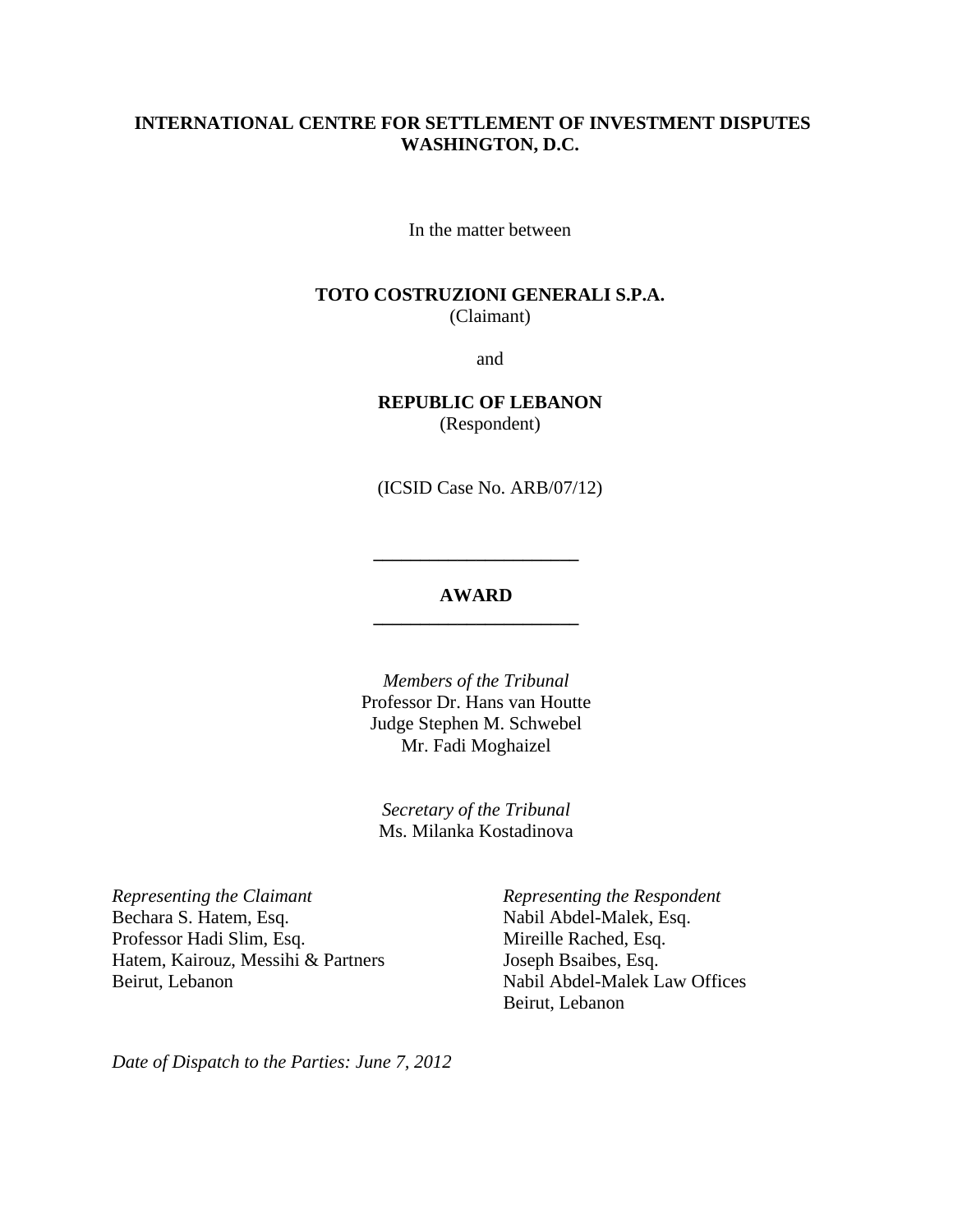# **TABLE OF CONTENTS**

| I.        |    |  |
|-----------|----|--|
| A.        |    |  |
| <b>B.</b> |    |  |
|           |    |  |
| A.        |    |  |
| <b>B.</b> |    |  |
| C.        |    |  |
|           |    |  |
| A.        |    |  |
| <b>B.</b> |    |  |
| $C$ .     |    |  |
|           |    |  |
| A.        |    |  |
| <b>B.</b> |    |  |
| C.        |    |  |
| D.        |    |  |
|           | 1. |  |
|           | 2. |  |
|           | 3. |  |
| V.        |    |  |
|           |    |  |
|           | 1. |  |
|           | 2. |  |
| <b>B.</b> |    |  |
|           | 1. |  |
|           |    |  |
|           |    |  |
|           | 1. |  |
|           | 2. |  |
|           |    |  |
|           | 1. |  |
|           | 2. |  |
| E.        |    |  |
|           | 1. |  |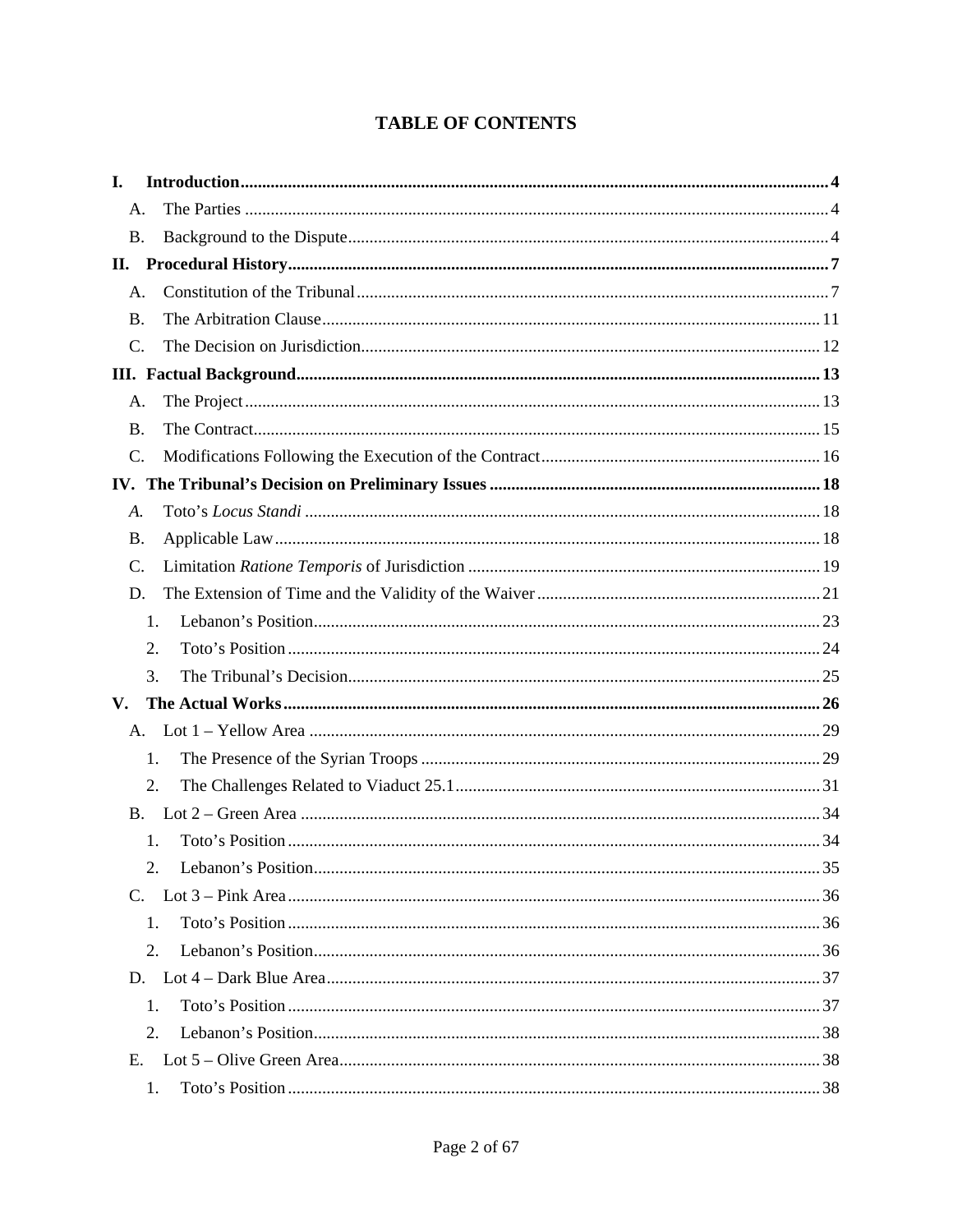|                | $\overline{2}$ . |                                  |  |  |  |  |
|----------------|------------------|----------------------------------|--|--|--|--|
| F <sub>r</sub> |                  |                                  |  |  |  |  |
|                | 1.               |                                  |  |  |  |  |
|                | 2.               |                                  |  |  |  |  |
| G.             |                  |                                  |  |  |  |  |
|                | 1.               |                                  |  |  |  |  |
|                | $\overline{2}$ . |                                  |  |  |  |  |
|                |                  |                                  |  |  |  |  |
|                | A.               |                                  |  |  |  |  |
|                | $\mathbf{1}$ .   |                                  |  |  |  |  |
|                | 2.               |                                  |  |  |  |  |
|                | 3.               |                                  |  |  |  |  |
| <b>B.</b>      |                  |                                  |  |  |  |  |
|                | 1.               |                                  |  |  |  |  |
|                | 2.               |                                  |  |  |  |  |
|                | 3.               |                                  |  |  |  |  |
|                | 4.               |                                  |  |  |  |  |
|                | 5.               |                                  |  |  |  |  |
|                |                  |                                  |  |  |  |  |
|                |                  |                                  |  |  |  |  |
|                |                  |                                  |  |  |  |  |
|                |                  |                                  |  |  |  |  |
|                |                  | <b>Annex: Map of the Project</b> |  |  |  |  |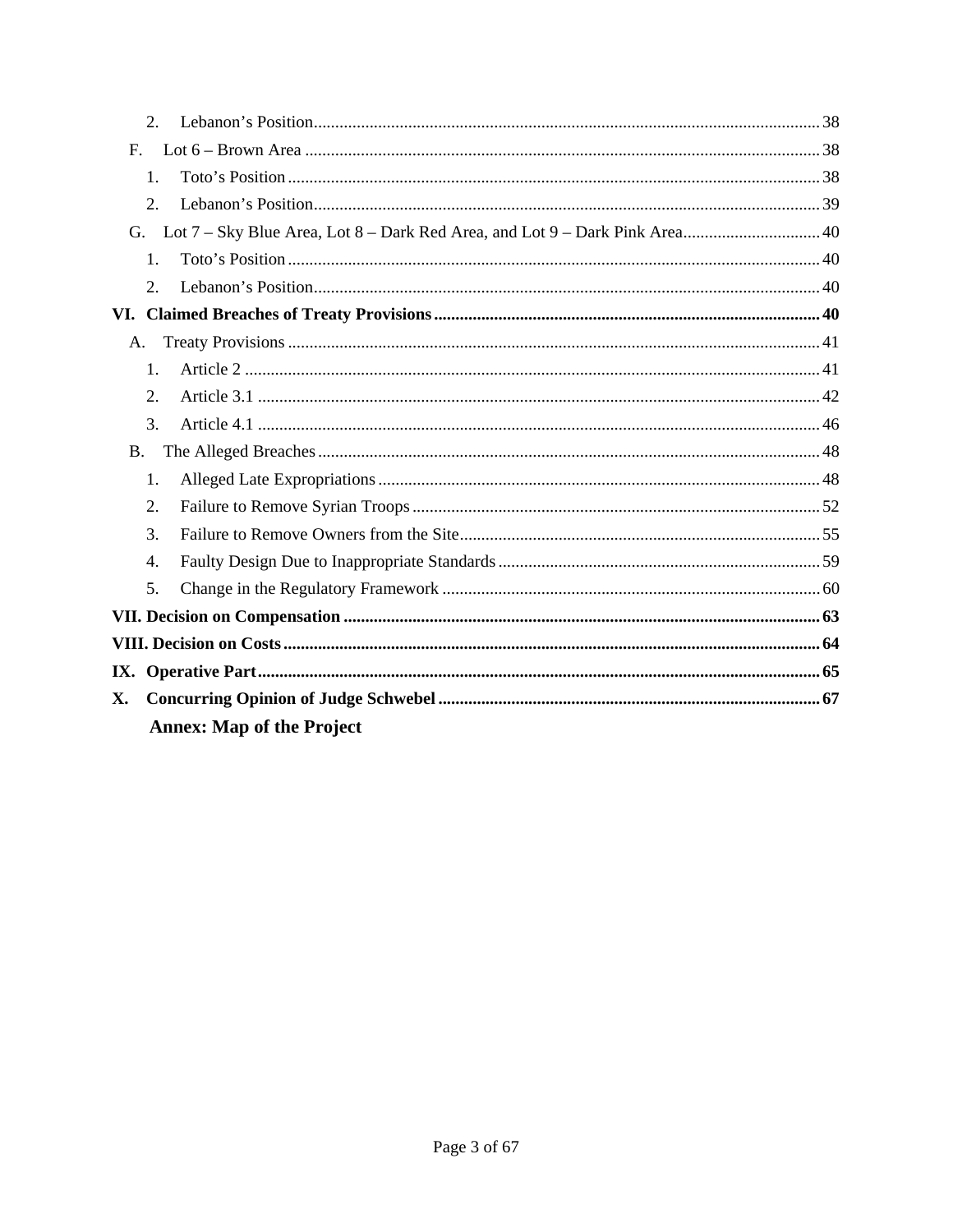# **I. INTRODUCTION**

# **A. THE PARTIES**

1. The Claimant in this arbitration is Toto Costruzioni Generali S.p.A., ("**Toto**" or the "**Claimant**"). Toto is an Italian joint stock company registered at the commercial register of the Chamber of Commerce of Chieti and incorporated under the laws of Italy, with registered offices at Viale Abruzzo 410, 66013 Chieti, and with a place of business at Via Sardegna 14, 00187 Rome, Italy. The Claimant is represented in these proceedings by Mr. Bechara S. Hatem and Professor Hadi Slim of *Messrs. Hatem, Kairouz, Messihi & Partners* Law Firm at Ashrafieh, 738 Sioufi Street, P.O. Box 116-2264, Beirut, Lebanon.

2. The Respondent in this arbitration is the Republic of Lebanon ("**Lebanon**" or the "**Respondent**"). The Respondent is represented in these proceedings by Mr. Nabil B. Abdel-Malek, Mrs. Mireille Rached and Mr. Joseph Bsaibes of *Messrs. Nabil B Abdel-Malek Law Offices* at Ashrafieh (Medawar), Pasteur Street, Pasteur 40 Building, 8<sup>th</sup> Floor, P.O. Box 113-5205, Beirut, Lebanon.<sup>1</sup>

# **B. BACKGROUND TO THE DISPUTE**

3. On April 12, 2007, the *International Centre for Settlement of Investment Disputes* ("**ICSID"** or the "**Centre"**) received a request for arbitration (the "**Request"**) dated March 19, 2007, submitted by Toto against Lebanon. The Request was submitted pursuant to the arbitration provisions contained in the Treaty between the Italian Republic and the Lebanese Republic on the Promotion and Reciprocal Protection of Investments signed on November 7, 1997, and which entered into force on February 9, 2000 (the "**Treaty**").

4. The dispute arose in relation to a contract dated December 11, 1997 (the "**Contract**") entered into between the *Lebanese Republic*-*Conseil Exécutif des Grands Projets* ("**CEPG**"**)** and *Toto Costruzioni Generali S.p.A.,* to construct the Saoufar-Mdeirej Section (the "**Project**"), which is a portion of the Arab Highway linking, *inter alia,* Beirut to Damascus.

l <sup>1</sup> Toto and Lebanon are jointly referred to as the "Parties".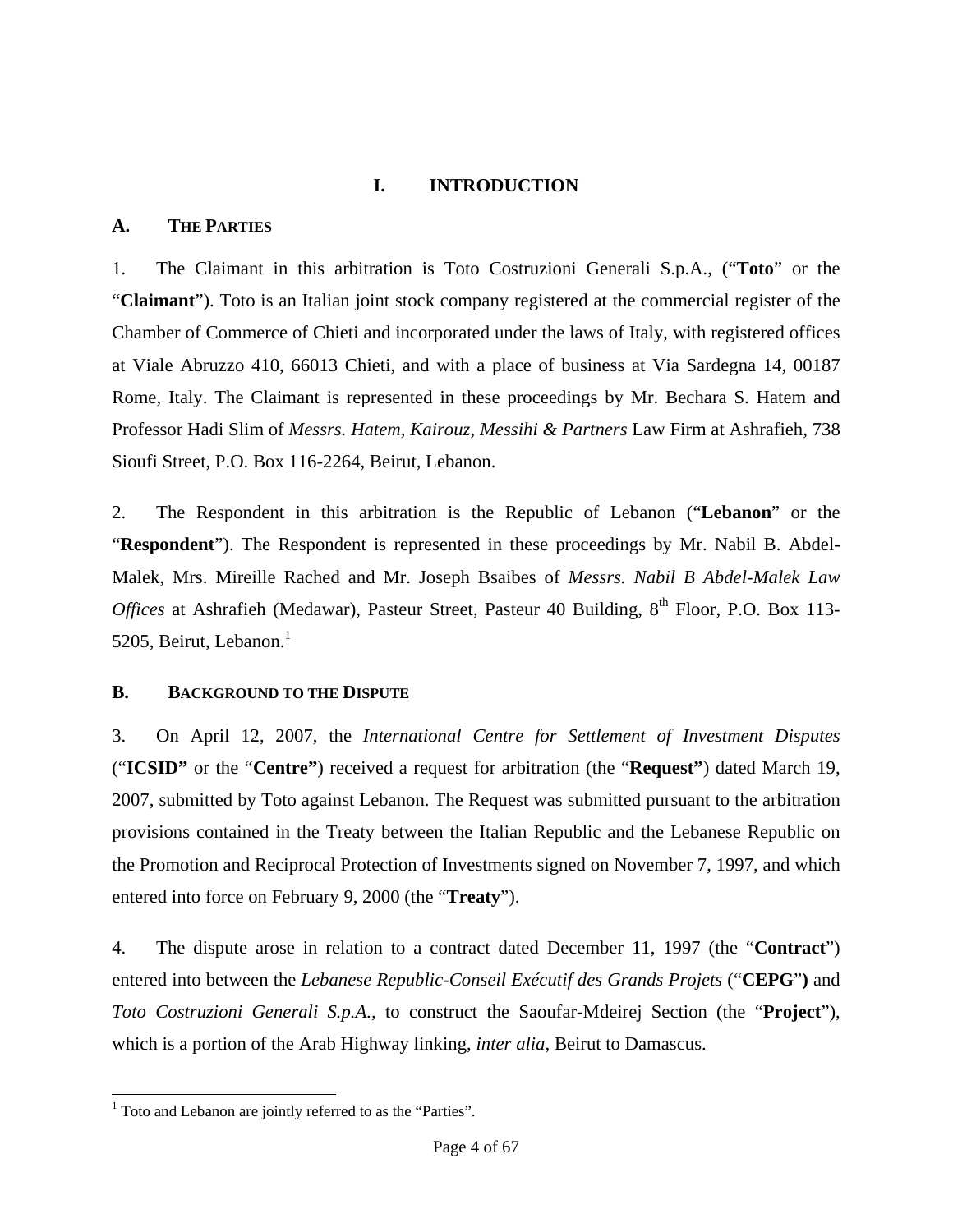5. Toto alleges that the Lebanese Government in the person of first the CEGP, and later its successor, the Council for Development and Reconstruction ("**CDR**"), both acting on behalf of the Lebanese Government, was responsible for several actions and omissions in relation to the Project, such as delaying or failing to carry out the necessary expropriation of private property, failing to deliver the sites of the work in a timely fashion, failing to protect Toto's legal possession, giving erroneous or undesirable design information and instructions, changing the regulatory framework, and refusing to adopt corrective measures in relation to the aforementioned matters.

6. These actions and omissions, according to Toto, caused substantial delays in the construction of the portion of the highway entrusted to it, jeopardized Toto's investment in Lebanon, and had  $-$  and are still having  $-$  a direct negative impact on the reputation of the Toto group. Toto argues that those actions and omissions are breaches of the Treaty and is seeking an award of damages for those breaches.

- 7. More specifically, Toto requests from the Tribunal an award in its favor<sup>2</sup>:
	- *1- Declaring that the Respondent has breached Articles 2, 3 and 4 of the BIT, jeopardizing the Investment made by the Claimant through the Contract and caused damages to said Investment.*
	- *2- Directing the Respondent to indemnity the Claimant for all material damage set out below caused to its Investment as a result of BIT breaches:* 
		- *a- Compensation for additional costs incurred because of delays in expropriations and in removing Syrian troops, failing to secure the use of expropriated parcels and to integrate in the design rules and standards edicted by the Republic of Lebanon for public safety and security purposes. The total amount of the compensation is L.P. /16,040,766,976/ (sixteen billions forty millions seven hundred sixty six thousand nine hundred seventy six Lebanese Pounds), equivalent to USD /10,694,000/ (ten millions six hundred ninety four thousand US Dollars), being the aggregate of the amounts shown in Exhibits MM 48, MM 49, MM 50 and MM 51.*

l  $2^2$  Toto's claims are quoted from the Claimant Reply on Merits of August 10, 2011, pp. 100-101.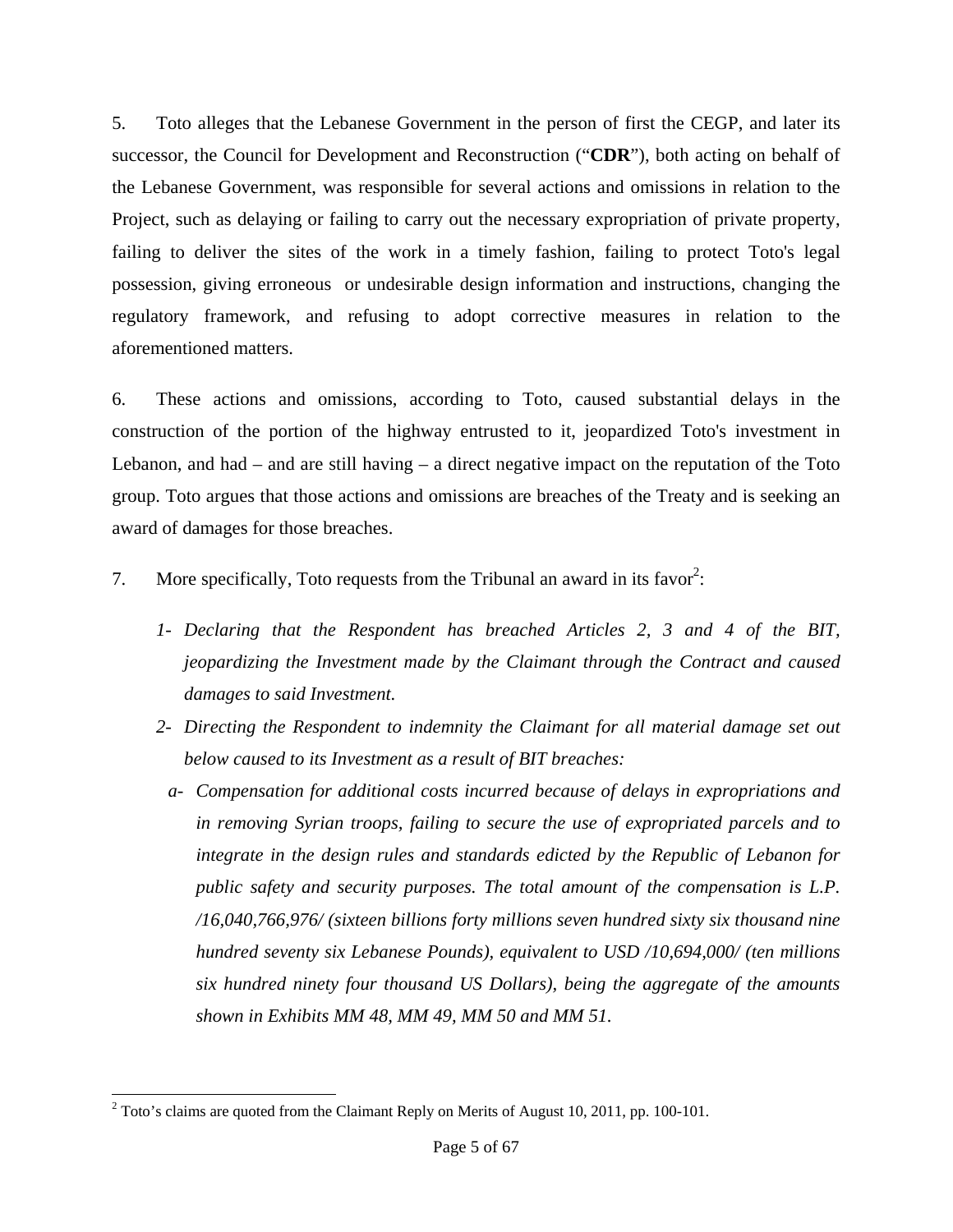- *b- Compensation for additional costs incurred because of changes in legislation, for a total amount of L.P. /833,386,120/ (eight hundred thirty three millions three hundred eighty six thousand one hundred twenty Lebanese Pounds) equivalent to USD /545,590/ (five hundred forty five thousand five hundred ninety US Dollars) being the aggregate of the amounts shown in Exhibits MM 59, MM 60 and MM 61.*
- *3- Directing the Respondent to pay to the Claimant:* 
	- *a- Interest on payments received after due date, for a total amount of L.P. /807,799,237/ (eight hundred seven millions seven hundred ninety nine thousand two hundred thirty seven Lebanese Pounds) equivalent to USD /538,000/ (five hundred thirty eight thousand US Dollars) (Exhibit MM 62).*
	- *b- Compound interest on amounts claimed under the present Request, totaling L.P. /17,681,952,333/ (seventeen billions six hundred eighty one millions nine hundred fifty two thousand three hundred thirty three Lebanese Pounds) equivalent to USD /11,769,590/ (eleven millions seven hundred sixty nine thousand five hundred ninety US Dollars). The interest should be calculated based upon the above figure at LIBOR rate + 5, from the due date up to the date of effective payment by the Respondent.*
- *4- Directing the respondent to compensate the Claimant for the loss of opportunities, for a total amount of L.P. /8,562,253,000/ (eight billions five hundred sixty two millions two hundred fifty three thousand Lebanese Pounds) equivalent to USD /5,980,000/ (five millions seven hundred and nine thousand US Dollars). The same basis of calculation should be adopted for subsequent years until the Award is fully executed.*
- *5- Directing the Respondent to compensate the Claimant for moral damage suffered, for a total amount of L.P. /6,048,403,161/ (six billions forty eight millions four hundred three thousand one hundred sixty one Lebanese Pounds) equivalent to USD /4,010,877/ (four millions ten thousand eight hundred seventy seven US Dollars), as explained in §289, 290 and 291 of the Claimant's Memorial.*
- *6- Directing the respondent to pay the Claimant the arbitration and arbitrators' fees and expenses as well the Claimant's attorney's fees.*
- *7- Ordering any such further relief as may be available and appropriate in the circumstances.*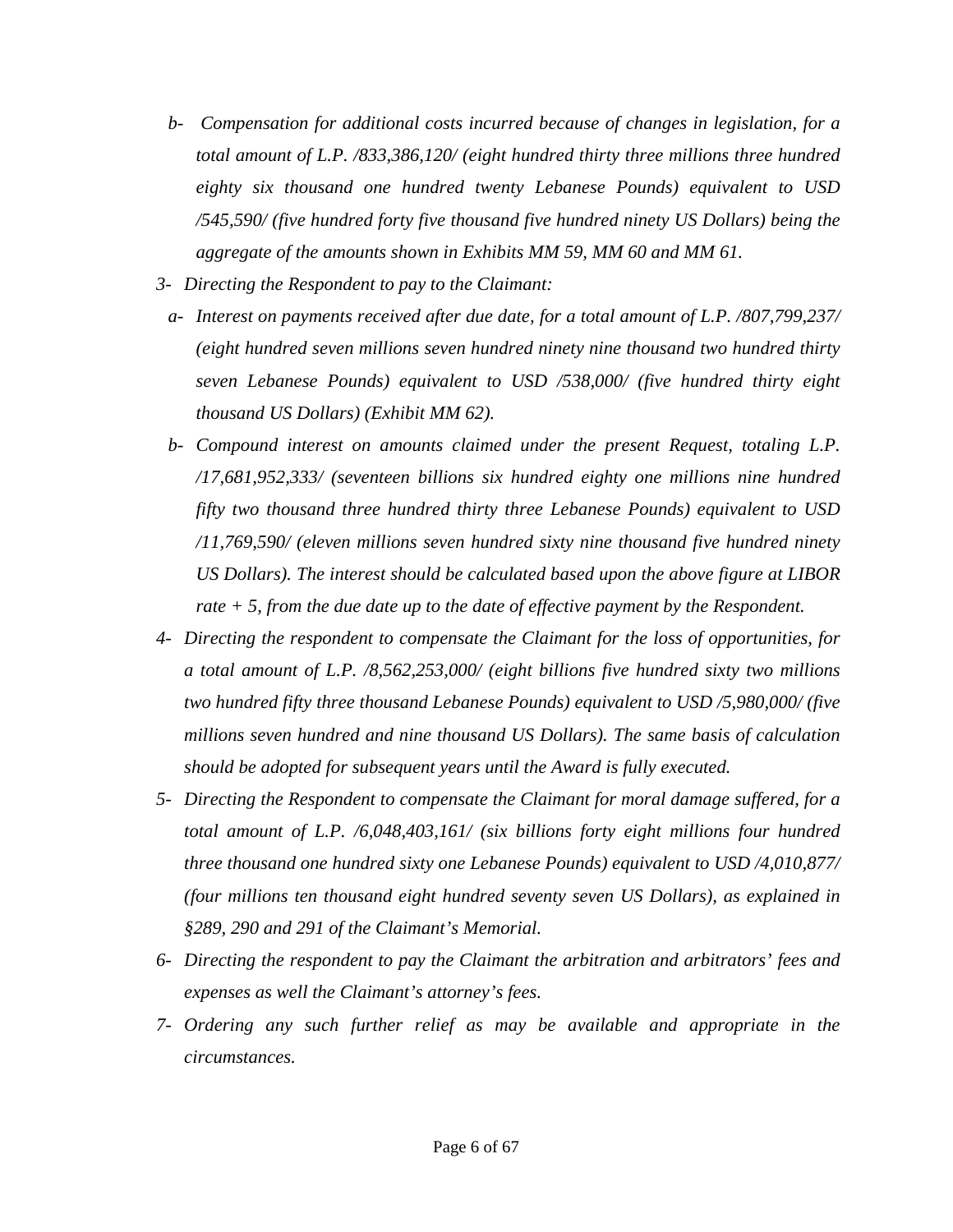#### **II. PROCEDURAL HISTORY**

#### **A. CONSTITUTION OF THE TRIBUNAL**

8. On June 8, 2007, Lebanon appointed as arbitrator, Mr. Fadi Moghaizel, a Lebanese national. By letter of July 27, 2007, the Centre informed Lebanon that it could not proceed with Mr. Moghaizel's appointment in view of Rule 1(3) of the Rules of Procedure for Arbitration Proceedings (Arbitration Rules), according to which the co-national of a party to a proceeding cannot be appointed as an arbitrator by a party without the agreement of the other party to the dispute.

9. On August 21, 2007, Toto appointed as arbitrator Mr. Alberto Feliciani, an Italian national, and proposed that it would not object to Lebanon's appointment of Mr. Moghaizel as a conational of Lebanon provided that Lebanon did not object to Toto's appointment of Mr. Feliciani as a co-national of Toto. On September 24, 2007, Lebanon confirmed that it had no objection to Mr. Feliciani's appointment.

10. On September 27, 2007, the Parties filed a joint letter invoking Article 37(2)(b) of the ICSID Convention and appointing Professor Dr. Hans van Houtte, a Belgian national, as the third and presiding arbitrator. On October 1, 2007, the Centre asked the Parties to clarify whether Professor Dr. Hans van Houtte's appointment was by the two party-appointed arbitrators, reflecting the method of constituting the Tribunal agreed by the Parties, or by another method and, if so, to indicate which one. The Parties informed the Centre by joint letter of October 16, 2007, that the appointment of the third arbitrator was by the two party-appointed arbitrators. Thus, the Centre contacted the two party-appointed arbitrators who, on October 19, 2007, confirmed their appointment of Professor van Houtte as the third arbitrator.

11. All three arbitrators having accepted their appointments, the Centre informed the Parties, pursuant to Rule 6(1) of the Arbitration Rules, of the constitution of the Arbitration Tribunal and the commencement of the proceedings as of October 30, 2007, with successively Mr. Ucheora Onwuamaegbu, Ms. Aïssatou Diop and Ms. Milanka Kostadinova, serving as Secretary.

12. By joint letter of November 9, 2007, the Parties proposed Paris as the venue of the proceedings. On November 20, 2007, the Tribunal, after consulting with the ICSID Secretariat,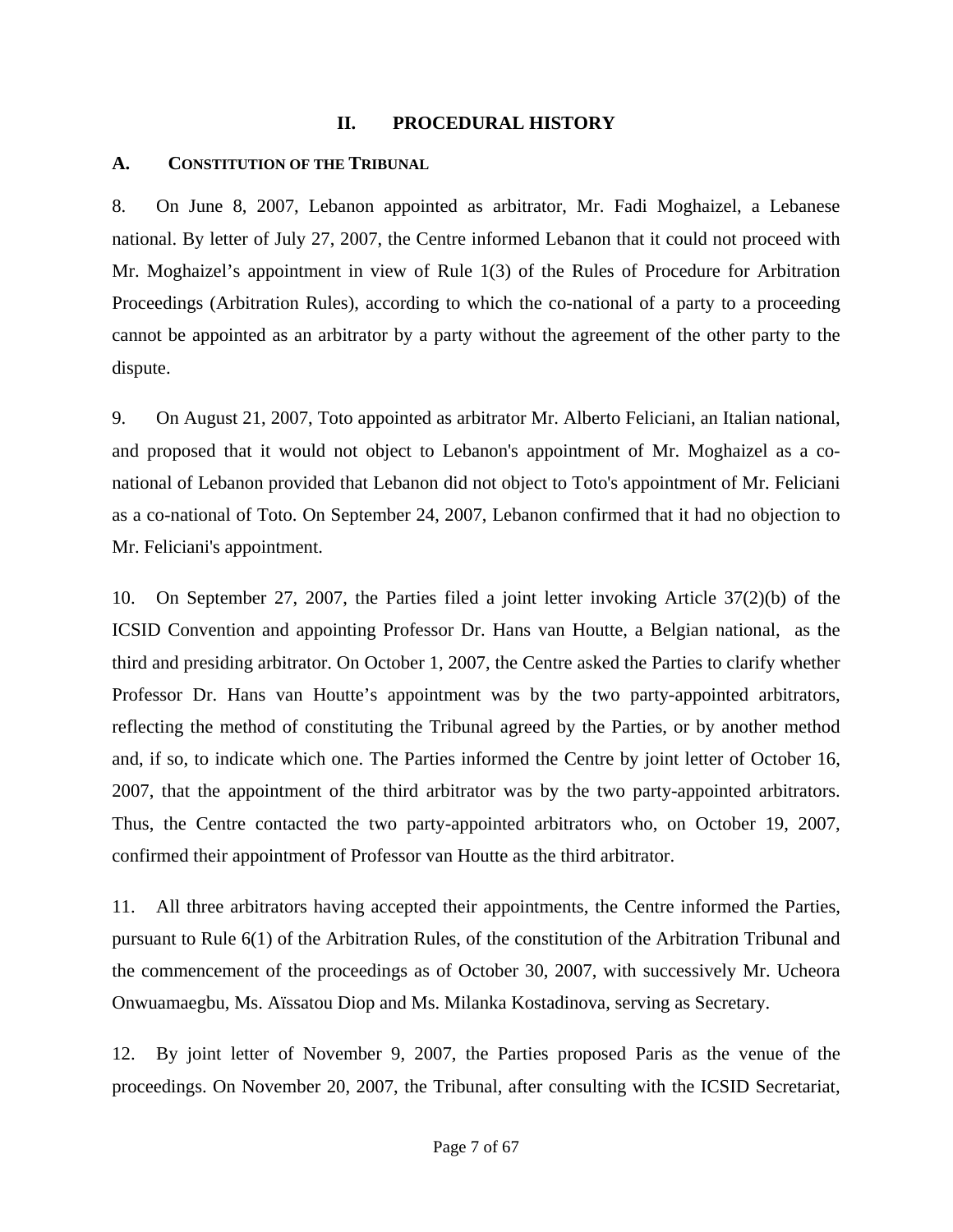scheduled a first session with the Parties for December 13, 2007, at the World Bank European Headquarters in Paris, France. At the first session, the Parties confirmed their agreement that the Tribunal was properly constituted and that they had no objections to its Members. The Parties also agreed to bifurcate the arbitration proceedings addressing firstly the issue of jurisdiction and secondly the merits of the case. On December 13, 2007, both Parties agreed to the tentative calendar for the preliminary phase of the proceedings on jurisdiction. Submissions on jurisdiction were filed accordingly.

13. In accordance with the agreed schedule, the Tribunal held a hearing on jurisdiction at the World Bank European Headquarters in Paris, France, on October 16-17, 2008. In a partial award dated September 11, 2009 ("**Decision on Jurisdiction**"), the Tribunal decided that it had jurisdiction over elements of the dispute and established, *inter alia*, that the dispute arose on June 30, 2004.

14. On October 15, 2009, the Parties submitted to the Tribunal an agreed procedural calendar in respect of the proceedings on the merits of the case.

15. On October 29, 2009, the Tribunal issued **Procedural Order No. 1** setting out the time limits for filing submissions on the merits as agreed by the Parties.

16. The Claimant and Respondent accordingly filed the following submissions:

- i. Claimant's Memorial on Merits dated January 29, 2010;
- ii. Respondent's Counter Memorial on the Merits dated May 3, 2010;
- iii. Claimant's Reply on Merits dated August 3, 2010; and
- iv. Respondent's Rejoinder on the Merits November 23, 2010.

17. On December 16, 2010, the Tribunal issued **Procedural Order No. 2** directing the Parties to file further submissions in respect of particular issues related to the merits of the case. The hearing dates, scheduled for January 18 -22, 2011, were postponed to early fall, 2011.

18. The Parties accordingly filed the following submissions: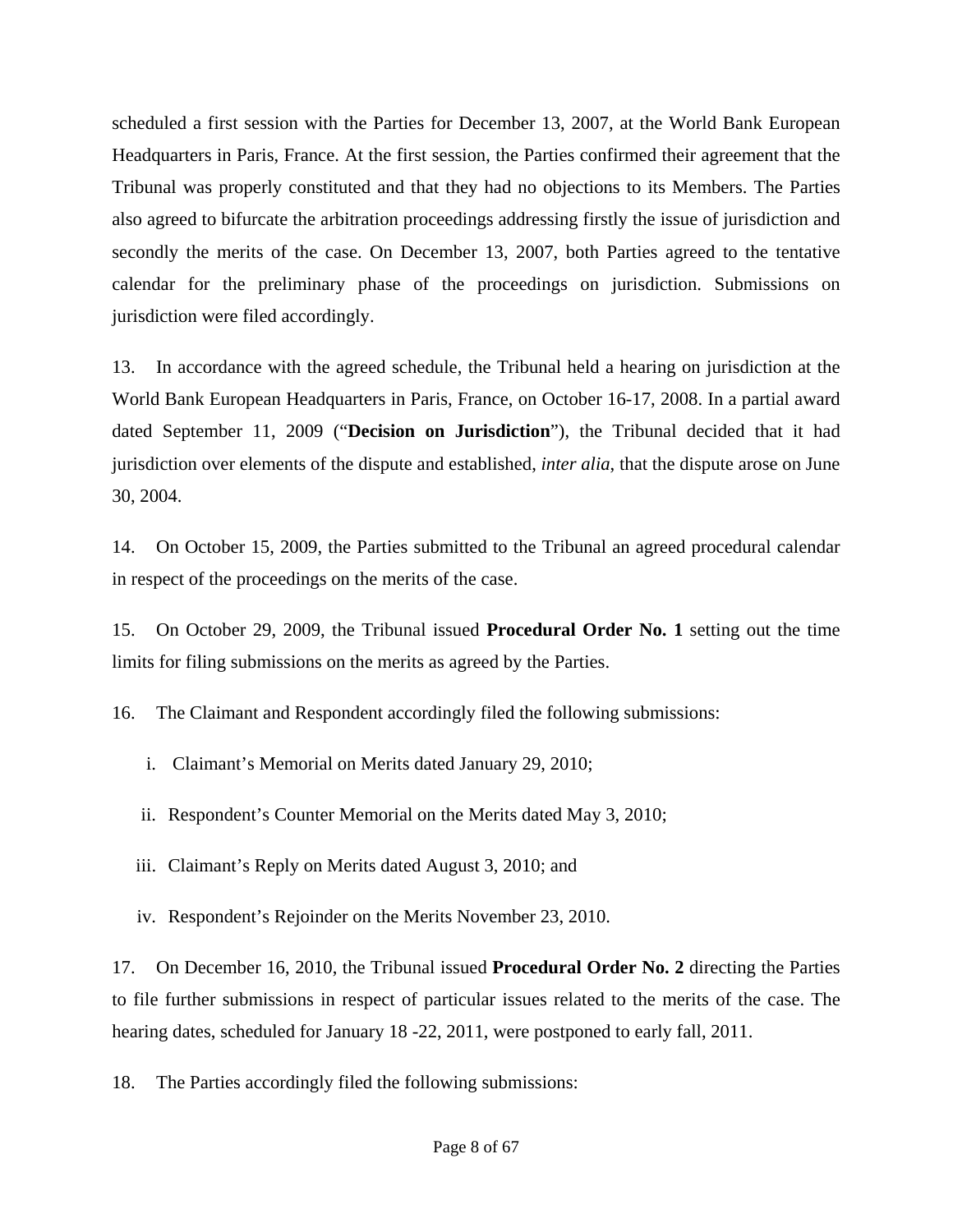- i. Claimant's Submission dated January 7, 2011;
- ii. Respondent's Submission dated February 4, 2011;
- iii. Claimant's Submission dated February 4, 2011;
- iv. Respondent's Submission dated March 24, 2011;
- v. Claimant's Reply Submission dated March 24, 2011 supported by the Witness Statements of Mr. Luciano D'Onofrio, Mr. Hisham Riachi, Mr. Gabriele Trovarelli, Mr. Michele Amore, and Mr. Massimo Cacciagrano, and the Expert Reports in accounting and finance of Dr. Romano Allione and Dr. Alberto Donatelli;
- vi. Respondent's Reply Submission dated April 4, 2011;
- vii. Respondent's Witness Statements of Mr. Mounir Chehade, and Dr. Ibrahim el Khatib, and the Expert Reports related to delay by Mr. Steve Huyghe and related to quantum by Mr. Graham D. McNeill, all dated in June 2011;
- viii. Claimant's Additional Witness Statements of Mr. Hisham Riachi (2) and Dr. Romano Allione (2), dated in July 2011;
- ix. Respondent's Witness Statements of Dr. Ibrahim el Khatib (2) and Expert Reports related to the delay by Mr. Steve Huyghe (2) and related to quantum by Mr. Graham D. McNeill (2), all dated in August 2011; and
- x. Claimants Witness Statement of Mr. Hisham Riachi with Comments on Toto's Film.<sup>3</sup>

19. From October 17 to 21, 2011, a hearing on the merits was held at the World Bank European Headquarters in Paris, France.

Present at the hearing were the following:

l <sup>3</sup> Exhibit MM136.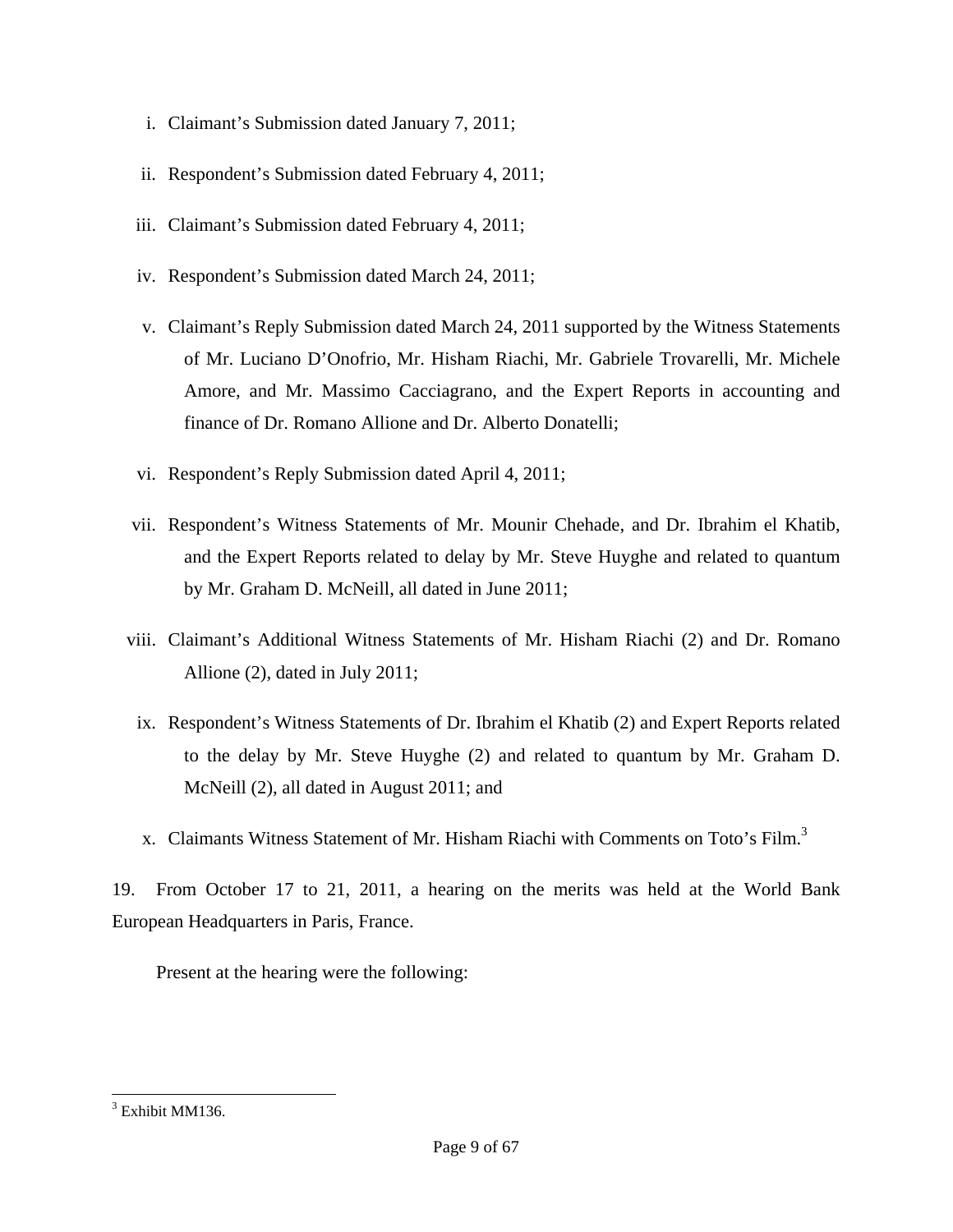#### The Tribunal:

Professor Dr. Hans van Houtte (Presiding Arbitrator) Mr. Alberto Feliciani (Arbitrator) Mr. Fadi Moghaizel (Arbitrator)

#### ICSID Secretariat:

Ms. Milanka Kostadinova (Secretary of the Tribunal)

# For the Claimant:

Mr. Bechara S Hatem and Ms. Nada Nassour of *Messrs. Hatem, Kairouz, Moukheiber and Messihi Law Firm;* Professor Hadi Slim, University of Tours.

# Witnesses and Experts for the Claimant:

Mr. Luciano D'Onofrio Mr. Hisham Riachi Dr. Romano Allione Dr. Alberto Donatelli

# For the Respondent:

Ms. Mireille Rached, Mr. Joseph J. Bsaibes and Mr. Patrick Obeid of *Messrs. Nabil B. Abdel-Malek Law Offices.* 

# Witnesses and Experts for the Respondent:

Mr. Mounir Chehade Dr. Ibrahim el Khatib Mr. Steve Huyghe Mr. Graham McNeill

20. On October 31, 2011, the Claimant made a post-hearing written submission related to the *locus standi* argument of Respondent, with further correspondence from both Parties and the Tribunal on November 3, 10, 16, 2011, December 16 and 30, 2011 and January 13, 23 and 30, 2012.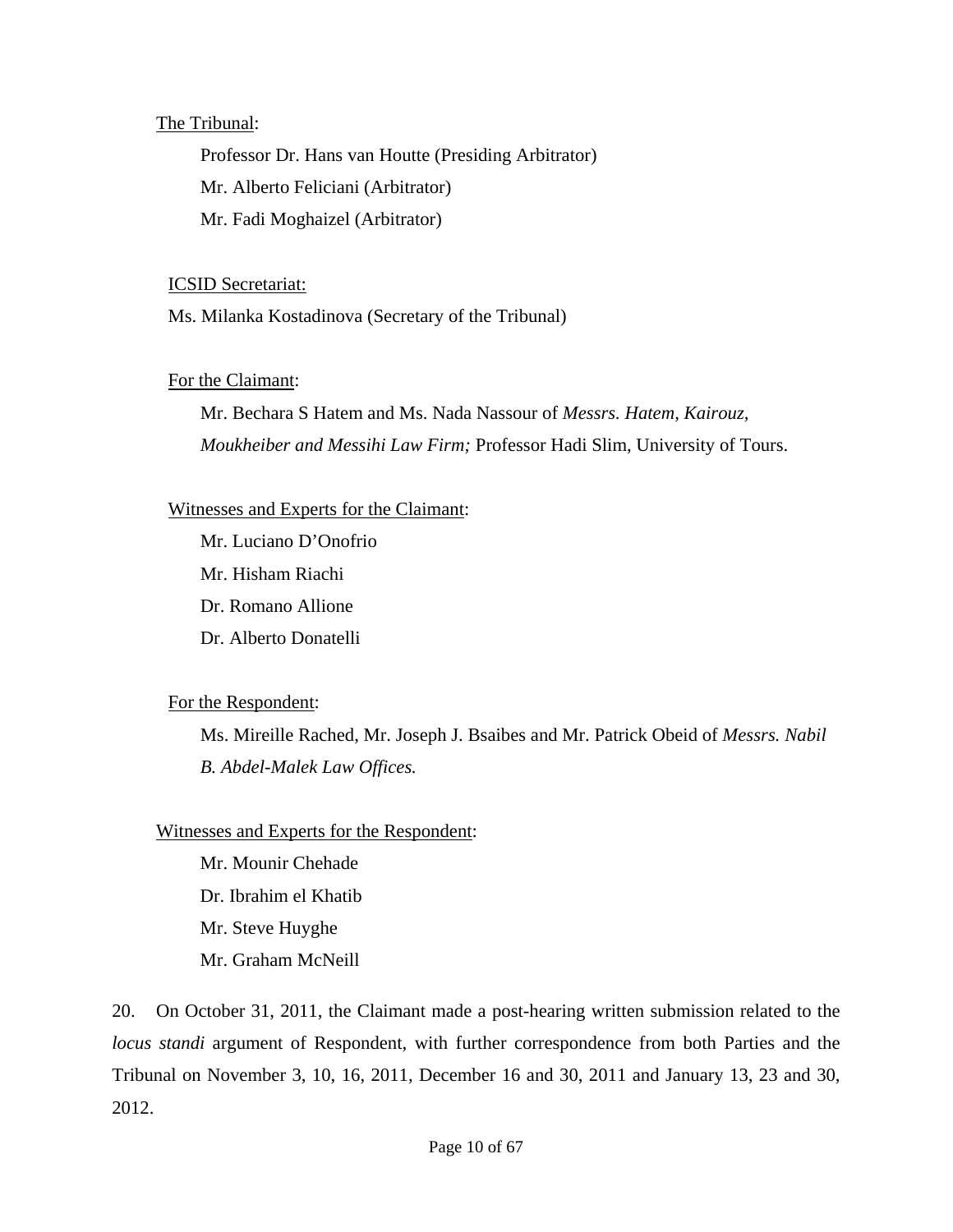21. On February 14, 2012, the Secretary of the Tribunal informed Professor van Houtte and Mr. Fadi Moghaizel that Mr. Alberto Feliciani had notified the Secretary-General of ICSID of his resignation as arbitrator in this case. The proceeding was suspended in accordance with Rule 10(2) of the ICSID Arbitration Rules.

22. On February 15, 2012, Mr. Feliciani informed the two other members of the Tribunal of certain reasons for his resignation, pursuant to Rule 8 of the Arbitration Rules. The two other members of the Tribunal were unable to consent to his resignation.

23. Pursuant to Arbitration Rule  $11(2)(a)$  of the Arbitration Rules, the Chairman of the ICSID Administrative Council proceeded with the appointment of an arbitrator in replacement of Mr. Feliciani. On March 6, 2012, the Secretary-General of ICSID informed the Parties that Judge Stephen M. Schwebel was considered for that appointment. The Parties did not object. By letter of March 16, 2012, the Secretary-General of ICSID informed the Parties that Judge Schwebel accepted his appointment as arbitrator, and that the Tribunal was deemed to be reconstituted as of that date. The proceeding was resumed.

24. Judge Schwebel received a copy of all the submitted briefs, exhibits, witness statements, expert statements, minutes and records of hearings. The three arbitrators deliberated through teleconference and correspondence.

25. On May 1, 2012, the Tribunal declared the proceedings closed pursuant to Rule 38 of the Arbitration Rules.

#### **B. THE ARBITRATION CLAUSE**

26. This arbitration is governed by Article 7.2.b of the Treaty which reads:

# *SETTLEMENT OF DISPUTES BETWEEN A CONTRACTING PARTY AND AN INVESTOR OF THE OTHER CONTRACTING PARTY*

*1- In case of disputes regarding investments between a Contracting Party and an investor of the other Contracting Party, consultations will take place between the Parties concerned with a view to solving the case, as far as possible, amicably.*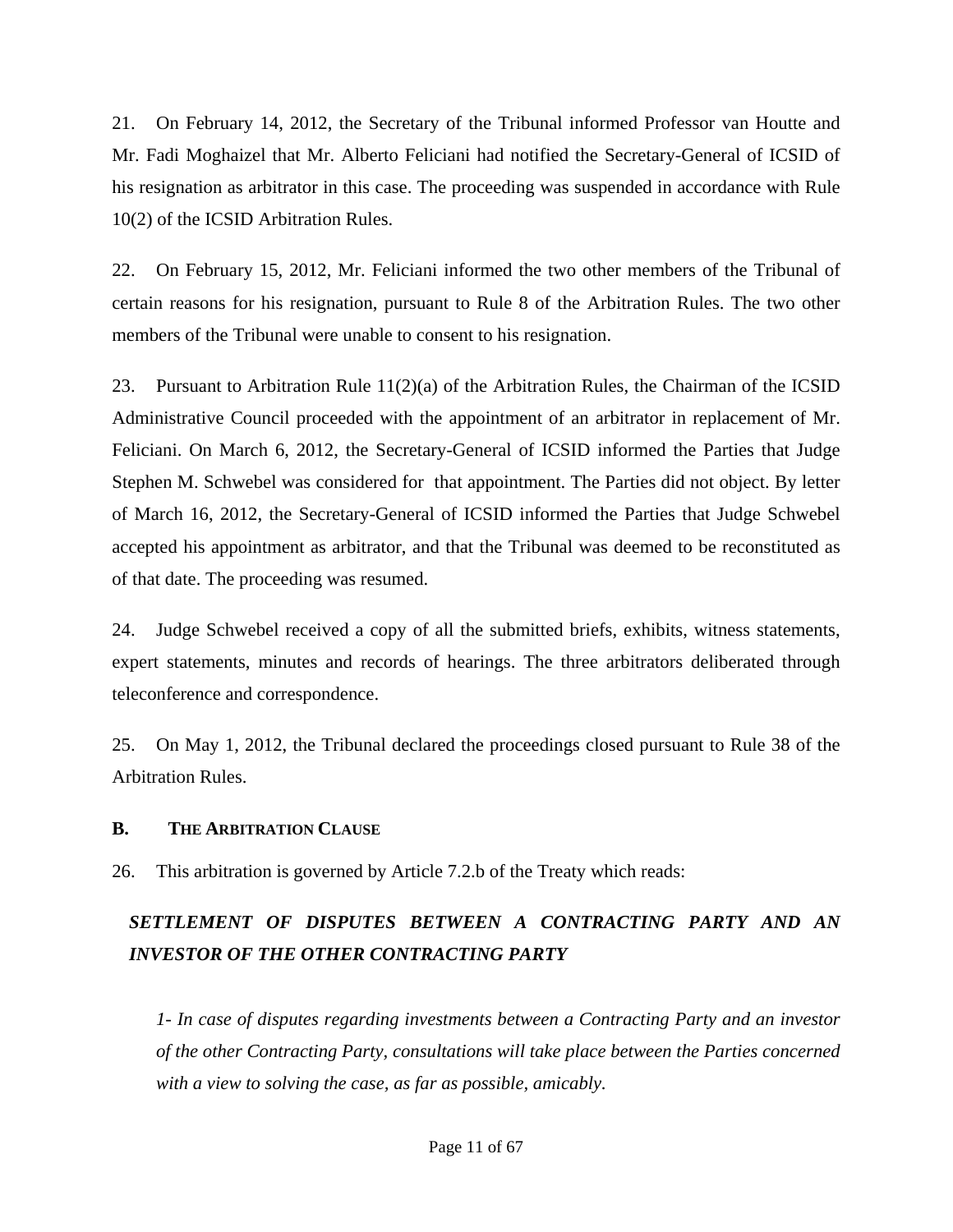*2- If these consultations do not result in a solution within six months from the date of written request for settlement, the investor may submit the dispute, at his choice, for settlement to:* 

*a) the competent court of the Contracting Party in the territory of which the investment has been made; or* 

*b) the International Center for Settlement of Investment Disputes (ICSID) provided for by the Convention on the Settlement of Investment Disputes between States and Nationals of the other States, opened for signature at Washington, on March 18, 1965, in case both Contracting Parties have become members of this Convention; […]*.

27. Italy and Lebanon being both members of the Convention, the dispute was submitted to ICSID for settlement.

# **C. THE DECISION ON JURISDICTION**

28. On September 11, 2009, the Tribunal rendered its Decision on Jurisdiction, in which it held the following:

- *1) The Conseil Exécutif des Grands Projets and the Council for Reconstruction and Development are public legal entities whose actions are attributable to the Republic of Lebanon;*
- *2) Toto's project meets the requirements to be considered as an "investment" under the Treaty as well as under the ICSID Convention;*
- *3) The Tribunal has jurisdiction over the dispute* ratione temporis *under Article 7.2.b and Article 10 of the Treaty as the dispute has arisen on June 30, 2004, i.e., after the Treaty entered into force;*
- *4) The Tribunal has jurisdiction to decide the dispute pursuant to the ICSID Convention, the ICSID Arbitration Rules and the Treaty rules;*
- *5) Subject to the Tribunal's considerations, stated above, the Tribunal has jurisdiction to decide whether (i) the delay in expropriation, (ii) the failure to remove Syrian troops and (iii) the changes in the regulatory framework, constitute breaches of Article 2 and/or Article 3.1 of the Treaty;*
- *6) The Tribunal has no jurisdiction with respect to the following claims:*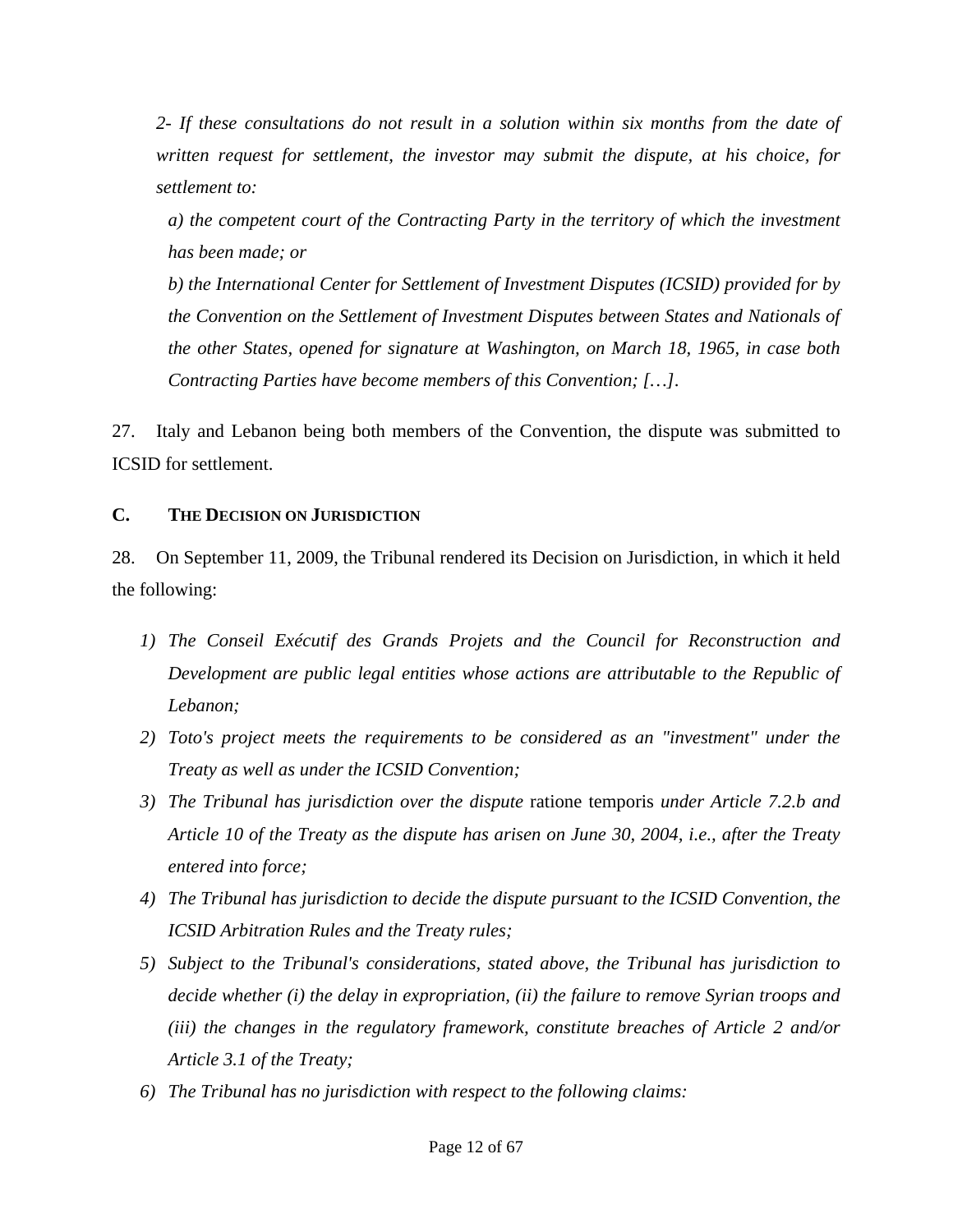- *a) Erroneous Instructions and Design as breaches of Article 2 and Article 3.1 of the Treaty;*
- *b) Disruption of negotiations as breach of Article 3.1 of the Treaty;*
- *c) Delays in two law suits before the Conseil d'Etat as breach of Article 3.1 of the Treaty;*
- *d) Lack of Transparency in the proceedings before the Consei ld'Etat as breach of Article 3.1 of the Treaty; and*
- *e) Indirect expropriation as breach of Article 4.2 of the Treaty.*
- *7) With regard to Article 9.2 of the Treaty, and in the presence of a jurisdiction clause in the Contract, the Tribunal has no jurisdiction with respect to breaches to the extent they are violations of the Contract;*
- *8) The Tribunal has jurisdiction to decide over breaches of Articles 2, 3 and 4 of the Treaty, its jurisdiction thereover not being affected by Article 7.2 of the Treaty; and*
- *9) The Tribunal deems it improper to stay the proceedings because of the proceedings already pending before the Conseil d'Etat as the Tribunal will not deal with matters covered by those proceedings.*
- *10) The decision of the Tribunal with respect to the party who will bear the legal costs and the costs and expenses of the arbitration, and in what proportion, will be included in the final award.*

# **III. FACTUAL BACKGROUND**

29. For the purpose of this decision on the merits, the Tribunal will summarize the pertinent facts. Such summary, however, is not to be taken as prejudging the issues of fact or law considered by the Tribunal.

30. The following section sets out the ascertained relevant facts regarding the background to the dispute.

# **A. THE PROJECT**

31. The construction of the Saoufar-Mdeirej section, which is the object of the present dispute, is part of the 62-kilometer long "Hadath-Syrian Border" highway project linking Beirut to the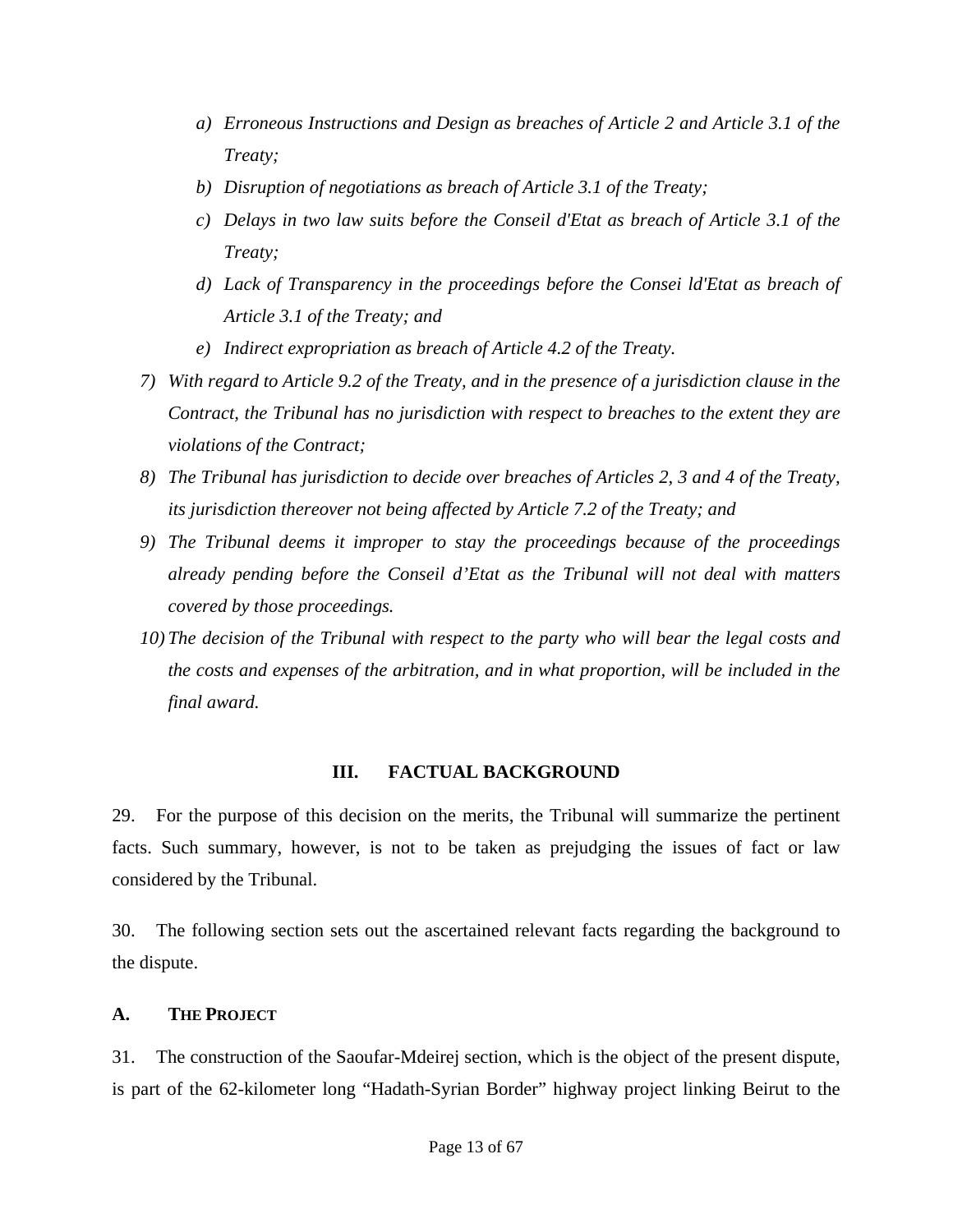Syrian border. The Saoufar-Mdeirej portion extends over a total length of 5,525 meters spreading over valleys and mountains. The "Hadath-Syrian Border" highway project had been already planned in the seventies by Dorsch, a German company. However, it was only in March 1997, a few years after the end of the 1975-1990 Lebanese Civil War, that the tender documents and technical studies for the Saoufar-Mdeirej section were prepared by a Lebanese company, Gicome. The award of the construction was temporarily granted to Toto for an amount of L.P. 53,294,145,729, *i.e.*, the equivalent of USD 35,352,667.<sup>4</sup>

32. The Lebanese Council of Ministers in its Decision No.40, dated October 16, 1997<sup>5</sup>, ratified the award. The Decision repeated what was expressly contained in the tender documents, more precisely in Article II.03 *Cahier des Conditions Juridiques et Administratives* ("*CCJA*"), *i.e.,* that part of the site would be delivered *progressively* to the contractor as soon as the parcels were expropriated.

33. It was therefore clear that the expropriation of the required parcels to construct the road was not finalised when the Contract was concluded.<sup>6</sup> Even just before the Contract was concluded, the alignment of the road was altered from downtown Saoufar to the Grand Hotel.

34. By a letter dated November 18, 1997, Toto accepted, without reservation, to execute the Project for the unit prices and within the time prescribed for completion of the Contract.<sup>7</sup>

35. The necessary expropriations for the change in alignment were ordered on November 26, 1997.<sup>8</sup>

36. On December 11, 1997, CEGP notified Toto that it accepted Toto's offer to execute the Project as amended.

<sup>4</sup> Due to the modifications, the revised contract price value became L.P. 60,564,361,619, equivalent to approximately USD 40 million.

 $5$  Exhibit MM3, Council of Ministers' Decision No. 40, issued on October 16, 1997.

<sup>&</sup>lt;sup>6</sup> Although the general alignment of the Highway was already established in 1974 and the specific alignment for the Saoufar-Mdeirej section was established in April 1993 by Presidential Decree No. 9169, the latter had been amended in May 1997 by Presidential Decree No.10267. These Presidential Decrees authorized also the expropriation of the plots and sections that were part of the alignment. See Exhibit R 32.

<sup>7</sup> Exhibit R2.

<sup>8</sup> Presidential Decree no. 11396, Exhibit R 33.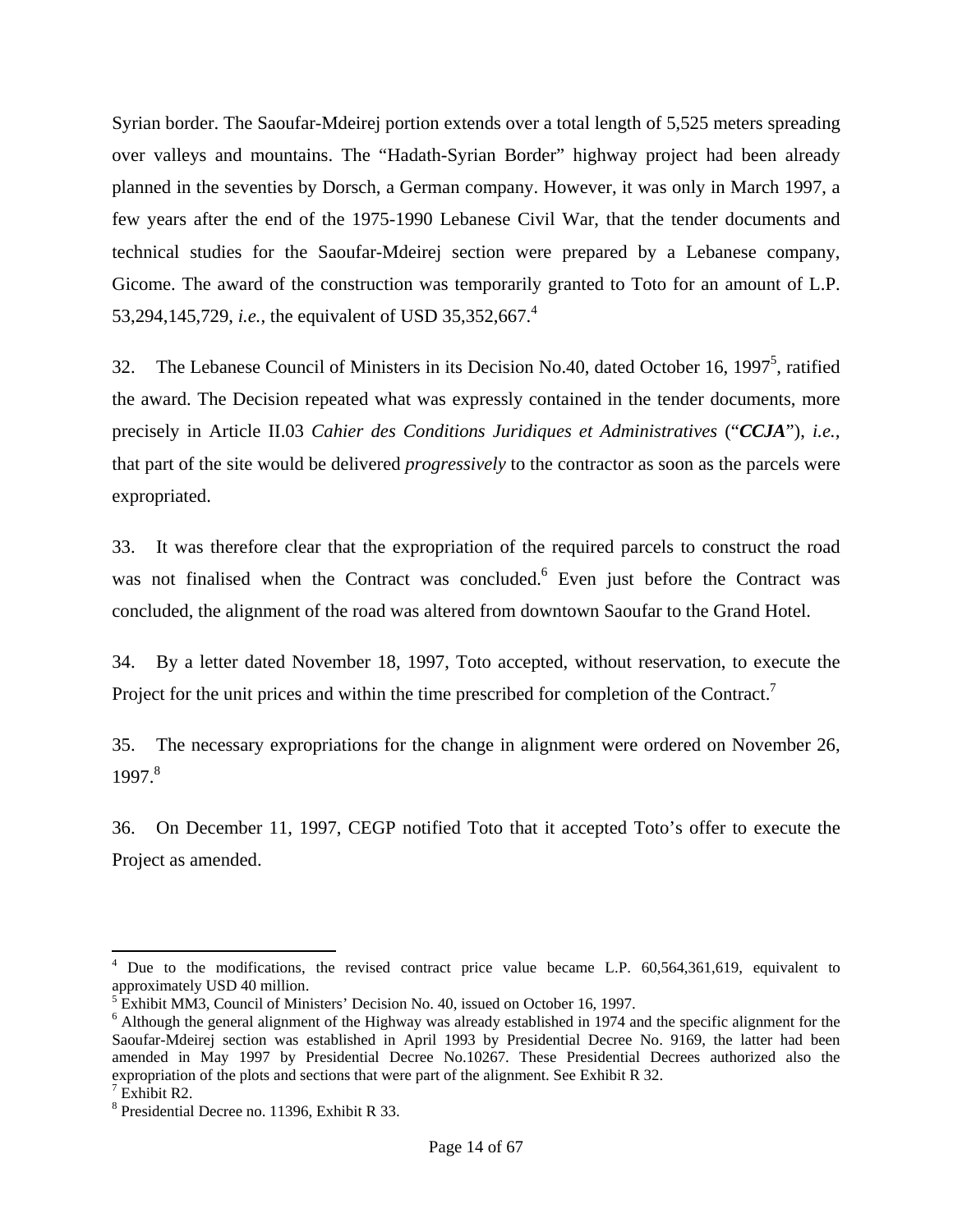#### **B. THE CONTRACT**

37. The Contract governing the execution of the Project consists of Special Conditions, Legal Conditions (*Cahier des Conditions Juridiques et Administratives - CCJA),* Technical Conditions (*Cahier des Prescriptions Techniques - CPT)* as well as other documents, which had been attached to the tender.<sup>9</sup>

38. The Contract required Toto to execute mainly the following works:

-The Highway and link roads;

-West and East Mdeirej interchanges;

-Specific structure works;

-Retaining walls, "passes", hydraulic structures $^{10}$ ;

-Viaduct V 25.1 in Mdeirej;

-Viaduct Grand Hotel in Saoufar replacing Viaducts V22.1 and VD 23.1; and

-Viaduct on Saoufar linking road.<sup>11</sup>

39. The Contract provided that CEGP would appoint an engineer (the "Engineer") to represent it, to control the execution of the Project, and to instruct Toto in relation to the execution of the works.12 The Contract required Toto to maintain a daily record ("*journal de chantier*") which should include, *inter alia*, the events that may be subject of a claim by the Contractor.<sup>13</sup> The Contract also envisaged periodical Site Meetings between Toto, CEGP and the Engineer, minutes of which would record the Engineer's decisions or comments and be countersigned by all parties present.<sup>14</sup>

40. The Contract provided that the works would be completed within 18 months. These 18 months included the hindrances Toto would encounter because of bad weather, the rainy season,

 $9^9$  The complete list of the documents forming part of the Contract is found under Article I.02 of the CCJA, Exhibit R 34.

<sup>&</sup>lt;sup>10</sup> See Article I.01 of the CCJA "*Nature et objet du Marché*".<br><sup>11</sup> Article VI.02 (3) CPT. "*Description du Project*", Exhibit R31.<br><sup>12</sup> Article II.06 CCJA, Exhibit R34.

<sup>&</sup>lt;sup>13</sup> Article II.10 CCJA, Exhibit R34.

<sup>&</sup>lt;sup>14</sup> Article II. 09 CCJA, Exhibit R34.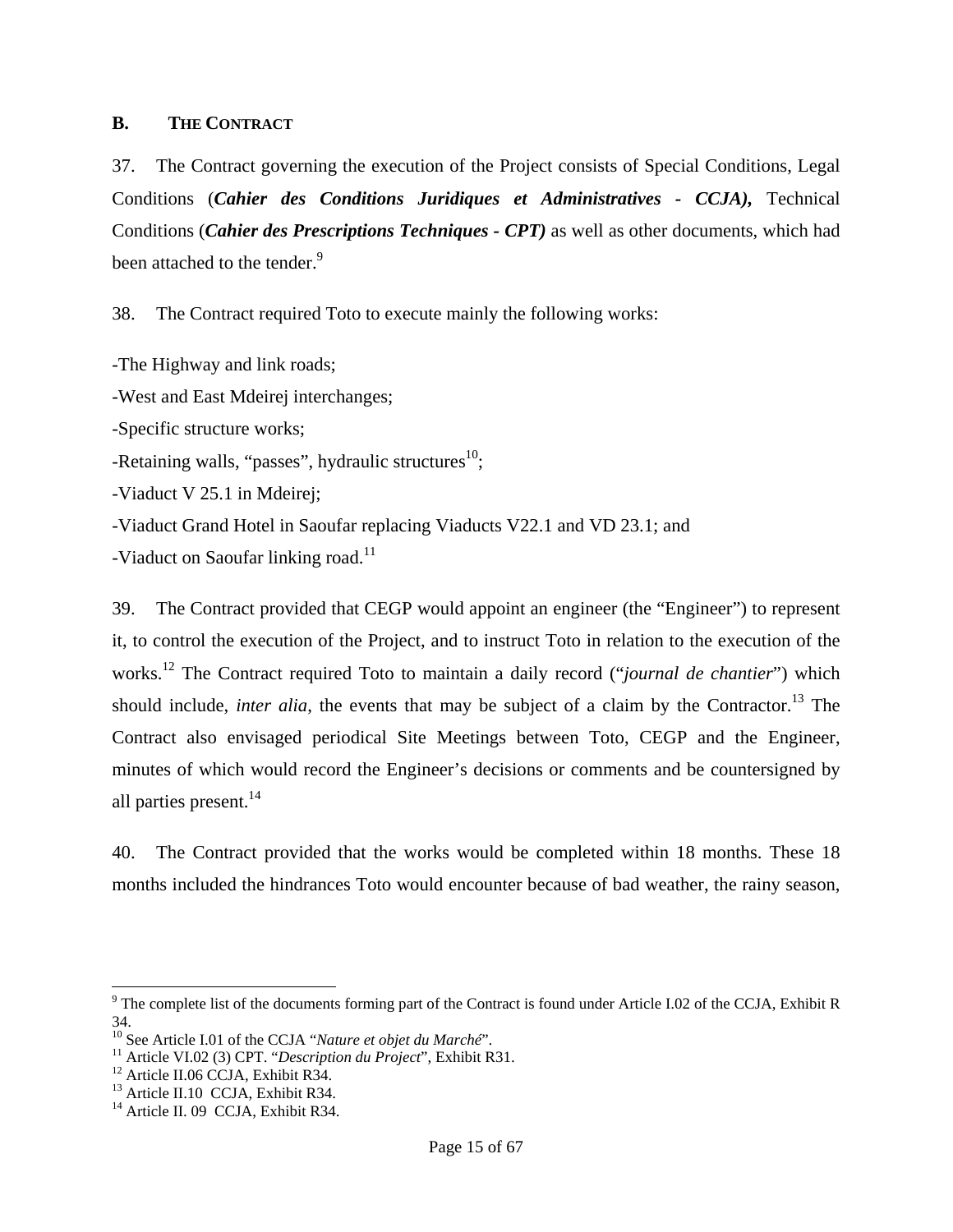holidays, strikes and the conditions then existing in Lebanon. As a compensation for these hindrances, the months of December, January and February were counted as one month.<sup>15</sup>

41. CEGP ordered Toto to commence the works on February 10, 1998. The contractual completion date of the works was thus October 24, 1999. The Contract provided for a postcompletion maintenance and guarantee period of 12 months. The Project was thus intended to be completed on October 24, 2000.

#### **C. MODIFICATIONS FOLLOWING THE EXECUTION OF THE CONTRACT**

42. Soon after the works had started, Toto proposed modi**f**ications to the Project notably:

- Modification of the curved alignment of Viaduct 25.1 into a straight one;

- Modification of the Saoufar interchange at the entrance of the Project;

- Modification concerning the structure of all the viaducts;

- Cancellation of west Mdeirej interchange at the extremity of the Project;

- Modification of the east Mdeirej interchange; and

- Modification of the route at the level of Saoufar Grand hotel to avoid the costly demolitions of a few houses.<sup>16</sup>

43. In November 1998, the Parties entered into Addendum No. 1 to construct a retaining wall in reinforced earth. $17$ 

44. Lebanon accepted the modifications listed above and a new Addendum to the Contract (Addendum No. 2) was signed on December 23, 1998 with the contractual completion date unchanged. Because the alignment of the road was modified, new expropriations had to be carried out.

45. The actual construction was only completed in December 2003, and the Project was handed over after the 12-month maintenance and guarantee period, in December 2004. Between 1997 and 2003, Toto submitted various claims to the CEPG and to its successor, the CDR.

<sup>&</sup>lt;sup>15</sup> Article II .02 CCJA, Exhibit R34.

<sup>&</sup>lt;sup>16</sup> See Toto's formal proposal of variations dated May 4, 1998, Exhibit R 45.

<sup>&</sup>lt;sup>17</sup> Addendum No.1 was signed in November-December 1998 (there are various signatures on the document with different dates).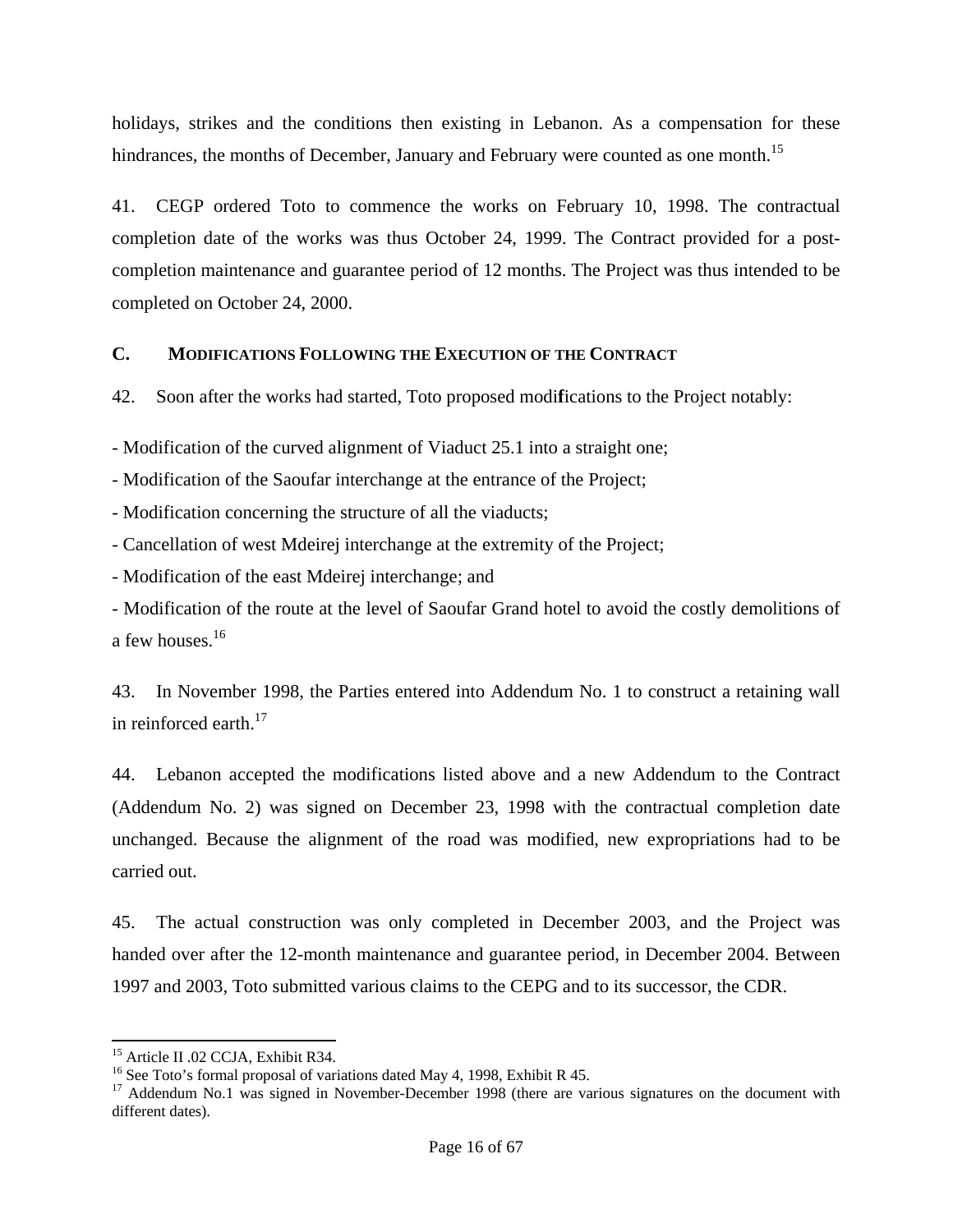- 46. Such claims covered:
	- a) additional costs due to changes in legislation leading to (i) change in customs duties, (ii) increase of the price of diesel, (iii) increase in government fees on cement, and (iv) increase in aggregates prices;
	- b) increase in the price of bitumen due to delayed execution;
	- c) additional works due to misleading information;
	- d) loss of productivity due to unforeseen circumstances;
	- e) additional costs occasioned by the nature of the soil not meeting the qualifications originally set in the Contract;
	- f) additional works resulting from a change in the design;
	- g) delayed site possession and expropriation and unforeseen works; and
	- h) extra works due to damages caused by third parties on site.

47. In August 2001, Toto started two proceedings before the Lebanese *Conseil d'Etat.18* In the first claim, submitted on August 1, 2001, Toto requested to be indemnified for unforeseen works it had to carry out because the nature of the soil did not meet the specifications set out in the Contract. The second claim, submitted on August 24, 2001, requested compensation for additional works because the original design, prescribed in the Contract, had been substantially changed.

48. By a letter dated September 12, 2002, Toto submitted to the Engineer a claim for compensation because of the time extension in the amount of LBP 15,289,737,554, but the claim was not admitted.<sup>19</sup>

49. It is with this background that Toto has lodged the claims under the Treaty in the present arbitration.

 $18$  A body that controls the legality of governmental actions, and acts as a consultative organ and an administrative court.

 $19$  Exhibit R 69.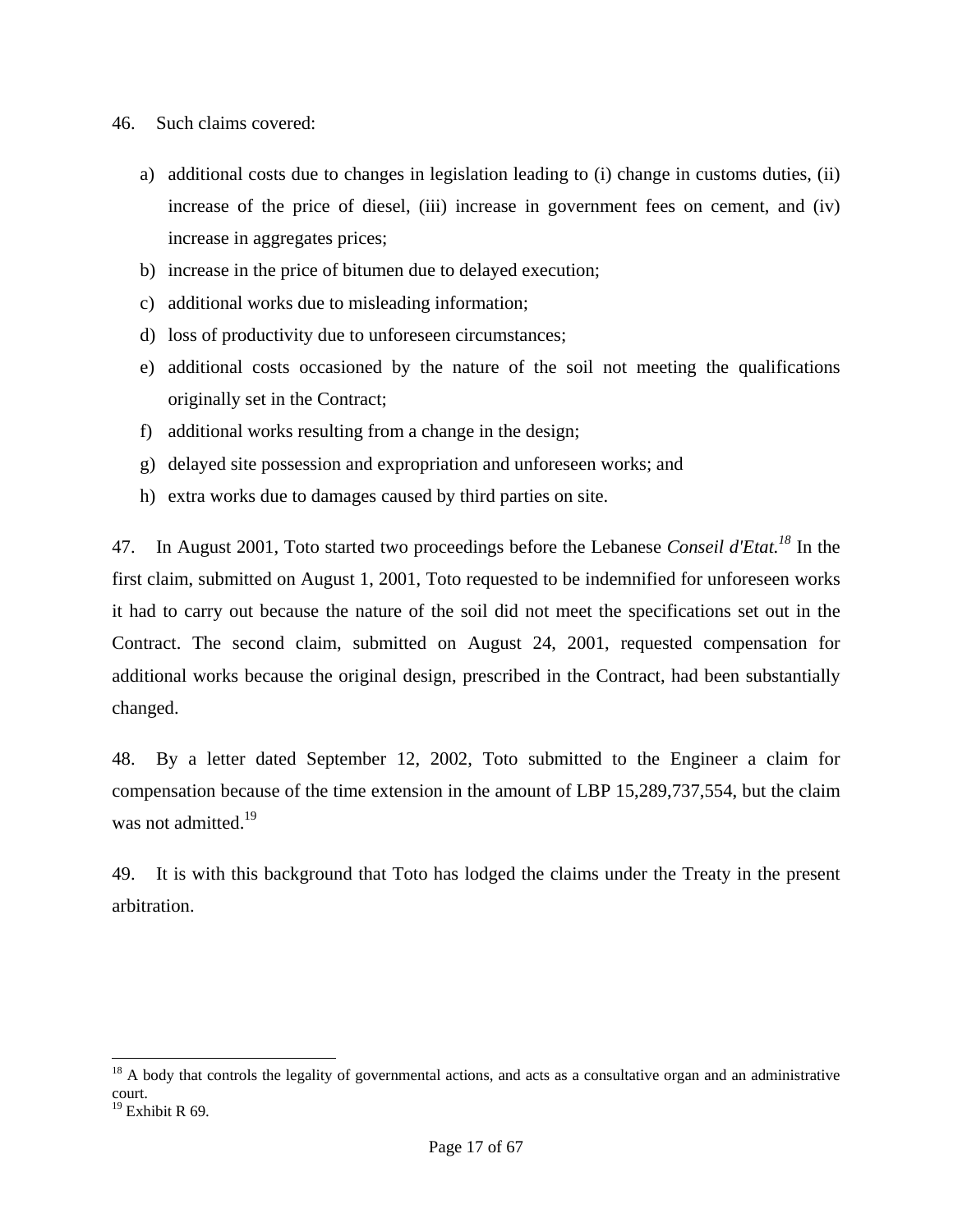#### **IV. THE TRIBUNAL'S DECISION ON PRELIMINARY ISSUES**

50. In the context of this arbitration, Lebanon has raised several objections that are not directly related to substantive issues pertaining to the works and the Project. Such issues are the following: (A) Toto's *locus standi*, (B) applicable law, (C) limitation *ratione temporis* of the Tribunal's jurisdiction, and (D) the waivers signed by Toto.

51. The Tribunal will assess such issues before turning to the matters directly related to the Project and the works.

#### **A. TOTO'S <sup>L</sup>OCUS STANDI**

52. Lebanon contends that, while the Contract was entered into with the company named *Toto S.p.A*., the Claimant in this arbitration is a different entity named *Toto Costruzioni Generali S.p.A.*, which therefore lacks "*locus standi*". Toto replied that the company is the same and supports its argument by the submission of a certificate from the Italian Registrar of Companies evidencing that its name is *Toto Costruzioni Generali S.p.A*. or, in short, *Toto S.p.A.*

53. The Parties made several post-hearing submissions in relation to this matter, and Toto explained that the difference in registration numbers of the Company resulted from statutory changes under Italian law, and that such numbers belong to the same entity.

54. In this regard, the Tribunal finds that the certificate and clarifications submitted by Toto give satisfactory evidence that the legal entity is the same and therefore rejects the Respondent's *locus standi* objection.

#### **B. APPLICABLE LAW**

55. Toto submits that acts or omissions of the CEGP and the CDR in breach of the Treaty or of other applicable rules of law engage Lebanon's international responsibility. For Lebanon, the Tribunal, in its Decision on Jurisdiction, stated that only those acts or omissions which involve the exercise of sovereign authority may engage the international responsibility of Lebanon.

56. Lebanon and Toto further disagree to what extent the Tribunal should apply domestic law. For Lebanon, whenever matters are not covered by rules of international law, the law of the Republic of Lebanon applies pursuant to Article 42 (1) of the ICSID Convention, which refers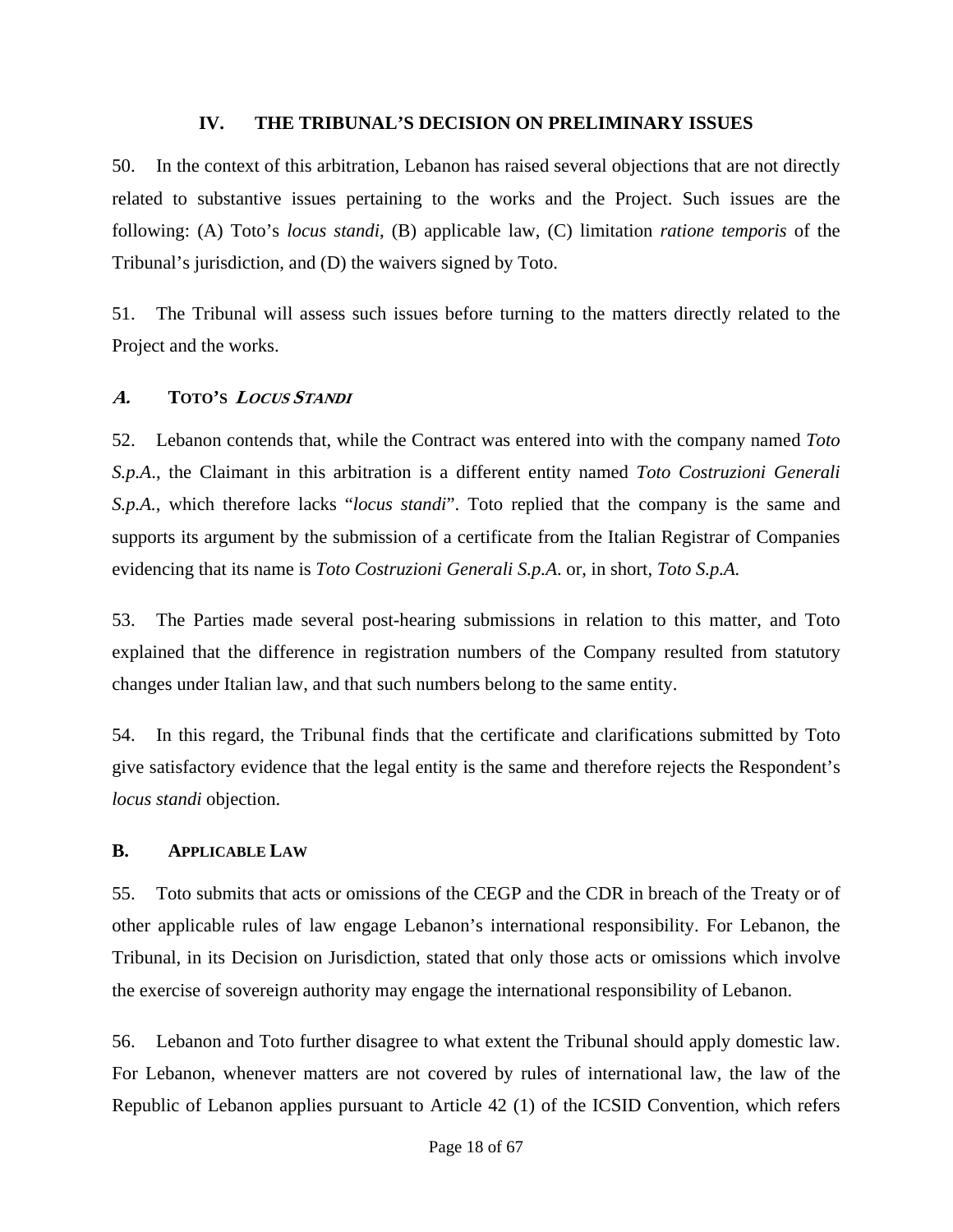not only to international law, but also to the law "*of the Contracting State party to the dispute (including its rules on the conflict of laws)*.<sup>"20</sup> For Toto, even if the Treaty and the principles of international law are silent, international law is "*a complete system of law that comprises rules applicable to any issue that falls within its scope.*" Hence, if a matter would not be covered by the Treaty, international law and no other legal order applies. $2<sup>1</sup>$ 

57. The Tribunal does not see a need to pass upon the question of the extent to which Lebanese law applies besides the Treaty and the principles of international law. The Treaty and the principles of international law suffice to decide the case at hand.

# **C. LIMITATION <sup>R</sup>ATIONE TEMPORIS OF JURISDICTION**

58. As a general rule, treaties do not apply retroactively.<sup>22</sup> The treaty, moreover, can specify how it applies *ratione temporis*. In the Treaty between Italy and Lebanon, Article 10 provides that "*the Agreement shall not apply to disputes that have arisen before its entry into force.*" As the Treaty entered into force on February 9, 2000, disputes which have arisen before that date are not covered by its scope *ratione temporis.* 

59. Lebanon argues that the subject-matter of the claims that Toto has submitted to Lebanon or the Engineer between 1997 and February 9, 2000 should be excluded from the Tribunal's jurisdiction because the Treaty only entered into force on February 9,  $2000$ .<sup>23</sup> For instance, the alleged failure to remove the Syrian troops certainly pre-dated the entry into force of the Treaty as these troops left the site in September  $1998<sup>24</sup>$ . The alleged failure to remove the owners obstructing the site occurred in 1999. Toto commented on the alleged faulty design of the

<sup>&</sup>lt;sup>20</sup> Article 42 reads as follows: "(1) The Tribunal shall decide a dispute in accordance with such rules of law as may *be agreed by the parties. In the absence of such agreement, the Tribunal shall apply the law of the Contracting State party to the dispute (including its rules on the conflict of laws) and such rules of international law as may be applicable."*<br><sup>21</sup>

<sup>21</sup> See Professor Prosper Weil's article entitled "*The State, The Foreign Investor and International Law, the No Longer Stormy Relationship of a Ménage à Trois*", Liber Amicorum Ibrahim F.I. Shihata, The Hague, Kluwer Law International, 2001, page 839; and The Annulment Committee in Vivendi II and the UNCITRAL Partial Award rendered in *CME Czech Republic B.V. (The Netherlands) v. The Czech Republic* on September 13, 2001.<br><sup>22</sup> Vienna Convention on the Law of Treaties, Article 28.

<sup>&</sup>lt;sup>23</sup> Decision on Jurisdiction, paragraph 88.

<sup>&</sup>lt;sup>24</sup> See Minutes of Meeting April 22, 1998 and Exhibit R38.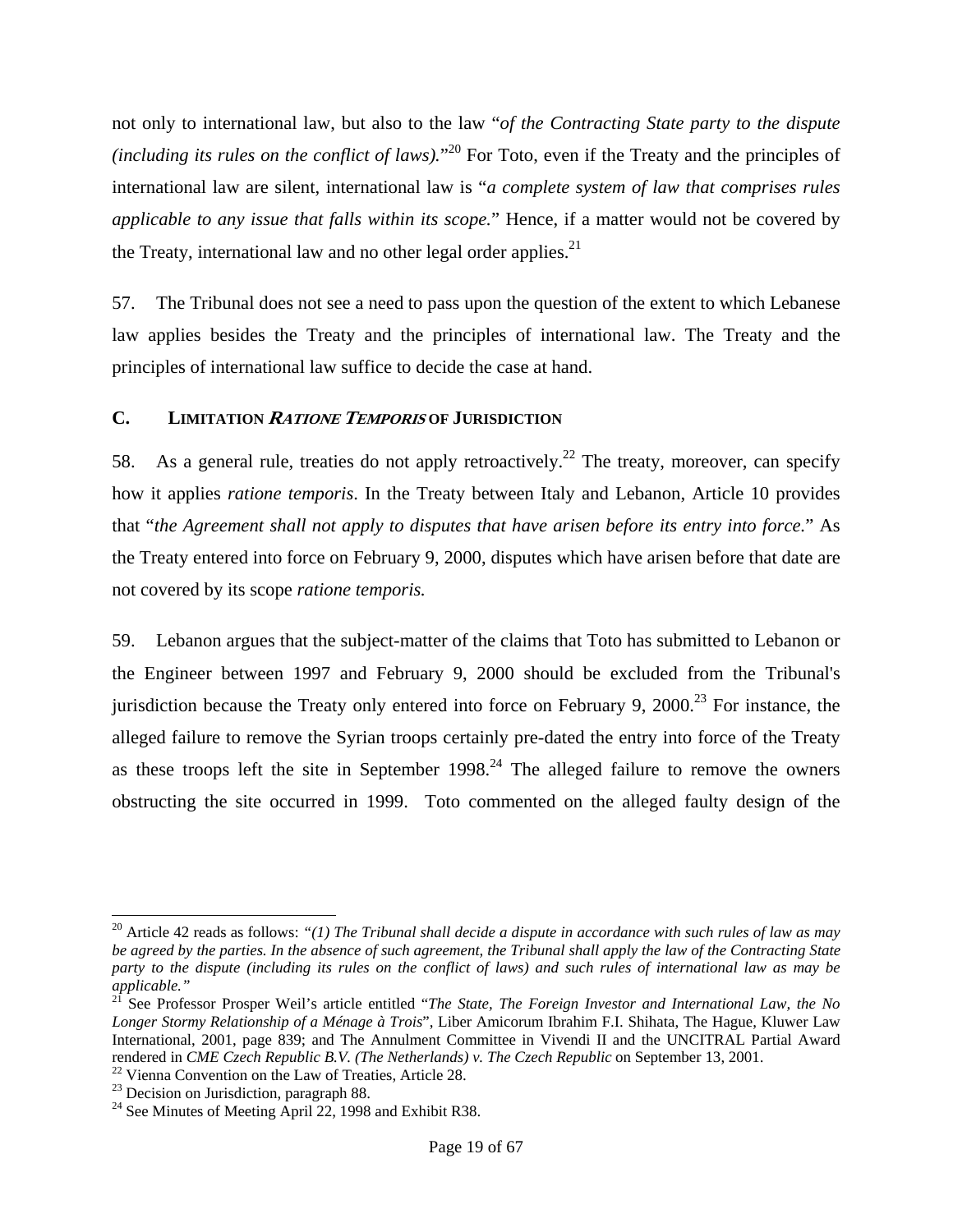initially conceived Viaduct  $25.1$  and replaced it by its own design in  $1998.<sup>25</sup>$  The last expropriations for the new alignment took place in March 2000.

60. Toto, however, argues that this Tribunal had ruled in its Decision on Jurisdiction that the disputes, which are the subject matter of its present claims, arose on June 30,  $2004$ <sup>26</sup> which is after the Treaty entered into force, when Toto invited Lebanon to submit Toto's payment claim to arbitration. The disputes thus would fall within the Treaty's scope *ratione temporis.*

61. For Lebanon, not only the *disputes*, but also the *breaches* which lead to the disputes, must have arisen after February 9, 2000. The fact that the Treaty applies to *disputes* which have arisen after its entry into force does not mean that the substantive provisions of the Treaty apply retroactively to the *breaches* which have occurred prior to its entry into force.

62. The Tribunal notes that the  $CCCG<sub>1</sub><sup>27</sup>$  which are part of the Contract, distinguish between "*difficulties*" (problems) (Article 50) and "*contestations*" (disputes) (Article 51). As held in its Decision on Jurisdiction, the Tribunal did not consider a mere problem, breach or demand for reparation to be a "dispute."

63. The Tribunal wishes to reassert in relation to this question that "breach," "problem" and "dispute" are three different notions. A "breach" arises when contractual or treaty obligations are not honored. A "problem" arises when that party's claim is not accepted by the other side, *i.e.,*  when the engineer and the contractor have different views which need to be referred for final decision to the employer/administration. On September 12, 2002, Toto requested to be compensated for the additional works and the delay occurred.28 However, the CDR did not take a position, so Toto invited it on June 30, 2004, to have recourse to Article 7 of the Treaty ("Settlement of Disputes"). Thus, the dispute, which had been in limbo for months, crystallized then.

 $25$  Toto discovered the alleged breach on March 12, 1998 when it informed the CEGP of the error in design.

<sup>&</sup>lt;sup>26</sup> Decision on Jurisdiction, at paragraph 90: "*The Tribunal agrees that a mere demand is not a dispute. In the Tribunal's view the dispute arose on June 30, 2004...."* 

*Tribunal's view the dispute arose on June 30, 2004….*" 27 *Clauses et Conditions Générales Imposées aux Entrepreneurs* (Decree No. 405/NI of March 1942). 28 Exhibit R69.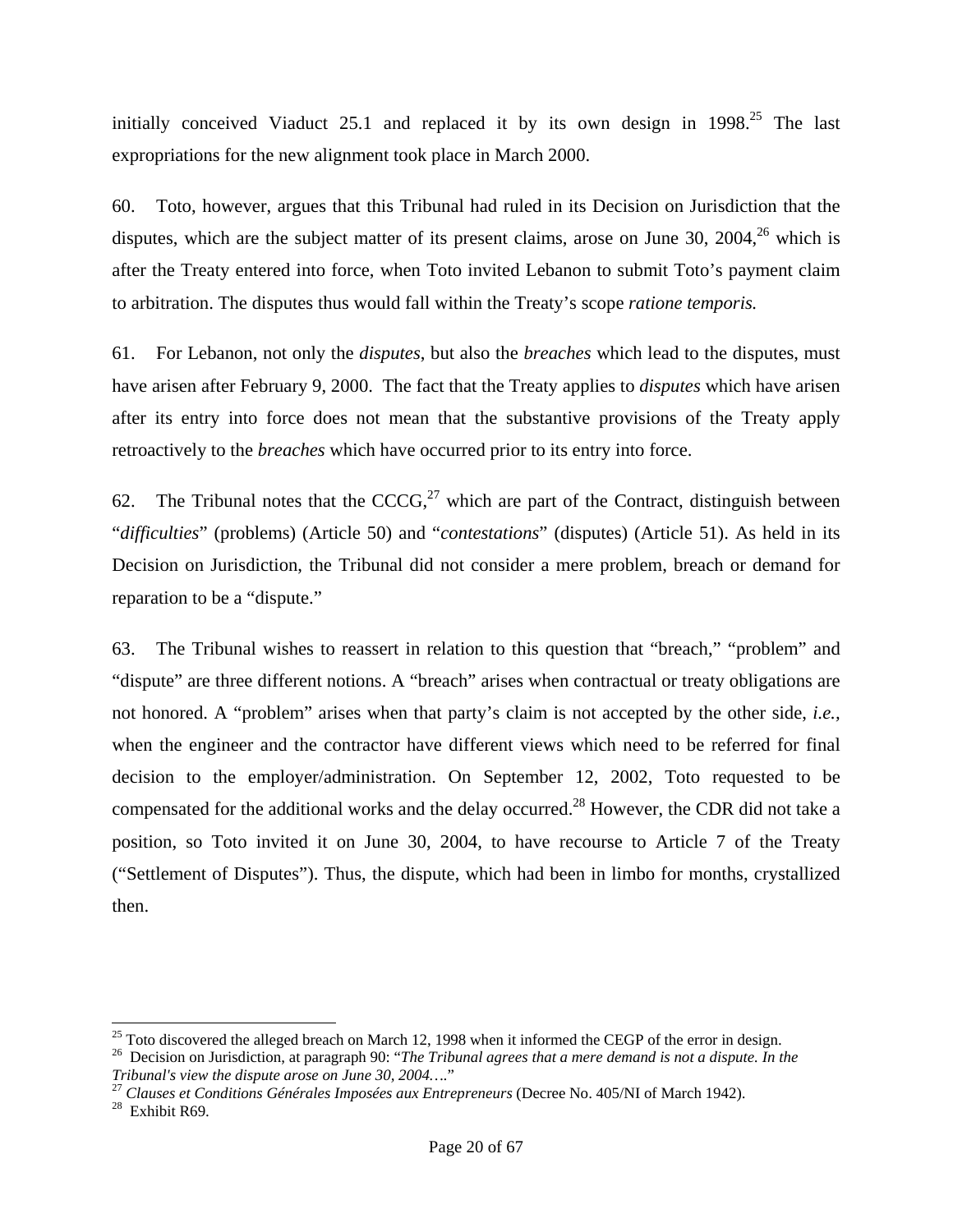64. Based on the foregoing, the Tribunal dismisses Lebanon's argument that the subject-matter of the claims that Toto has submitted to Lebanon or its Engineer between 1997 and February 9, 2000, should be excluded from the Tribunal's jurisdiction.

# **D. THE EXTENSION OF TIME AND THE VALIDITY OF THE WAIVER**

65. Under the Contract, the works had to be completed on October, 24, 1999. Both Parties agree that Toto has obtained several extensions of time. The disputed issue is whether the waivers of liability, in exchange for such extensions of time, are valid and dispositive.

66. On August 25, 1999, Toto requested for the first time to postpone the works' completion date to December 18, 2000 ("First Extension of Time"). CEGP approved this extension of the time for the execution of the project, but by letter of September 22, 1999, the Engineer informed Toto that "this extension does not constitute any ground for any claims."29

67. Subsequently, on October 11, 2000, Toto requested a second extension of time until September 28,  $2001^{30}$  and in its letter, Toto expressly stated that it waived all claims regardless of their nature and origin before the date of making the request:

*Dans tous les cas, nous déclarons renoncer expressément à toutes réclamations quelque soit leur nature, leur origine et leur genre antérieures à la date de la formulation de cette demande, et conséquentes à l'extension des délais contractuels.* 

68. On October 19, 2000,<sup>31</sup> CEGP accepted Toto's request of October 11, 2000 ("Second Extension of Time"):

*The Board decides: to approve the program of works proposed and subsequently to extend the period of execution of Sawfar - Mdeirej section up till 28/9/2001 provided the Contractor Toto waives any claim whatever is its source or kind or nature related to the* 

 $29$  Exhibit R63. Although no documentary evidence has been submitted that Toto has accepted this condition in the First Extension of Time, no evidence of Toto's objections has been submitted either. Toto, however, has accepted this extension, thereby also impliedly accepting the waiver. Moreover, Toto has waived all claims for compensation of the delay in the Second Extension of Time (see footnote 31).

 $30$  Exhibit R64.

<sup>&</sup>lt;sup>31</sup> Exhibit MM39.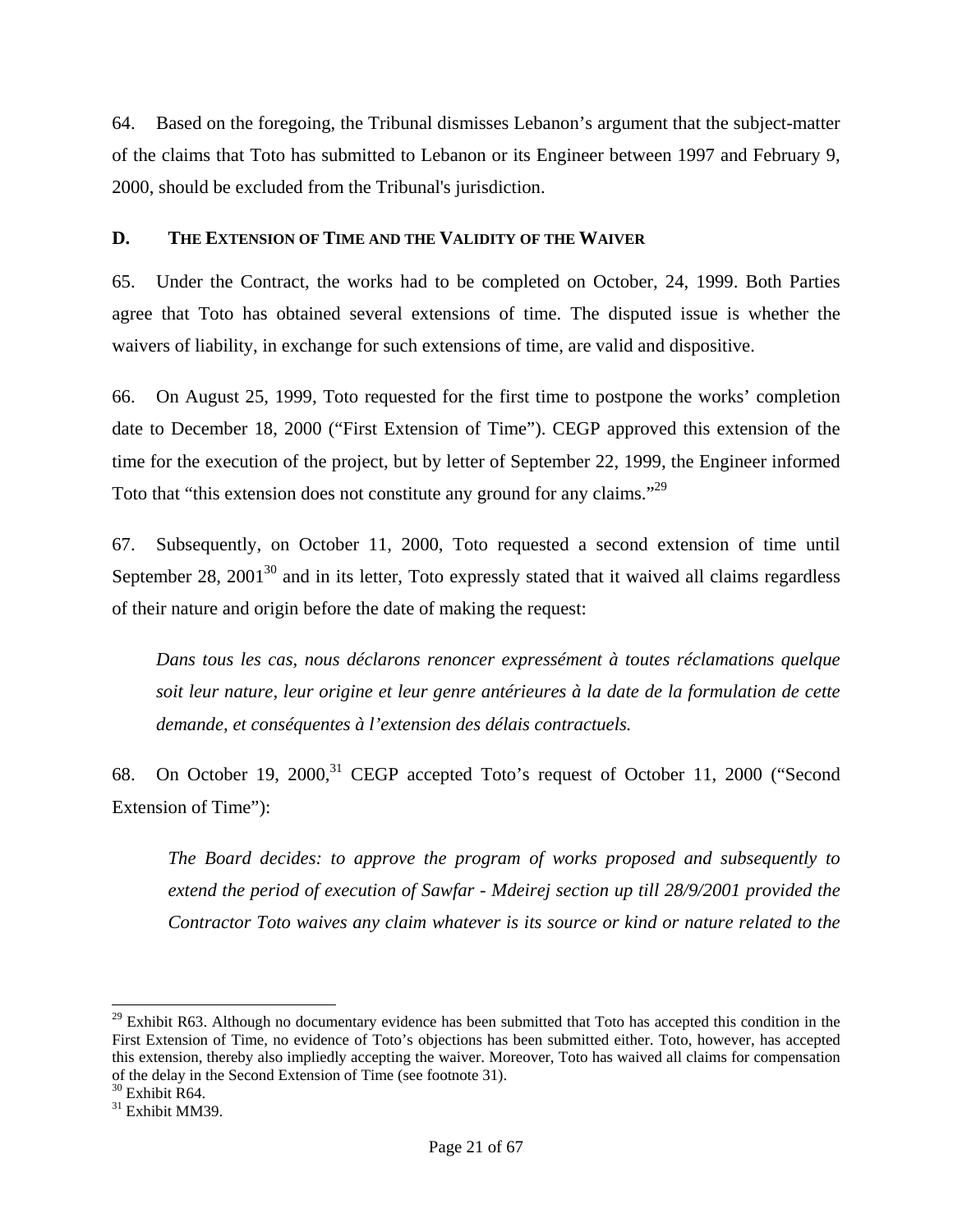*period from the beginning of the works until this date including the reasons that led to the request of this extension.* 

69. CEGP subsequently granted a third extension of time to Toto until November 15, 2001, provided that Toto waived any rights resulting from such extension ("Third Extension of Time" $)$ .<sup>32</sup>

70. In fact, Toto did not hand over the works on November 15, 2001 but on December 12, 2001 ("*reception provisoire*").<sup>33</sup> Meanwhile, additional works had to be executed after December 2001 with new prices and new completion dates. The CDR thus approved an extension of time for the "new works" till August 4, 2002 ("Fourth Extension of Time").

71. On August 13, 2002, the CDR approved Toto's new request for extension of time until December 31, 2002 provided that "*the Contractor waives in advance its right to claim any compensation or indemnities as a result of such extension*."34 On September 13, 2002, Toto accepted this additional extension of time, but indicated that it could not possibly waive in advance any such claim arising from this extension ("Fifth Extension of Time").<sup>35</sup> Actually, one day before, by a letter dated September 12, 2002, in the claim of L.P. 15,289,737,554 it submitted to the Engineer, Toto included compensation for the extra time.<sup>36</sup> On September 23, 2002, Toto repeated to the CEGP that it did not waive any claim for compensation as the last extension concerned the performance of additional works, and not the Project itself.<sup>37</sup>

72. Both Parties do not dispute that Toto has obtained the successive extensions of time. However, they disagree on whether the waivers of liability granted for the four first extensions are valid and binding for Toto.

<sup>32</sup> Respondent's Counter Memorial, paragraph 164.

<sup>&</sup>lt;sup>33</sup> Exhibit R66, Article IV.04 CCJA refers.

<sup>&</sup>lt;sup>34</sup> Exhibit MM98.

 $35$  Exhibit R67. There was also another request for extension of time until June 2003, but the Parties did not submit documentary evidence in relation to such request.

<sup>&</sup>lt;sup>36</sup> Exhibit R69.

<sup>&</sup>lt;sup>37</sup> Exhibit R68.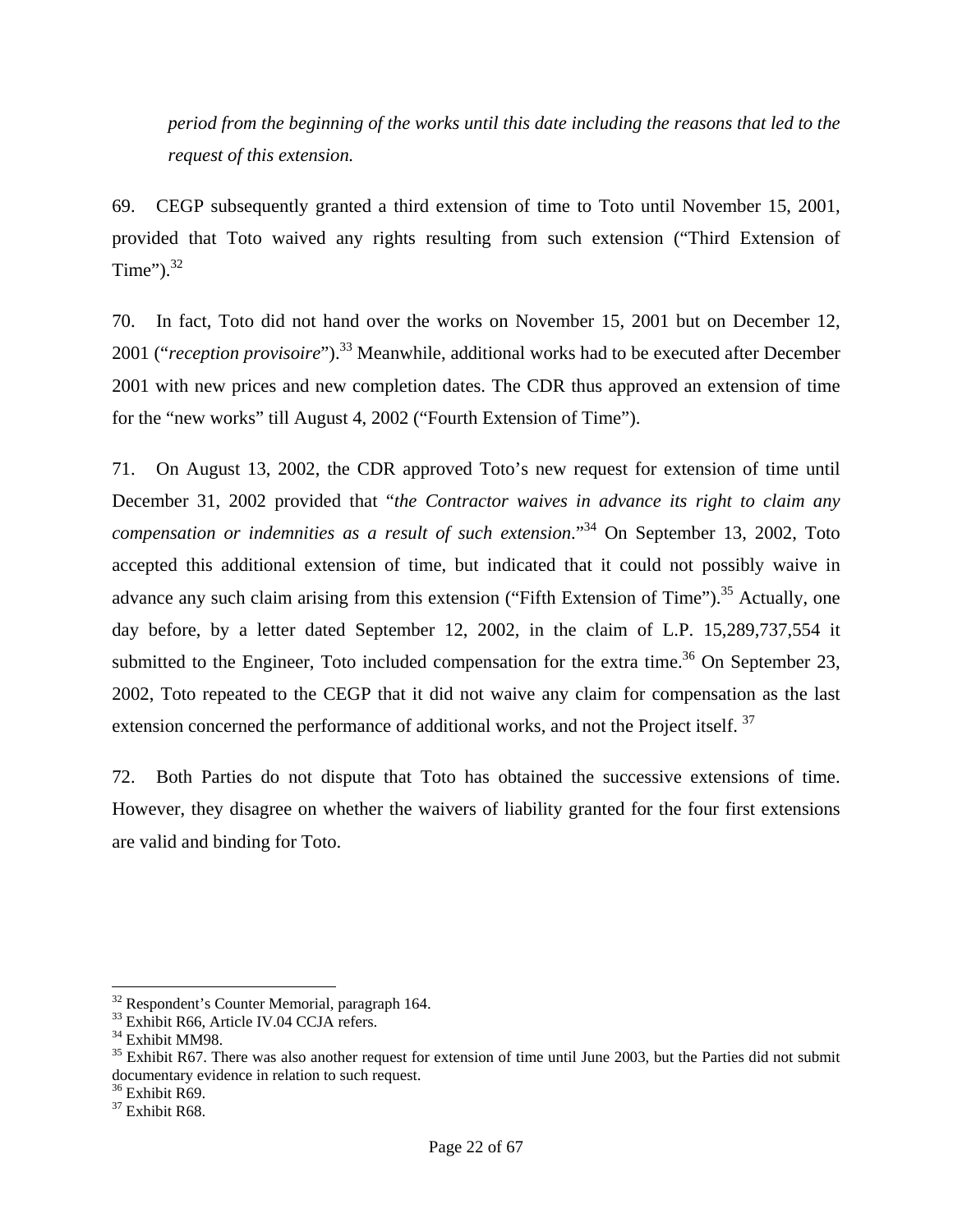#### **1. Lebanon's Position**

73. According to Lebanon, Toto, while obtaining the first four extensions of time, repeatedly waived its right for compensation for the delay resulting from the alleged breaches at stake in the present proceedings. For instance, on the occasion of the Third Extension of Time, Toto waived any rights it may have had prior to October 11, 2000. This waiver covered the alleged late expropriation of the parcels as all parcels had been delivered in June 2000. Moreover, at that time, the plans for the retaining wall had been modified<sup>38</sup>, the Syrian troops had left the site, the obstruction of the owners had ceased, and Toto had already criticized the original plans for the Viaduct 25.1 and waived any rights connected with the modification of that Viaduct.<sup>39</sup>

74. Moreover, Toto had not requested an extension of the original Contract period in the 2001 proceedings before the *Conseil d'Etat*.

75. Besides, Lebanon adds, the fact that Toto did not claim compensation for the extra time to execute the works is not surprising. It had committed under Articles II-02 and II-03 of CCJA not to claim damages for late delivery of the sites, bad weather and all 'circumstances existing in Lebanon' ("*conjuncture existante dans le pays*").<sup>40</sup> Moreover, during the performance of the Contract from 1998 to September 2002, Toto failed to claim relief because of delay, in due time. It did not submit to the Engineer claims for compensation for additional costs because of the extension of time. It also did not contest any of the Engineer's decision within the 60-day time limit, as required by the Contract. Toto did not inform CEGP "*as soon as possible*" of all events which may have repercussions on the period of execution as required by Article II-02(2) of the CCJA. It thus consolidated and reiterated its express waivers regarding the extension of time.

76. Lebanon contends that it was only in September 2002 that Toto, in its claim to the Engineer, requested for the first time compensation for the postponement of the completion date. This late claim was totally inconsistent with the attitude it had taken the years before. Toto's conduct estopped it from now claiming compensation for the extra time beyond the original completion date, otherwise, Toto would be acting in a manner inconsistent with the position it

 $38$  Exhibit MM8, Amendment No.1, with respect to the unstable soil problem. Fifth Article reads: "The Contractor waives any right or claim or indemnity that result of this Annex."

<sup>39</sup> Exhibit R53, Amendment No.2, Article 6: "*The second party (Toto) shall relinquish any right, legal proceedings, claim, or compensation stemming from this addendum".*

 $40$  Exhibit R34.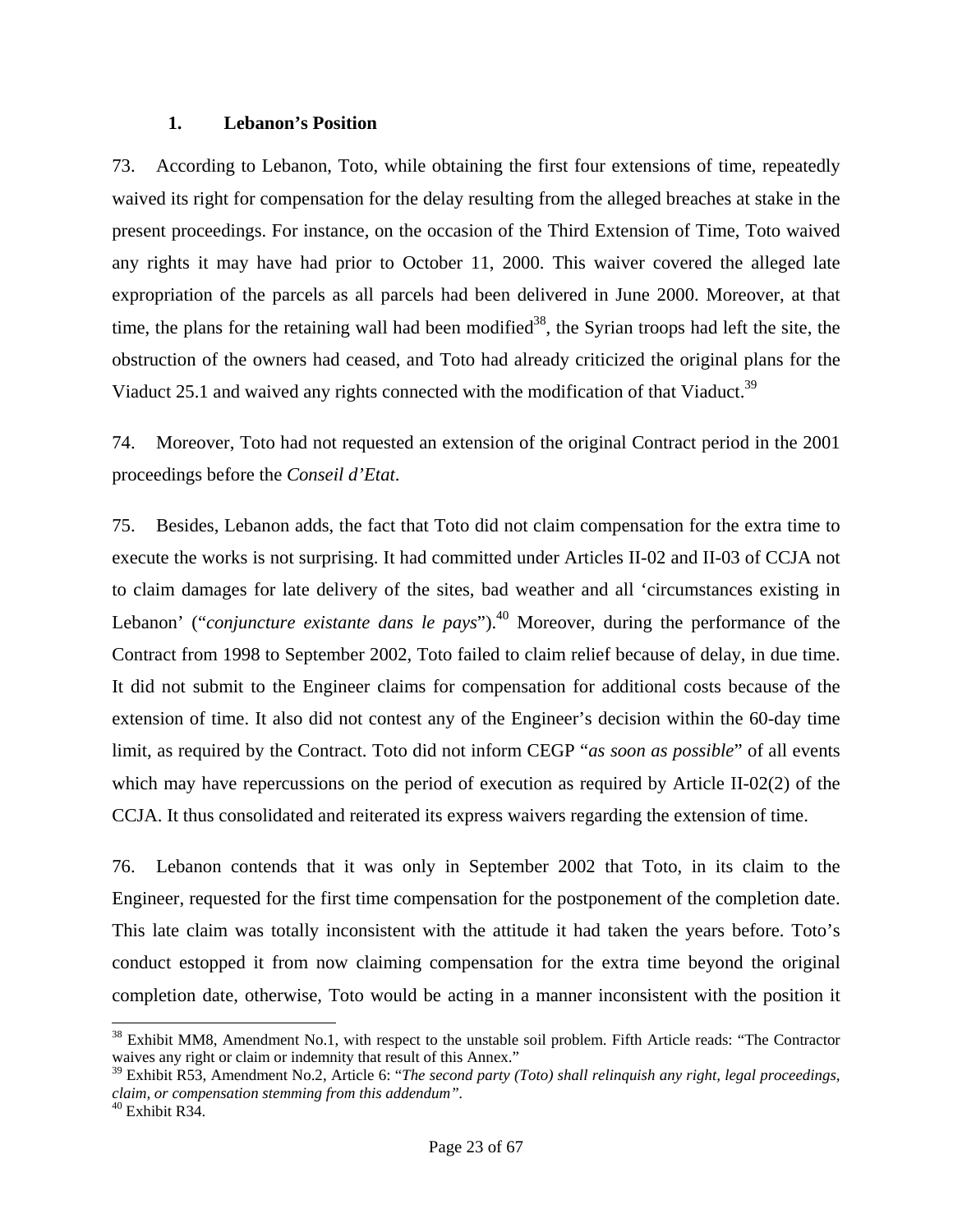had taken at least until September 2002. Toto can thus not be compensated for any claim arising out of the extension of the completion date.

77. For Lebanon, the waivers apply to contractual as well as to Treaty claims. The waiver in the letter of October 11, 2000 for instance, is clear, explicit and "categorical." It concerns only the extension of time, $^{41}$  but covers any recovery whatever its origin and nature. Consequently, Lebanon argues that this waiver extends to Treaty claims related to extension of time.

# **2. Toto's Position**

l

78. Toto denies that by letter of October 11, 2000, it waived its right for compensation of the additional time to perform the works required as a result of Lebanon's delays. For Toto, a waiver cannot be implied or deduced from any of its acts or omissions. Its attitude after October 11, 2000 does not imply a waiver either. On the contrary, its claims filed before the *Conseil d'Etat* and made to the Engineer indicate that it intended to claim compensation.

79. Also, referring to the UNCITRAL Award of *CME vs. Czech Republic*, Toto points out that waivers obtained under duress are invalid under Lebanese as well as under international law.

80. Toto submits that, having substantially invested in the Project, it needed the extensions to complete the Project. Toto had no other choice than to accept the waiver of compensation in exchange for additional time. For Toto, there was no real consent. On February 6, 2001, Mr. Paolo Toto objected to CEGP's request that Toto waives its claim for compensation on the occasion of the second extension. In its letter of September 23, 2002, Toto indicated to the President of CDR that such waiver had not "*any legal justification but is due to a procedure usually implemented in CDR whenever an extension of time is granted*."

81. For Toto, the waivers were extorted in breach of the required fair and equitable treatment and they diminish the value of the investment. As both results are inconsistent with Articles 3 and 4 of the Treaty, the waivers have no effect under the Treaty. Toto submits that the waivers

<sup>41</sup> See letter of February 6, 2001, Exhibit MM93: "*Par ailleurs, la renonciation contenue dans notre lettre du 11.10.2000 est bien spécifique. Elle se limite à la renonciation en ce qui concerne seulement 'extension des délais.*"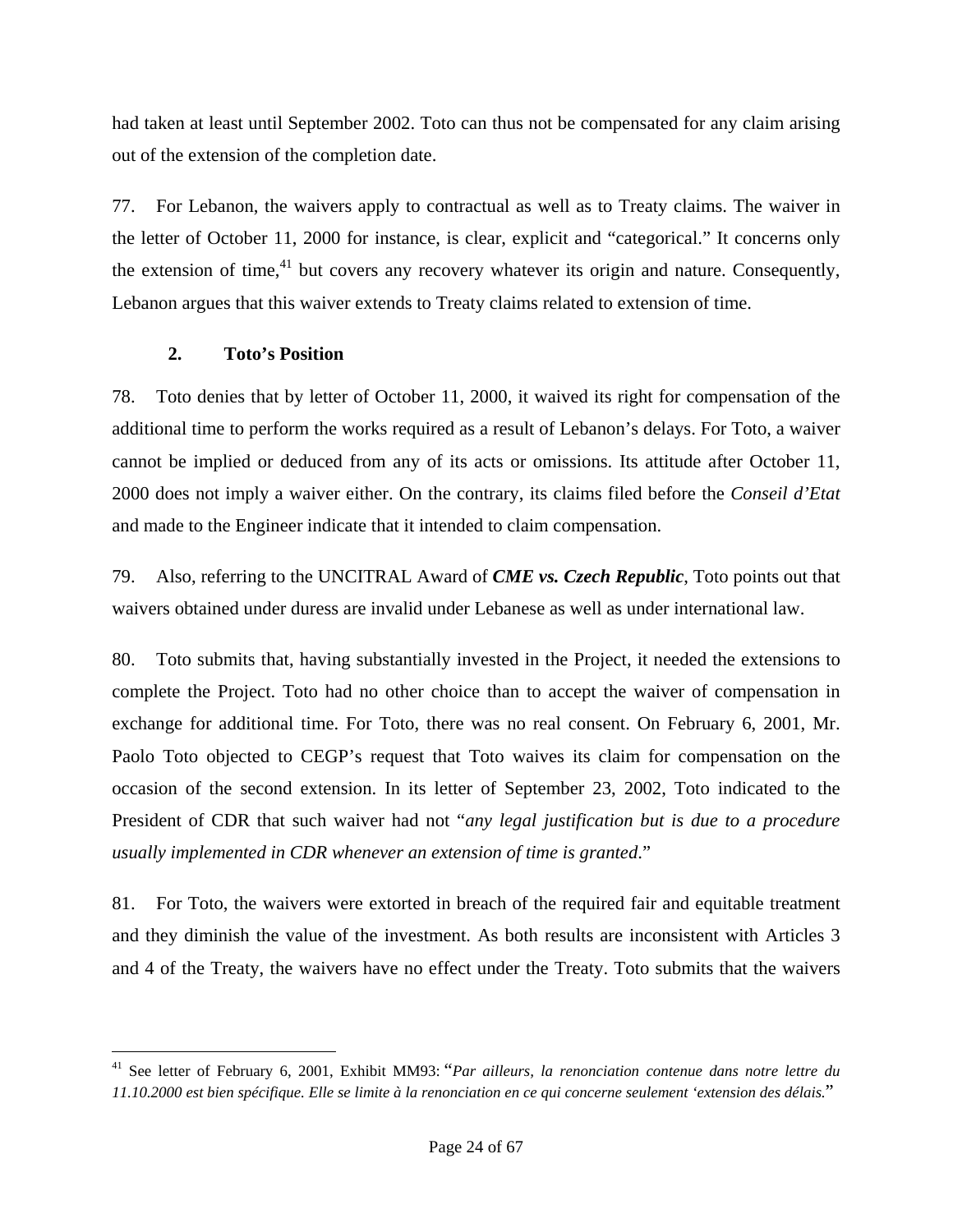must clearly, explicitly and categorically indicate that they also covered Treaty claims. Lebanon failed to adduce any clear evidence in this respect.

82. Furthermore, Toto argued that its waivers were not validly made in the context of a settlement agreement, as it did not knowingly renounce its rights in exchange for concessions from the other party. Toto states that it waived its rights without any reciprocal concession by Lebanon.<sup>42</sup>

83. Finally, Toto points out that the Tribunal, distinguishing between contract claims and Treaty claims, ruled that its decision only concerned Treaty claims. Toto's waiver letter of October 11, 2000, mentions clearly "*contractual time limit*," and Addendum No. 2, which "*waives any right related to that particular Addendum*," is an addendum to the Contract and concerns only contractual matters. For Toto, the present arbitration relates to Treaty breaches, while the alleged waivers concern contractual claims and are imposed by provisions of the Contract, such as Articles II-02 and II-03 of the CCJA. By waiving compensation for extension of time under the Contract, Toto did not waive its right to claim compensation for Treaty breaches. Waivers related to contractual issues cannot operate to waive Treaty claims.

# **3. The Tribunal's Decision**

84. The Tribunal finds Toto's argument that it did not waive its claims to compensation under the Contract unconvincing. The text of the relevant documents is unambiguous. In fact, it is customary in circumstances such as the case at stake that the employer grants time extensions in return for a waiver by the contractor of its right to claim compensation for the additional time to be used to finish the Project. There is no proof that waivers were not granted under the Contract or that they were obtained under duress.

85. However, as stated repeatedly, the Tribunal is concerned by claims of Treaty breaches, and not by breaches of the Contract. Toto's waiver of its right to invoke the CEGP's liability under the Contract to claim contractual damages does not affect its right to invoke Lebanon's breach of the Treaty before this Tribunal. However, as will be elaborated later, the assessment of damages

l  $42$  This is contested by Lebanon which alleged that the letter of October 11, 2000 was in fact reciprocal and also released Toto from paying liquidated damages. Toto, however, dismisses this allegation as it did not owe liquidated damages and it was ready to start work.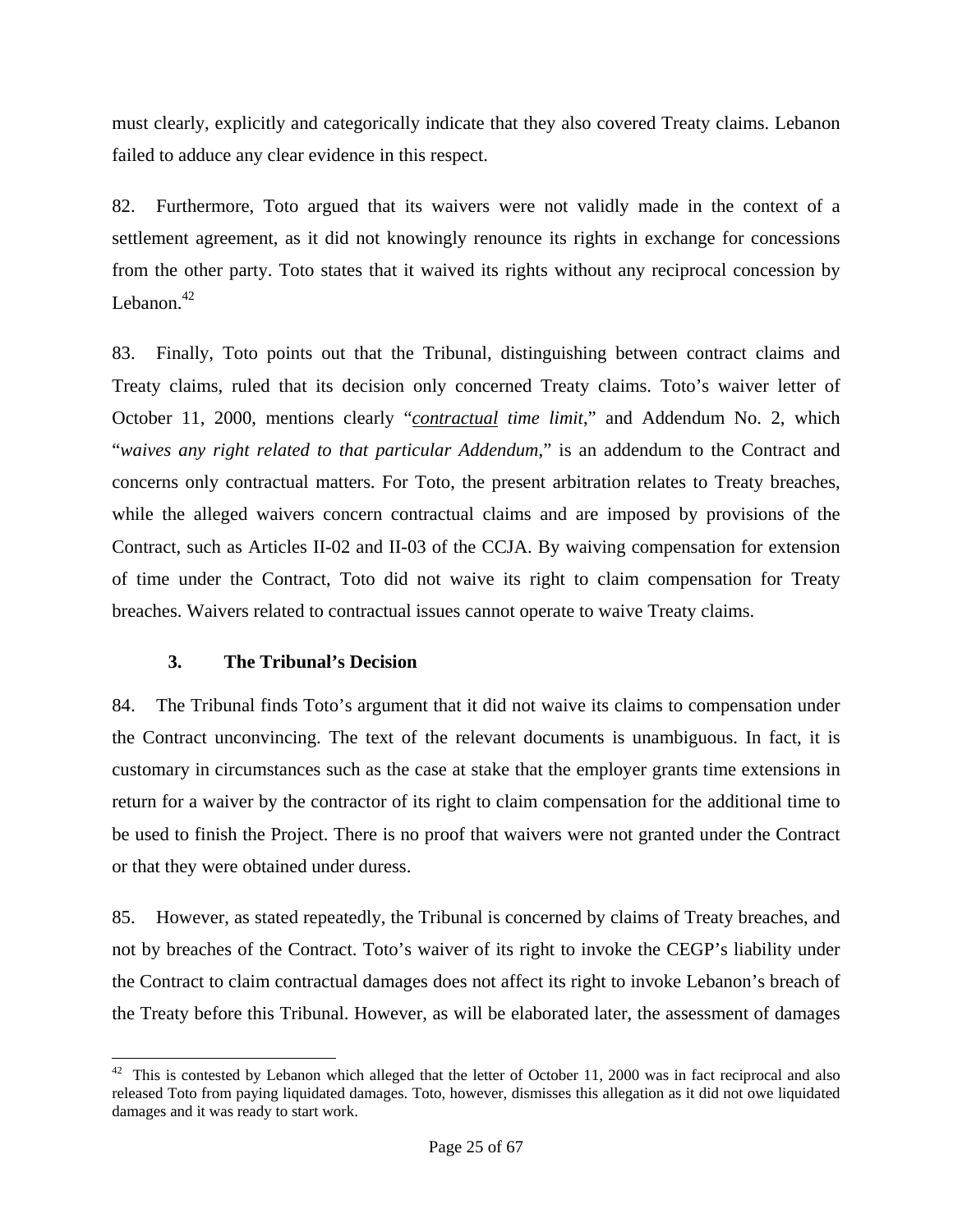and of the compensation to be granted for a Treaty breach may be affected by a waiver not to claim compensation under the Contract, when both damage claims cover the same harm. Indeed, when it concerns the same damage for the same act, compensation that a Claimant has waived under the Contract cannot be recovered under the Treaty.

#### **V. THE ACTUAL WORKS**

86. It was clear that, before the Contract was entered into, the sites and plots where the highway had to be constructed had not already been expropriated but had to be successively delivered to the contractor in the course of the works. Article II-03 of the CCJA specified that the delivery of parts of the site would be made *progressively* to the Contractor as soon as the parcels were expropriated. This was restated by the Council of Ministers in its Decision No. 40, dated October 16, 1997, $43$  which ratified the award of the Project to Toto.

87. Moreover, before Toto had signed the Contract, it had proposed to change the *tracé* of the road at the level of Saoufar, which thus required additional expropriations which were ordered on November 26, 1997, *i.e.*, merely two and a half months before the works started in February 1998.44

88. Well informed that the sites and plots would be delivered progressively after they would have been expropriated, Toto prepared a 'Preliminary Work Program', which it revised twice in January and March 1998 but could not submit to the Tribunal.<sup>45</sup>

89. The Tribunal is therefore unable to determine how Toto intended to manage the successive delivery of the parcels; however, in May 1998 Toto established a new version of the Work Programme which probably reflected to a large extent the previous programmes and provided that the parcels and plots would be delivered in three stages<sup> $46$ </sup>:

Lot 1: 20/2/98 (PK 25+200 – PK 26+300)

<sup>43</sup> Exhibit MM3, Council of Ministers' Decision No. 40 issued on October 16, 1997.

<sup>44</sup> Presidential Decree No. 11396 of November 26, 1997, Exhibit R33.

<sup>&</sup>lt;sup>45</sup> Given that the Preliminary Work Programme and the Revisions A and B are not submitted, Toto's initial or revised work plan intentions are not known. Besides, Lebanon asserts that neither the Preliminary Programme nor the Revisions A and B were approved by the CEGP, in particular because they went beyond the completion date in the Contract (R48).

<sup>46</sup> *Programme des Travaux Définitif, Révision C- 21 May 1998*, Exhibit MM101.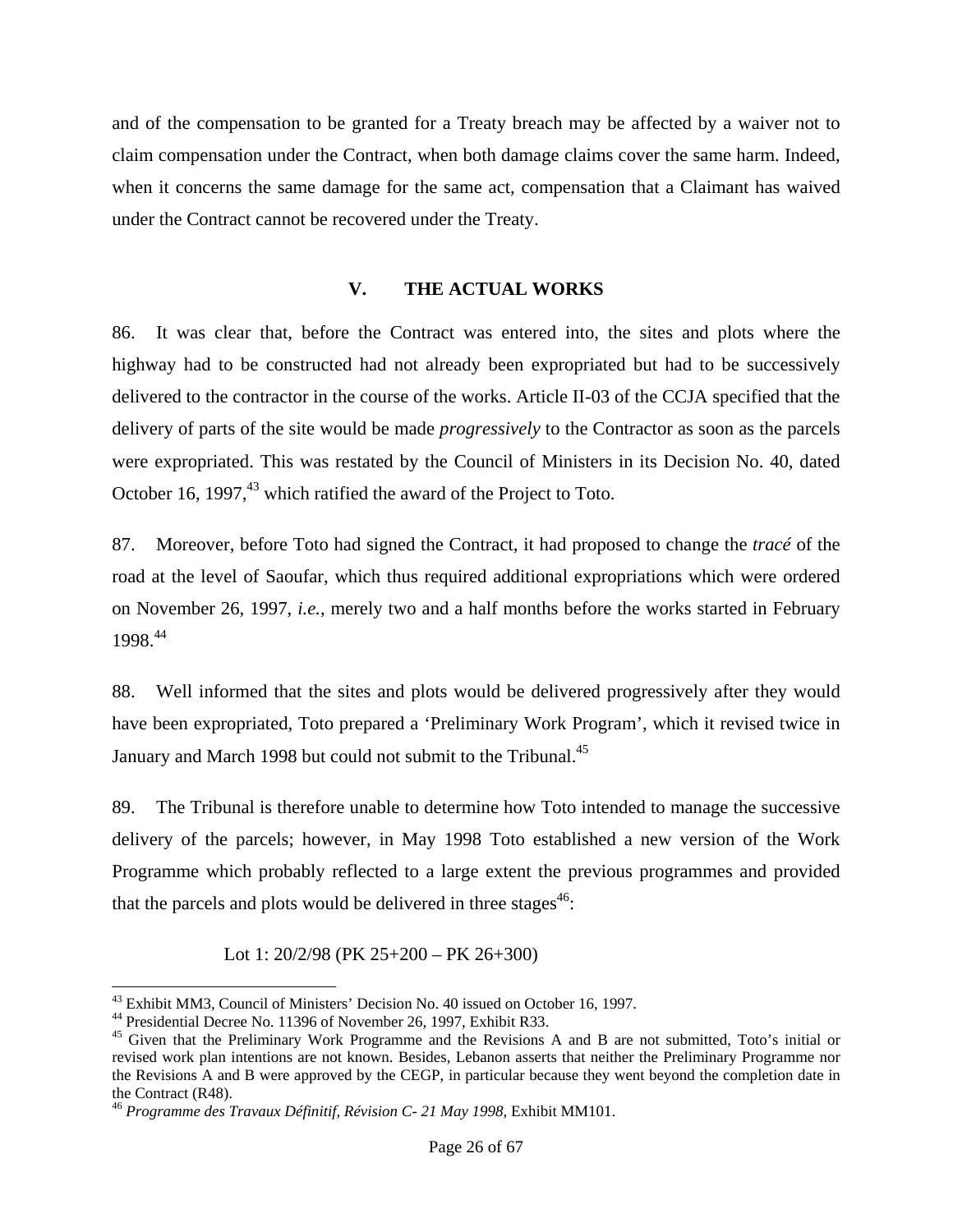Lot 2: 22/04/98 (PK 25+200 – PS 23.1) Lot 3:15/07/98 (PS 23.1 – start)

90. Although this Work Programme has not been formally approved by the Engineer, *inter alia*  because the dates on which the respective plots actually would be delivered were not yet clear, it may be assumed that it has received the approval of CEGP.

91. The Tribunal has consolidated the maps submitted by the Parties (attached to this Award) and has outlined the dates on which the respective parcels have been delivered, with reference to the lots and colours of Attachment 1, as follows:

| <b>Date</b>    | Lot            | <b>Details</b>                  | Colour             | <b>Exhibit</b> |
|----------------|----------------|---------------------------------|--------------------|----------------|
| February 10,   | Lot            | 1) 50% of the workload          | <b>Yellow Area</b> | MM4            |
| 1998           | $\mathbf{1}$   | 2) PK24900 to PK26300           |                    |                |
|                |                | 3) Syrian troops                |                    |                |
|                |                | 4) 1400m                        |                    |                |
|                |                | 5) Mdeirej Interchange on the   |                    |                |
|                |                | left and Viaduct 25.1 on the    |                    |                |
|                |                | right                           |                    |                |
| April 22, 1998 | Lot            | 1) PK 24+000 to PK 24+650       | <b>Green Area</b>  | <b>MM15</b>    |
|                | $\overline{2}$ | 2) 675m                         |                    |                |
| September 29,  | Lot            | 1) PK0+175 to PK $1+800$        | <b>Pink Area</b>   | <b>MM15</b>    |
| 1998           | 3              | 2) 1625m                        |                    |                |
|                |                | 3) the Viaduct Grand Hotel is   |                    |                |
|                |                | situated on the left of the     |                    |                |
|                |                | Pink Area                       |                    |                |
|                |                | 4) Problems with owners         |                    |                |
| April 28, 1999 | Lot            | 1) 11 parcels (Decision No. 15/ | Dark Blue Area     | <b>MM16</b>    |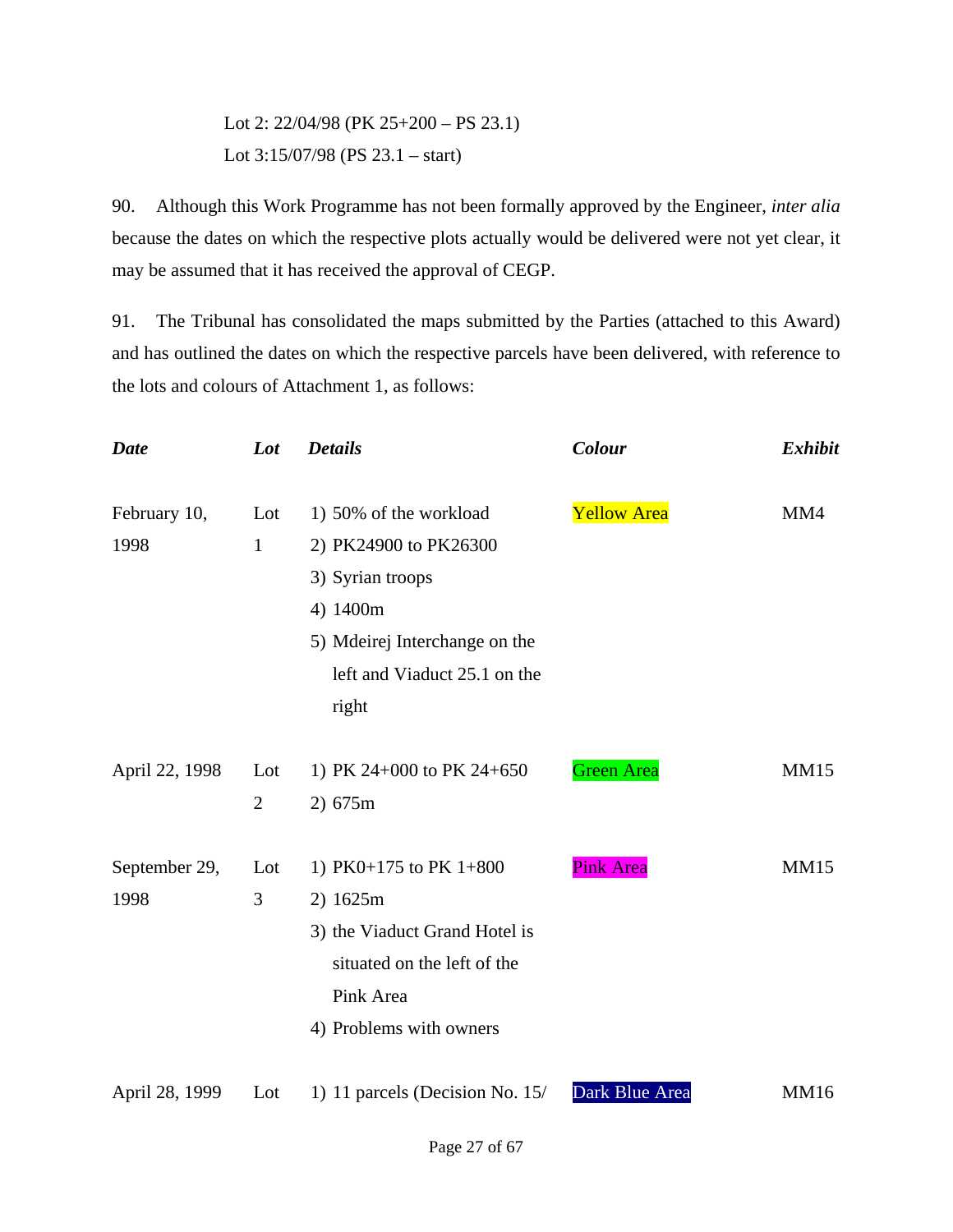|                                                                                       | $\overline{4}$ | 1)                                                                                              |                      |                       |
|---------------------------------------------------------------------------------------|----------------|-------------------------------------------------------------------------------------------------|----------------------|-----------------------|
|                                                                                       |                | 2) Saoufar Interchange                                                                          |                      |                       |
| June 14, 1999                                                                         | Lot<br>5       | 1) Decision No. $42/1$<br>2) Saoufar Link Roads                                                 | Olive Green Area     | <b>MM17</b>           |
| August 4, 1999                                                                        | Lot<br>6       | 16 parcels (Decision No.60/1)                                                                   | <b>Brown Area</b>    | <b>MM18</b><br>and 19 |
| January 19,<br>2000                                                                   | Lot<br>7       | 1) Decision No. 7/1<br>2) Viaduct 25.1<br>3) Modified from Curved to<br><b>Straight Viaduct</b> | <b>Sky Blue Area</b> | <b>MM21</b><br>and 22 |
| March 14, 2000                                                                        | Lot<br>8       | 1) 7 parcels (Decision No.47/1)<br>2) Viaduct 25.1                                              | Dark Red Area        | <b>MM22</b>           |
| June 26, 2000<br>$-A$ ll<br>expropriations<br>completed on<br>this date <sup>47</sup> | Lot<br>9       | 1) 5 parcels (Decision No.72/1)<br>2) Saoufar Interchange                                       | Dark Pink Area       | <b>MM24</b><br>and 25 |

92. In brief, while the Work Programme provided for a delivery in three stages, with the last delivery in July 1998, the plots and parcels were actually delivered in nine stages, with the last delivery in June 2000, *i.e.*, 24 months later.

93. Originally, the works had to be completed by October 24, 1999. In view of the substantial delays, the completion date was extended several times and the works were actually finally completed in December 2003 after further extensions of time.

<sup>&</sup>lt;sup>47</sup> Exhibit MM25.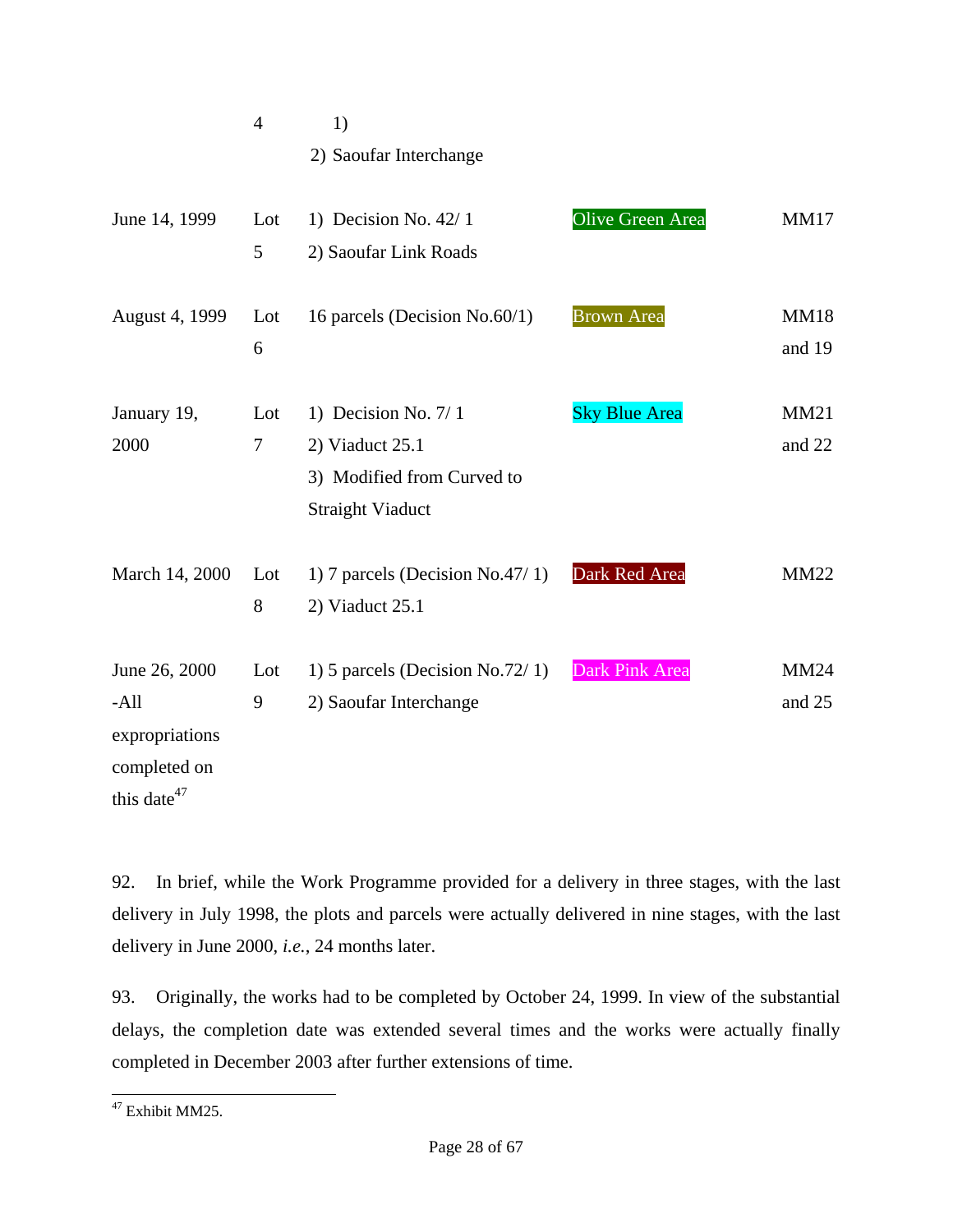94. The relevant facts as well as the Parties' respective positions with regard to the nine lots listed above are summarized here below.

# **A. LOT 1 – YELLOW AREA**

95. On February 10, 1998, Toto received the order to start construction on Lot 1, PK24900 to  $PK26300$  (1400 m),<sup>48</sup> where also a curbed viaduct had to be built and which corresponded to 50% of the workload.

96. Pursuant to the initial work programme, the parcels of Lot 1 had to be delivered on February 20, 1998. According to Toto, however, Lot 1 was only "*theoretically*" put at its disposal at that date and was not in fact available. Toto states that "*major parts*" of Lot 1 were occupied by the Syrian Army and that, as the *tracé* of Viaduct 25 was modified from a curved structure to a straight one, the parcels that had been expropriated were not sufficient to enable effective work and progress.

97. Lebanon argues that this initial work programme had not been approved by the Engineer, and that, moreover, Toto does not indicate when the respective parcels had actually been delivered. Lebanon further argues that Toto should not focus on the delivery date of its initial work programme since the *tracé* has been substantially changed because of the changes in Viaduct V 25.1 that Toto had proposed.

98. The two causes for the delay in the construction of Lot 1, *i.e.*, (a) the presence of the Syrian troops; and (b) the change in the alignment of Viaduct 25.1, will now be addressed by the Tribunal.

# **1. The Presence of the Syrian Troops**

# *a) Toto's Position*

99. Toto alleges that the construction in Lot 1 was delayed by more than seven months because it was not allowed to access the parcels that were occupied by the Syrian Army along the original alignment until September 11, 1998. Toto adds that it constantly reminded Lebanon of the fact that it was prevented by the Syrian Army to build the workshop in a zone adjacent to the Viaduct

l 48 Exhibit MM4.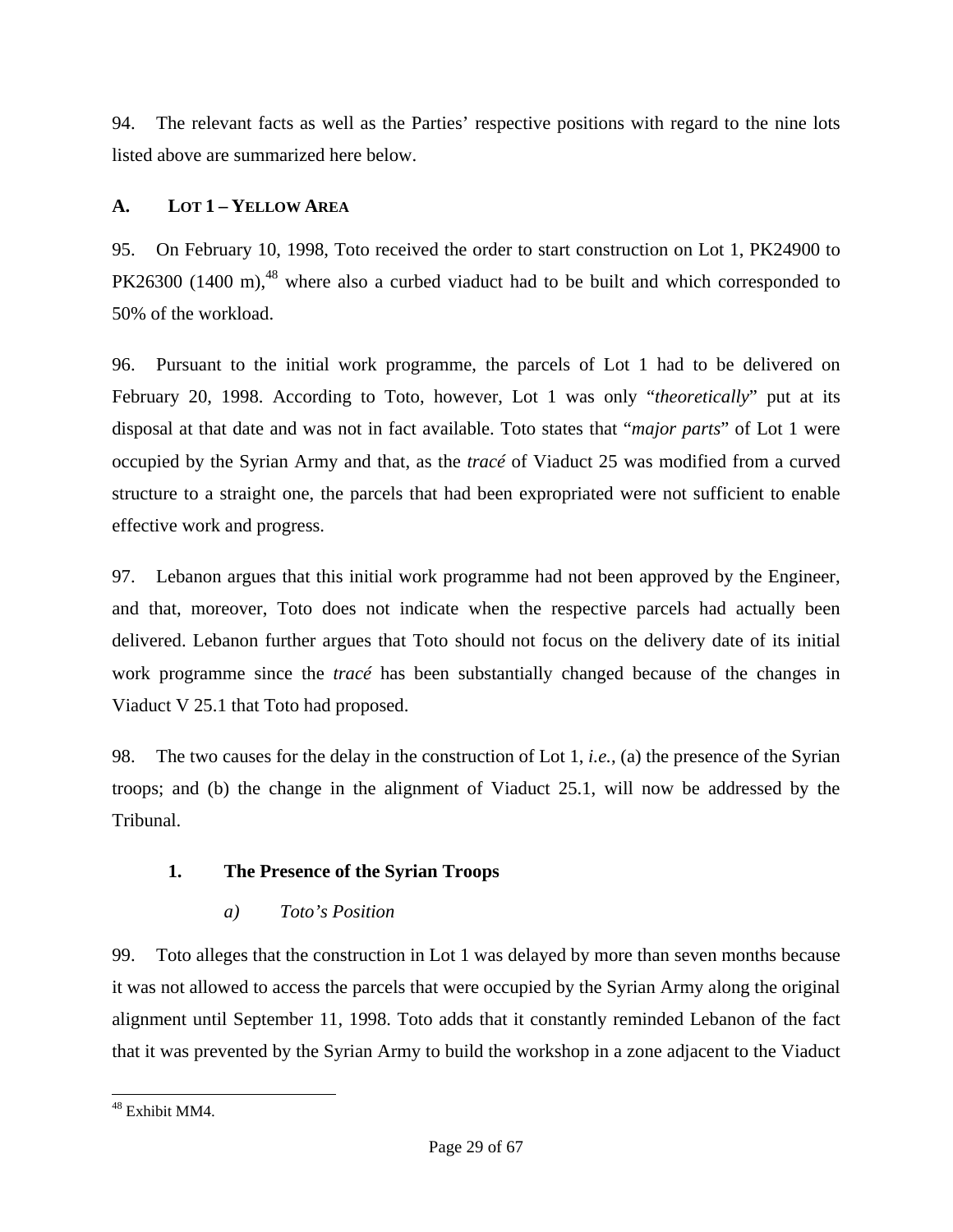as planned in the initial work programme. Since Toto was adamant in starting the works, it had to scatter its workshop in other less appropriate locations. Because of the delay in starting the works and the inefficient location of the workshop, Toto was prevented from working on the site, and it incurred additional costs.<sup>49</sup> For instance, Toto's specialized equipment remained idle for a long period of time.

#### *b) Lebanon's Position*

100. Lebanon contends that Toto visited the site before it entered into the Contract, was aware of the presence of the Syrian Army, and expressed no reservations.<sup>50</sup> Moreover, the area occupied by the troops was confined to an area of 250m out of the total 1,400m. Therefore the Syrian troops could not have substantially hindered the works.<sup>51</sup> Although the Syrian Army expressly informed the Engineer and Toto that Toto could work in the other parts and Toto stated that it had the intention to start work the next day, Toto failed to mobilize any equipment and start work. Moreover, approximately two months after Toto's request to evacuate the Syrian troops, the Syrian Army troops started moving out in May upon Lebanon's insistence, although Lebanon had no authority over them. They definitively vacated the site in September 1998. Despite this complete evacuation and constant reminders from the Engineer, Toto still failed to carry out work at or near the zone for months after the troops had completely left.

101. The Syrian Army, which only occupied an area of 250 m, could not have prevented Toto from installing its workshop elsewhere, which was done by Toto. In any event, Lebanon is not responsible to provide space for the workshop, as this workshop was not included in the alignment of the road, for which Lebanon had to deliver the space. Toto could install the workshop at the place of its choice and was compensated for such installation.<sup>52</sup> Moreover, in the Contract, Toto had recognized that it would accept the 'specific Lebanese circumstances' which certainly included the presence of Syrian troops. Finally, Toto's statement that the Syrian Army

<sup>&</sup>lt;sup>49</sup> Exhibits MM31, MM32 and MM33.

<sup>50</sup> Exhibit R40.

<sup>&</sup>lt;sup>51</sup> Exhibit MM76 (black spot in the Yellow Area). Toto was working at PK 24900 while the Syrian troops were on PK 25000 (Record 1.26). Lebanon furthermore argues that the Monthly Report upon which Toto relies to prove alleged problems with the Syrian Army, have no evidentiary value because those reports were only signed by Toto and not by the Engineer and Toto. However, the Tribunal considers such argument unconvincing as it is not in dispute that the Syrian troops effectively occupied some sites.<br><sup>52</sup> Besides, Toto failed to submit the workshop plans for approval to the Engineer. See also Article II.22 CCJA.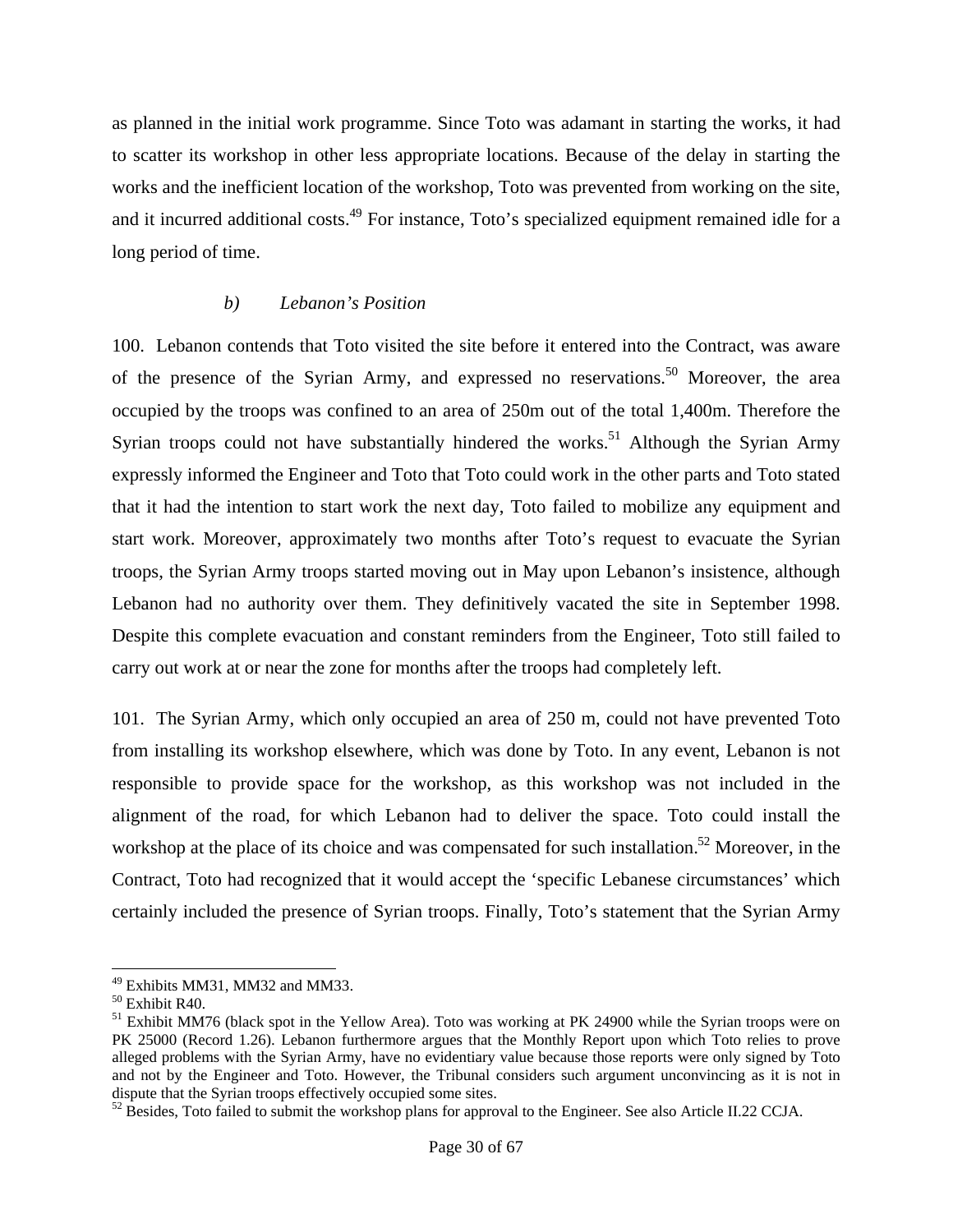denied passage or prevented Toto to mobilize its special machinery is not supported by evidence.<sup>53</sup>

102. Lebanon submits that Toto never intended to start work immediately when the order to commence work was given. At the tender stage, Toto received conceptual drawings of the viaducts and had to prepare the design and the shop drawings related thereto, which had to be approved by the Engineer before the construction could start. From the very beginning, Toto intended to construct another Viaduct than the one foreseen in the tender and to change the Project design.<sup>54</sup> For instance, in the first Site Meeting, held just 10 days after the commencement of the works, Toto unofficially showed a set of drawings for the variation of the Viaduct. Toto was seeking to modify the "decks" (*tablier*) of all the Viaducts and to replace the curved alignment of Viaduct 25.1 by a straight one,<sup>55</sup> so that the *tracé* of the Viaduct shifted meters away from the original one and different and additional parcels had to be expropriated.<sup>56</sup> According to Lebanon, Toto froze all operations until the variations were approved.

#### **2. The Challenges Related to Viaduct 25.1**

103. It is an agreed fact by both Parties' expert witnesses, Dr. Romano Allione for Toto and Steve Hughes for Lebanon, that the viaducts were the most crucial structures in the whole project.

104. The original Project, as proposed by CEGP in its tender documents, provided for the construction of a curbed Viaduct with the traditional techniques. Although Toto contractually accepted to build the curbed viaduct as required under the tender, on March 12, 1998, it proposed to the Engineer a straight viaduct with pre-cast beams, installed by a launching girder. Toto justified this change, *inter alia*, by the argument that a straight viaduct would be safer for traffic, and that the viaduct would offer a better seismic protection. At the hearing, these alleged

<sup>&</sup>lt;sup>53</sup> Most specific machinery was probably needed for the construction of the straight Viaduct, decided after the Syrian troops had left.

 $54$  Respondent's Counter Memorial on the Merits, dated May 3, 2010, paragraph 111.

<sup>&</sup>lt;sup>55</sup> Attachment 1, compares Lot 1 being the curved Viaduct 25.1 with Lot 7 being the modified straight viaduct 56 Exhibit R119.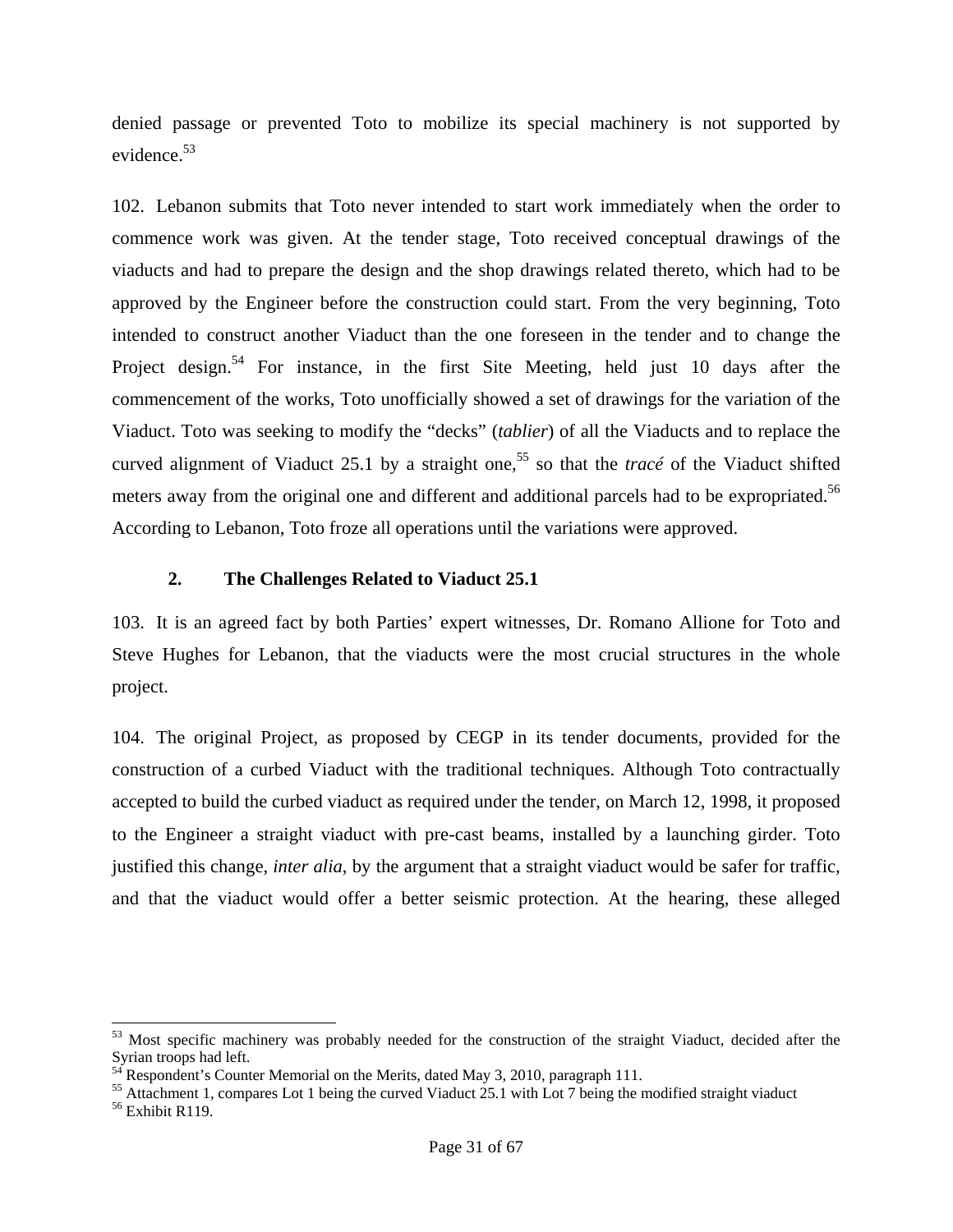advantages were extensively discussed, notably by Mr. Mounir Chehade and Dr. Ibrahim Khatib, respectively Toto's and Lebanon's expert.<sup>57</sup>

105. In the Tribunal's eyes, whether the variation was better than the original bridge, or whether Toto preferred a straight viaduct to be able to use its launching girder, is irrelevant to the case, since both Lebanon and Toto, as will be mentioned further, agreed to implement the variation.

106. According to Lebanon, Toto's work did not progress sufficiently. The Minutes of Meeting dated March 12, 1998, recorded that Toto had not made any design or performed any works in Lot 1.<sup>58</sup> In those minutes, Toto neither objected to that statement, nor to the Engineer's reminder that variation is no ground for delay.

107. At the Site Meeting of April, 2, 1998, the Engineer requested Toto to submit as soon as possible its variation regarding Viaduct 25.1.59 In early July 1998, the Engineer had still not received the final financial data regarding Viaduct 25.1 needed to determine the additional costs.

108. Once again, on September 17, 1998, the Engineer urged Toto to submit shop drawings.<sup>60</sup> Finally, at the Site Meeting of October 7, 1998, the Engineer did not accept the variations and referred the matter for final decision to CEGP.<sup>61</sup> CEGP gave Toto three choices in respect of the execution of Viaduct  $25.1<sup>62</sup>$  Toto replied on October 22, 1998, that it chose to follow its own variation.<sup>63</sup>

109. To modify the construction of Viaduct 25.1, the costs of the amended construction needed to be approved, and the Contract needed to be amended.

110. Toto, which had suggested the variation, had to lay down the complete design and plans for the new Viaduct  $25.1<sup>64</sup>$  It submitted some provisional proposals, but according to Lebanon, it

l  $57$  See Transcript of Day 2 of the Hearing on the Merits (Transcript Day 2) as well as Transcript of Day 1 of the Hearing on the Merits (Transcript Day 1) at pp. 41-43.

<sup>58</sup> Exhibit R42.

<sup>59</sup> Exhibit R41.

<sup>60</sup> Exhibit R49.

 $61$  Exhibit R50.

 $62$  Exhibit R51.

<sup>63</sup> Exhibit R52.

<sup>&</sup>lt;sup>64</sup> D'Onofrio, Transcript Day 1, p.87; Chehade, Transcript Day 2, pp.151-154 and.171-172; Rached, Transcripts Day 1, p. 72.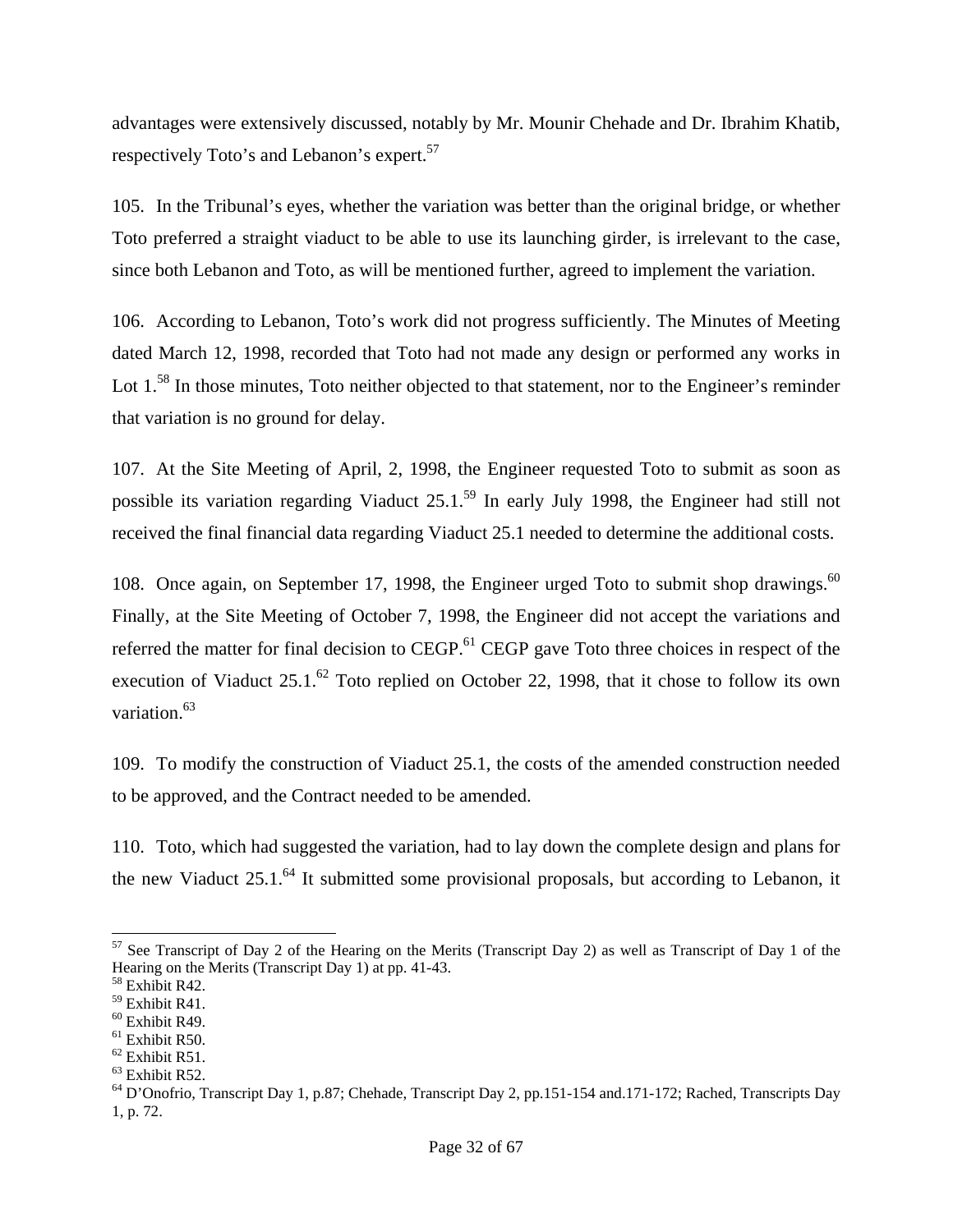was late in submitting a complete proposal in spite of the repeated reminders by the Engineer.<sup>65</sup> It submitted the design for approval by CEGP on May 4, 1998. However, because a pre-stress viaduct with precast girders was unfamiliar to the CEGP, CEGP asked a third party-expert, Calgarop, to verify the design. In July 1999, Toto submitted a first financial study of the construction of the Viaduct for further discussion. On August 28, 1998 the variation of Viaduct 25.1 and its financial data were finally submitted. In October 1998 Amendment No. 2 approved the variation in Viaduct 25.1 as well as the variation of the Viaduct of the Grand Hotel, which also would be constructed with the same pre-cast technique.<sup>66</sup> However, this Amendment had to be signed by the Engineer and CEGP and to be ratified by the *Cour des Comptes*, which took place on December 23, 1998. Before that date, Toto did not consider the Amendment as sufficient instructions to start the works.

111. The areas previously expropriated and delivered for the construction of the initial, curbed viaduct, could not be used for the amended straight viaduct. Other terrain needed to be expropriated and delivered for construction. However, after the Amendment was ratified, Toto did not immediately request CEGP to expropriate the areas required for the construction of the amended Viaduct. It only submitted the expropriation plan to the CEGP in February or March 1999.67 The expropriation took place in January and March 2000, *i.e.*, around one year after Toto requested such expropriations.

112. Before the construction area had been formally expropriated and delivered to Toto, Toto had already started the preparation of the erection of the Viaduct. In order to mitigate damages, it started to prepare the design of the bridge in January and February although the site was not yet fully delivered.<sup>68</sup> It submitted its detailed design for control and it cleared the terrain. To the extent possible and feasible, Toto started the construction of the foundations, even before the last design had been approved.<sup>69</sup> These preliminary works were necessarily limited in scope. For instance, the proper foundations could only be constructed in April 2000 when the actual load of the bridge was known.

 $<sup>65</sup>$  Exhibits R41, R93, and R94.</sup>

<sup>&</sup>lt;sup>66</sup> Exhibit R53.

 $67$  Chehade, Transcript Day 2, p.140.

<sup>68</sup> Riachi, Transcript Day 2, pp. 31-32.

<sup>69</sup> Riachi, Transcript Day 2, pp.34-35.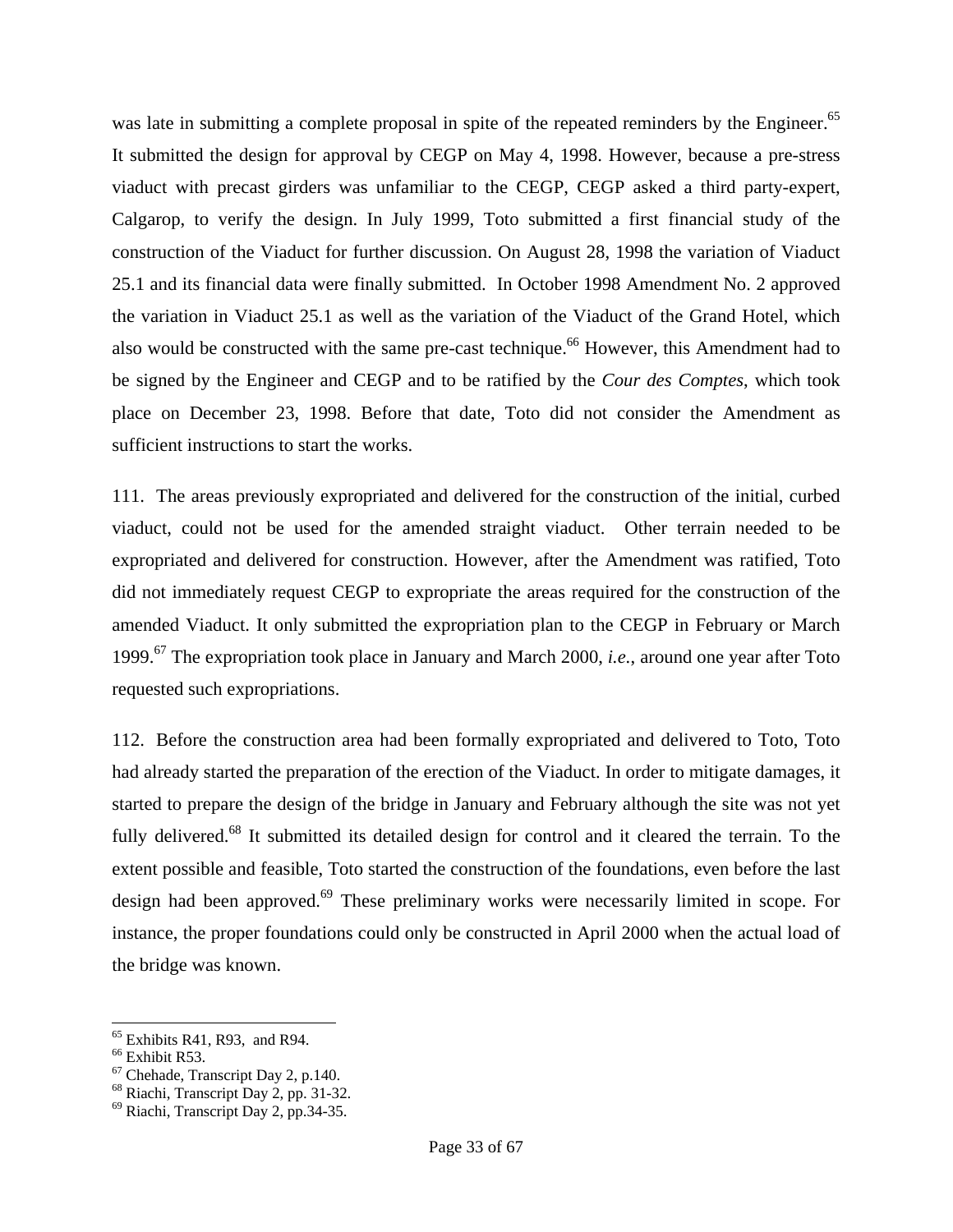113. Initially, the construction of the Viaduct 25.1 was unrelated to the construction of the Viaduct Grand Hotel. With Amendment No. 2, both viaducts would be pre-casted and the beams would be installed with the same launching girder. Consequently, Toto planned to first build the Viaduct 25.1 (*i.e.,* from May till November 1999) and then the Viaduct Grand Hotel (*,* from November – March 2000).

114. The fact that no expropriation decree had yet been issued for the altered alignment undoubtedly delayed the construction of Viaduct  $25.1<sup>70</sup>$  Because of the delay in the expropriation and delivery of the site for the new alignment of Viaduct 25.1, Toto changed the order of construction, and started first with the construction of the piers and the placing of beams of the Viaduct Grand Hotel from September 1999 to September 2000, while the same work at Viaduct 25.1 was done from October 2000 till April 2001. As of November 2000, Toto started launching the girders at Viaduct 25.1.

#### **B. LOT 2 – GREEN AREA**

#### **1. Toto's Position**

115. Although CEGP delivered to Toto Lot 2 (PK 24+000 to PK 24+650), which corresponds to less than 5% of the Project or 675m, on April 22, 1998, as per the initial work programme, this Lot was not delivered "in a progressive manner'' since it (Green Area) was separated from Lot 1 (Yellow Area) by Lot 6 (Brown Area) which was only delivered on August 4, 1999.<sup>71</sup>

116. For Toto, the Contract<sup>72</sup> providing for a progressive hand over, the word "*progressively*" means "*continuing by successive steps*," *i.e.*, "*coming in succession*," following one after the other in sequence; "*consecutively.*" 73 Thus, Toto expected Lebanon to act in a consistent manner by delivering the parcels needed for the construction within a reasonable period of time and in a consecutive manner. Since Lebanon's expropriations were delayed and the parcels were

 $70$  This was also confirmed by CEGP in a letter dated September 1, 1999 to the Council of Ministers, Exhibit MM 46.

 $71$  Exhibit R71.

<sup>72</sup> Article II.03 CCJA :"*[…] Le Conseil se réserve le droit de livrer l'emplacement des travaux par tronçons en fonction de l'avancement des travaux d'expropriation ou de remembrement. L'Entrepreneur réajustera son programme de travail en conséquence et en accord avec le Conseil. L'Entrepreneur n'a droit à aucune réclamation ou indemnité dans le cas du retard dans la livraison de l'emplacement des travaux à cause du retard dans la livraison des expropriations.*"<br><sup>73</sup> Webster's New World Dictionary on Power CD-version 2.1 copyright 1994/95-Zane Publishing.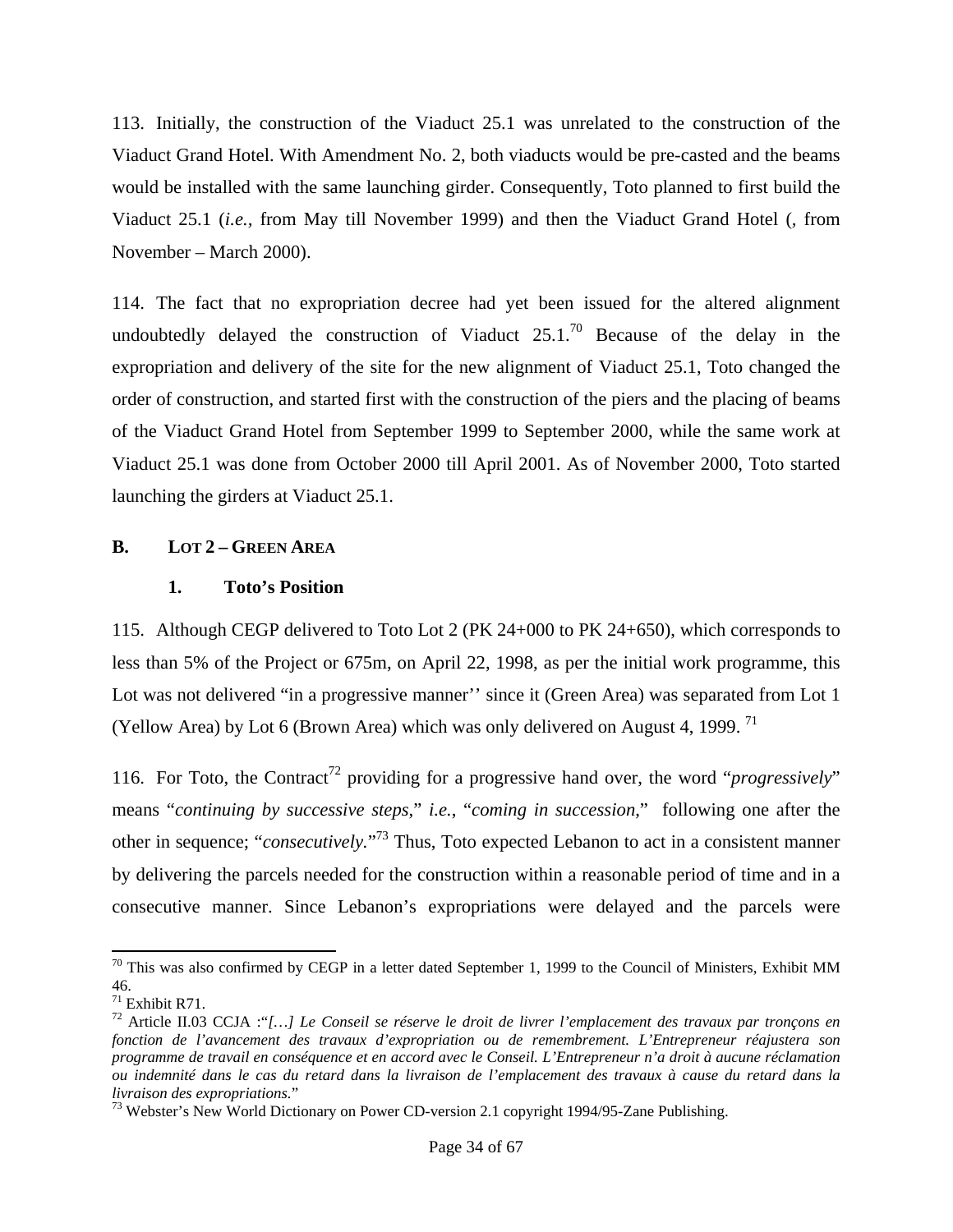delivered in an inconsistent and incoherent manner, Toto considers that its expectations were unfulfilled and its investment was jeopardized. $74$ 

117. Toto furthermore claims that the soil of Lot 2 was inappropriate to construct the designed slopes and that either additional expropriations or the construction of retaining walls were required. The CEGP decided to widen the construction area,<sup>75</sup> which again required additional expropriations,<sup>76</sup> two of them even as late as March 14, 2000.<sup>77</sup> Notwithstanding the above, Toto worked on the Green Area as the daily reports show.78

# **2. Lebanon's Position**

118. For Lebanon, Lot 2 was a continuation of Lot 1 and was delivered on time.

119. Lebanon argues that Article II-03 CCJA, the tender documents and the Council of the Ministers' Decision No. 40, clearly underlined that CEGP had the right to deliver the sites depending on the progress of the expropriation procedure. Lebanon considers that since the selection process spread from July till November, 1997, Toto had ample time to study the Project and the geographic conditions.

120. Lebanon adds that Toto did not object to the progressive delivery of parcels, or could even not have tendered for the Project. Toto accepted that the delivery of the respective lots would encounter some delays and had to adapt its work programme, as the Contract required.

121. For Lebanon, the record shows that Toto did not work on Lot 2 because it was waiting for the acceptance of the various variations which it had suggested, and especially the green light for the construction of Viaduct 25.1; not because it had to wait for additional expropriation.

<sup>74</sup> Exhibit MM25.

 $^{75}$  Hatem, Transcript Day 1, p. 51.

 $76$  Transcript Day 2, p.49; Exhibit R 119.

<sup>77</sup> Transcript Day 1, p. 34.

<sup>78</sup> Exhibits MM80-82.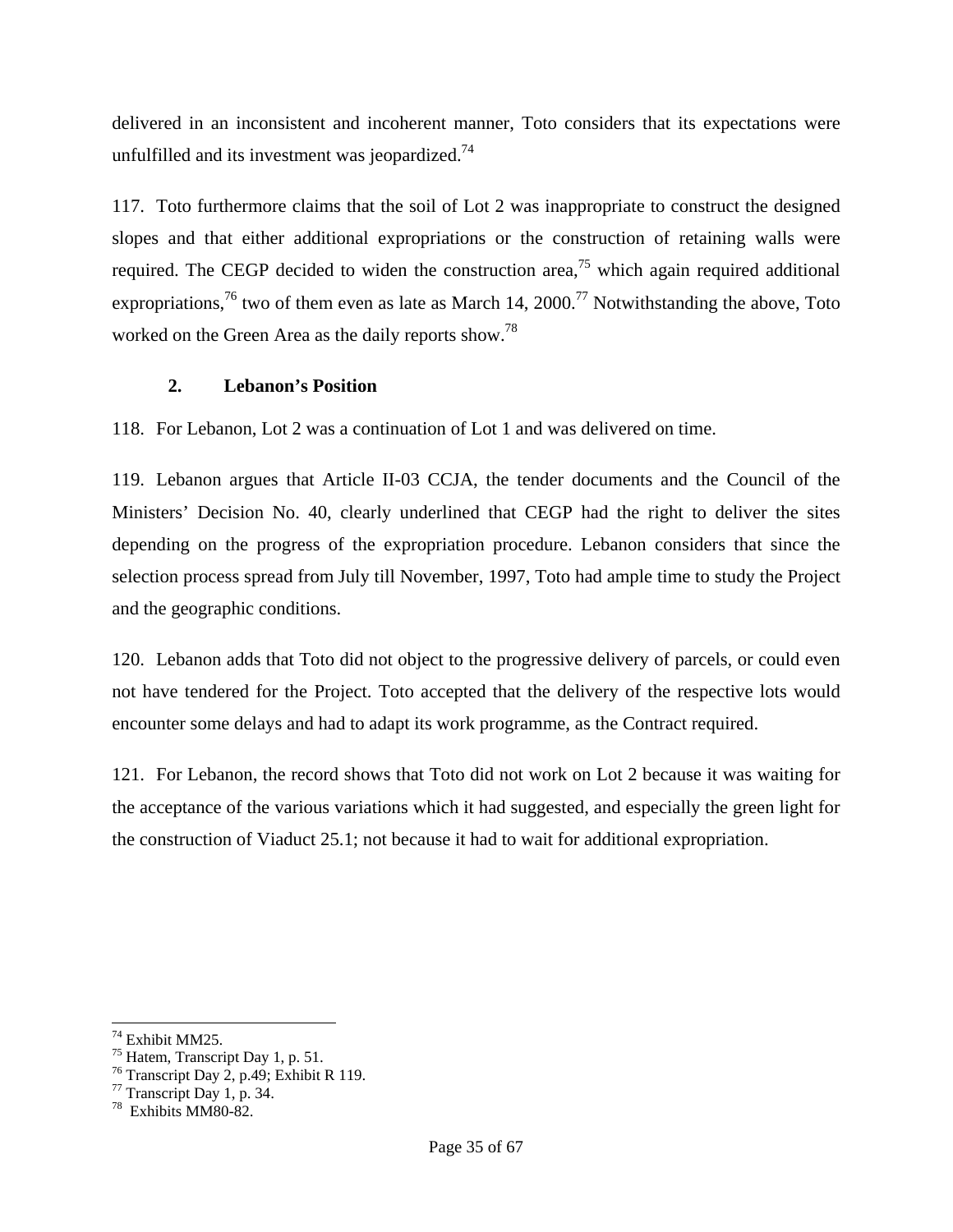#### **C. LOT 3 – PINK AREA**

#### **1. Toto's Position**

122. CEGP delivered Lot 3, an area of 1625m (PK0+175 to PK 1+800) and consisting of 20 % of the workload,79 on September 29, 1998, *i.e.*, more than 7 months after the partial order to start works on February 10, 1998, and 2 months later than provided in the initial work programme. In Toto's opinion, as the *tracé* of Lot 3 had not been substantially modified, the cause for late delivery could not be the additional expropriations required after the works had started.

123. Toto points out that some owners who had not received compensation for their expropriated parcels refused access or a mere right of passage.<sup>80</sup> On September 5, 1998, for instance, Toto faced physical obstruction $81$  and the owners threatened to break Toto's tools. $82$ The opposition of owners seriously obstructed Toto's work.

124. Toto asserts that Lebanon knew of these difficulties since August 29, 1998 but has not been of much help. At least 6 times, Toto had to solicit the help of the Internal Security Forces<sup>83</sup> but without success.  $84$  Obstructions by the owners  $85$  were so serious that CEGP had to grant an extension of time.<sup>86</sup>

125. Later in the construction, the Municipality of Saoufar also ordered Toto to stop works on Lot 3 because of a waterway. $87$ 

#### **2. Lebanon's Position**

126. Lebanon argues that the initial work programme had not been approved by the Engineer because the exact dates of the expropriations were not yet known.<sup>88</sup> Consequently, Toto cannot base its calculation of the delay in delivery of the parcels upon this programme.

 $79$  Claimant's Reply, paragraph 148.

<sup>&</sup>lt;sup>80</sup> Exhibit MM76-the obstruction from the owners are circled in black in Lot 3 Pink Area.

<sup>&</sup>lt;sup>81</sup> See Witness Statement of Mr. Hisham Riachi of March 22, 2011, at p. 3. <sup>82</sup> Exhibit MM40.

<sup>83</sup> Exhibits R50, R85, MM85, MM86, MM87 and R88.

<sup>&</sup>lt;sup>84</sup> Exhibits MM86 and 87.

 $85$  For example, with respect to parcel 287 (the owner stood inside his house during demolition), Exhibit MM103; parcel 694 (the police was present twice but unsuccessful), Exhibit MM104, and parcel 19 (tomb of Druze dignitary), Exhibit MM11.

<sup>&</sup>lt;sup>86</sup> Minutes of Meeting October 19, 2000, Exhibit MM39; Transcript Day 1, p. 33; Riachi, Transcript Day 2, p. 19.

<sup>&</sup>lt;sup>87</sup> Letter dated March 20, 2001 (Exhibit MM12) and letter dated August 23, 2002 (Exhibit MM13).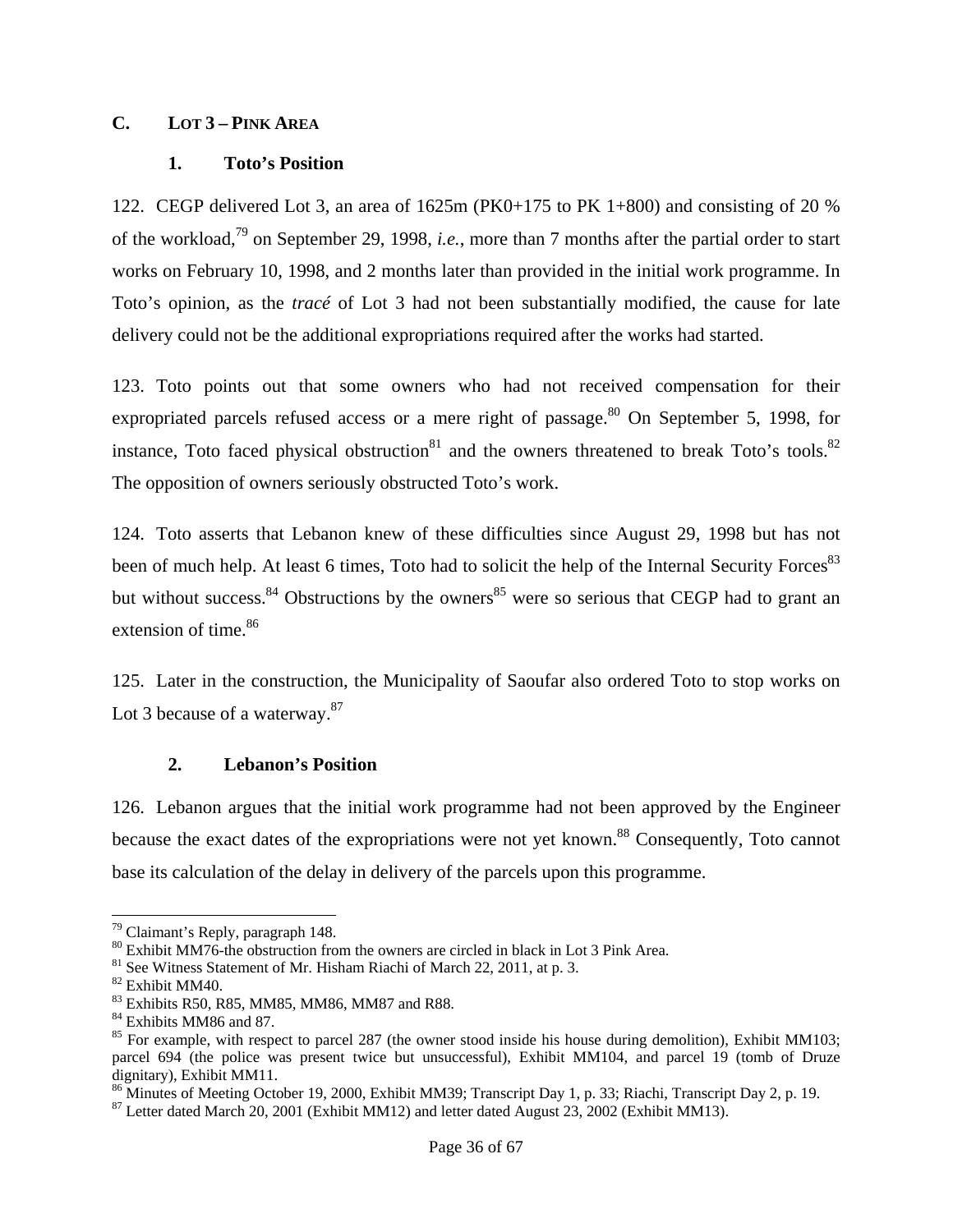127. Lebanon adds that, when Toto encountered the opposition of the owners, it merely asked the permission from the occupants to start work instead of seeking police assistance. It did not file a certified report of the obstruction (*constat*) as requested by the Engineer.

128. Lebanon also challenges Toto's argument that the works on Lot 3 had not been substantially modified. There were minor changes in alignment. Toto had proposed to shorten the length of the Grand Hotel Viaduct, a variation which was later accepted in Amendment No.  $2.89$ 

129. Lebanon alleges that, because of the pending modifications, Toto did not seriously initiate work on the site and used the mainly verbal opposition of the owners as an excuse for not working. 90

130. On February 1, 1999, $91$  in a letter to the Engineer, Toto did not complain that the site was handed over too late. In fact, on that date, 90% of the original Project including Lot 3, as well as lots 1 and 2, were delivered to Toto. The construction of the Grand Hotel Viaduct took place later than originally foreseen because Toto had its structural elements available only in October 2000.

# **D. LOT 4 – DARK BLUE AREA**

# **1. Toto's Position**

131. Lot 4 was only delivered on April 28, 1999, instead of on July 15, 1998, as provided in the initial work program, *i.e.*, more than 14 months after the first order to start work on the Project. Moreover, Lot 4 comprised eleven parcels, located in three different areas along the alignment.<sup>92</sup> These circumstances prevented Toto from working in an efficient manner. Here again, the CEGP failed to hand over the sites in the progressive manner Toto expected.

 <sup>88</sup> Exhibit R48.

<sup>89</sup> Amendment No. 2, Exhibit R53.

 $90$  However, on September 2, 1998, as he had done at the first site meeting and on several occasions afterwards, the Engineer had reminded Toto once again to use as far as possible the expropriated site and to continue construction on the basis of the original drawings until and unless the proposed variations were approved (Exhibit R48).  $91$  Exhibit R54.

 $92$  Exhibits MM 16, 18 and 19.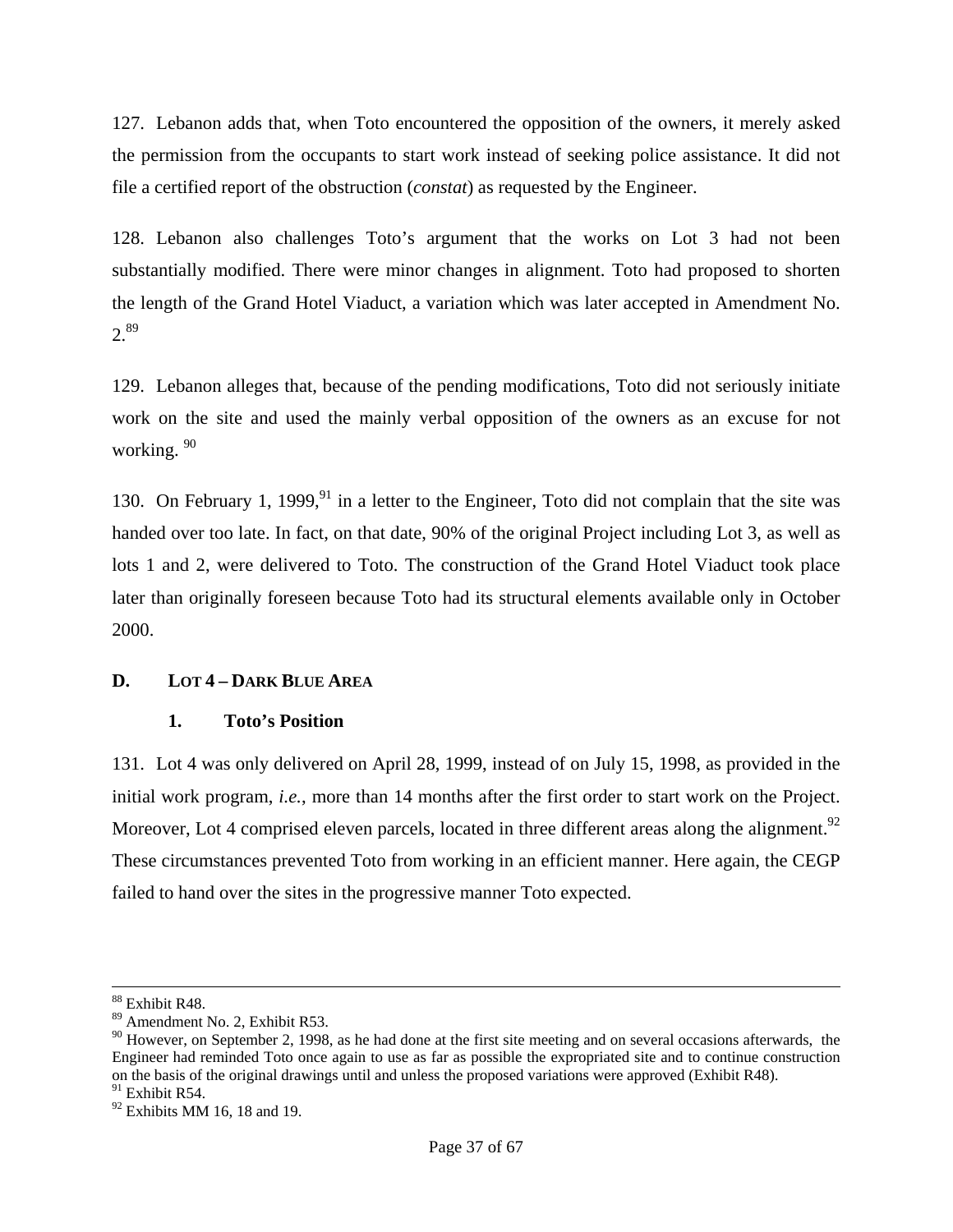#### **2. Lebanon's Position**

132. According to Lebanon, however, Lot 4 does not relate to the original Project but to the amended one, as proposed by Toto. After the works had started, the design of the Saoufar interchange had been completely changed, the alignment of the link road shifted, and a viaduct was removed.<sup>93</sup> Lebanon alleges that because the project has been modified upon Toto's proposal, Toto is not entitled to refer to the deadline of the original Project.

# **E. LOT 5 – OLIVE GREEN AREA**

# **1. Toto's Position**

133. Lot 5 was delivered on June 14, 1999 instead of on July 15, 1998, as the initial work programme provided, *i.e.*, more than 15 months after the order to start work. This delay prevented Toto from working in a timely and efficient manner.

# **2. Lebanon's Position**

134. According to Lebanon, however, Lot 5, as well as Lot 4, do not relate to the original Project but to the amended one. Indeed, the design of the interchange has been completely changed, the alignment of the link road shifted, and a viaduct has been deleted.<sup>94</sup>Lebanon argues that because the project has been modified upon Toto's proposal, Toto is not entitled to refer to the deadline of the original Project.

# **F. LOT 6 – BROWN AREA**

# **1. Toto's Position**

135. Toto argues that Lot 6, which has not been the object of any modification in alignment, comprised 16 parcels located in two different places for which the expropriation order was issued only on August 4, 1999<sup>95</sup>, *i.e.*, 2 months before the original completion date. At a very early stage, Toto had informed Lebanon about the mandatory slope protection in Lot 6 that was

 $93$  Respondent's Rejoinder, paragraph 176. See Attachment 1.

<sup>&</sup>lt;sup>94</sup> Respondent's Rejoinder, paragraph 176. See Attachment 1.

<sup>&</sup>lt;sup>95</sup> Exhibits MM 18 and 19.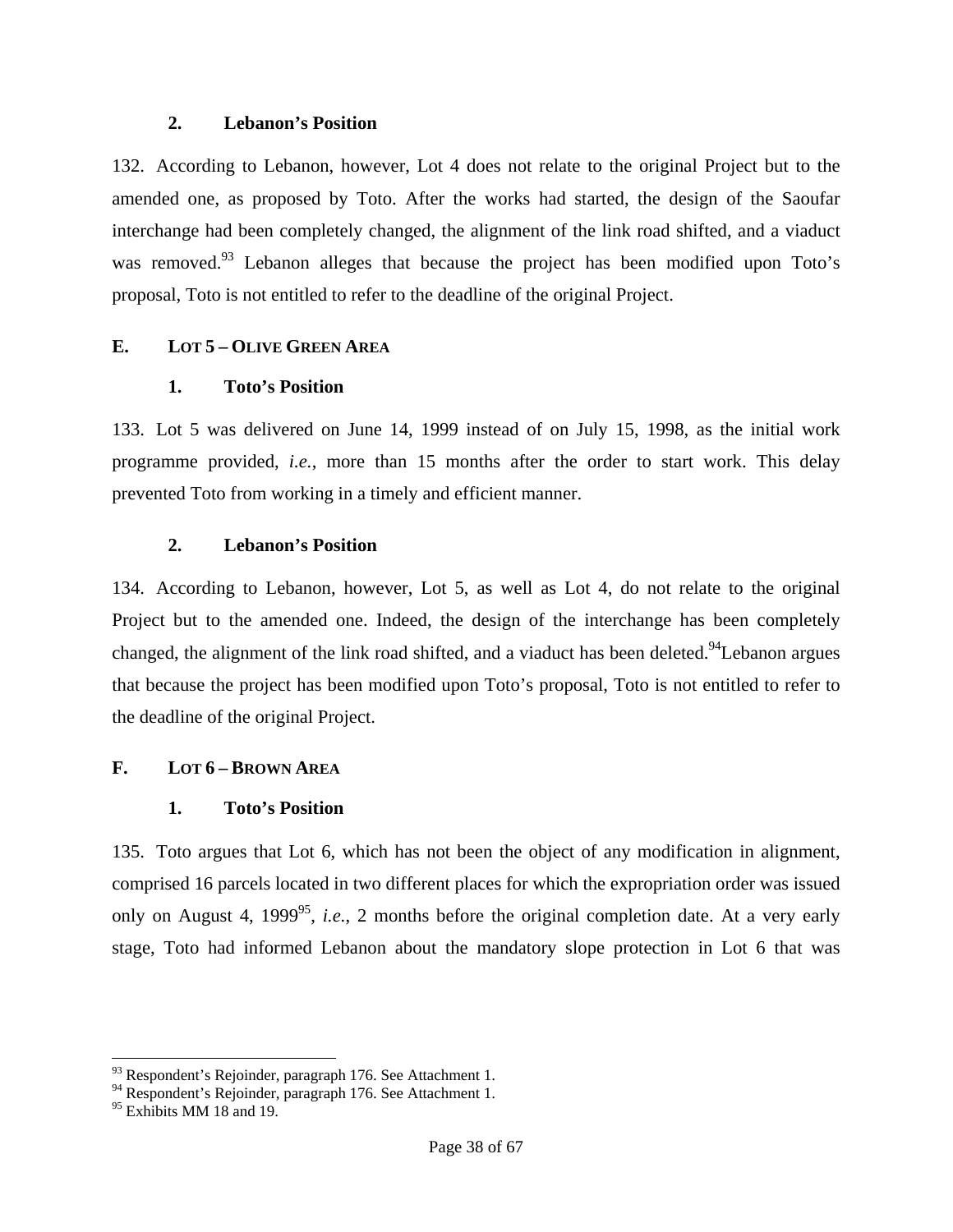required because of the sliding soil.<sup>96</sup> It took Lebanon 7 months, until November 1998, to decide on the matter and to enter into Addendum No.1 of the Contract.<sup>97</sup> Toto was then ready to start works but the expropriation was ordered only 9 months later.<sup>98</sup> The Lot was delivered on October 24, 1999, although many of its parcels had not yet been expropriated at that time.<sup>99</sup>

# **2. Lebanon's Position**

136. According to Lebanon, although Lot 6 was not directly affected by the modifications, the variation of Viaduct 25.1 had an impact on Lot 6 as well. That is why the Parties agreed to postpone its expropriation.100

137. Lebanon alleges that Toto had the obligation to verify the geological nature of the soil, and thus should have been aware of the risks of sliding soil when it tendered for the Contract.<sup>101</sup> When the Parties in November 1998 agreed that Toto should construct the retaining wall in "reinforced earth" instead of "reinforced concrete" in Addendum No.1, contrary to Toto's allegation, no slope protection or additional works were discussed. Consequently, the sustaining walls cannot be considered additional works which caused a delay for which CEGP would be responsible.

138. Finally, Lebanon rejects Toto's allegation that it was ready to start constructing the walls in Lot 6 prior to expropriation. Toto had not submitted yet the corresponding shop drawings with the exact location and procedure to construct the walls for the Engineer's approval. According to Lebanon, the shop drawings were only submitted in May 1999 and October 1999.<sup>102</sup>

l  $96$  Exhibit MM7; Letter dated August 28, 1998. Documentary evidence of Toto working on the area is found in Addendum No. 1 to the Contract (MM 8 '*it appeared during the excavation works the presence of unstable soil* 

<sup>&</sup>lt;sup>97</sup> Witness Statement of Mr. Hisham Riachi of March 22, 2011 at p.8.

<sup>&</sup>lt;sup>98</sup> Exhibit MM8, Addendum No. 1 to the Contract.

<sup>99</sup> Transcript Day 1, pp. 34-35; Rached, Transcript Day 1, p. 63.

<sup>&</sup>lt;sup>100</sup> Respondent's Rejoinder, paragraph 128 and Exhibit R70.<br><sup>101</sup> Article 1-12 CCJA.<br><sup>102</sup> Exhibits R129-131.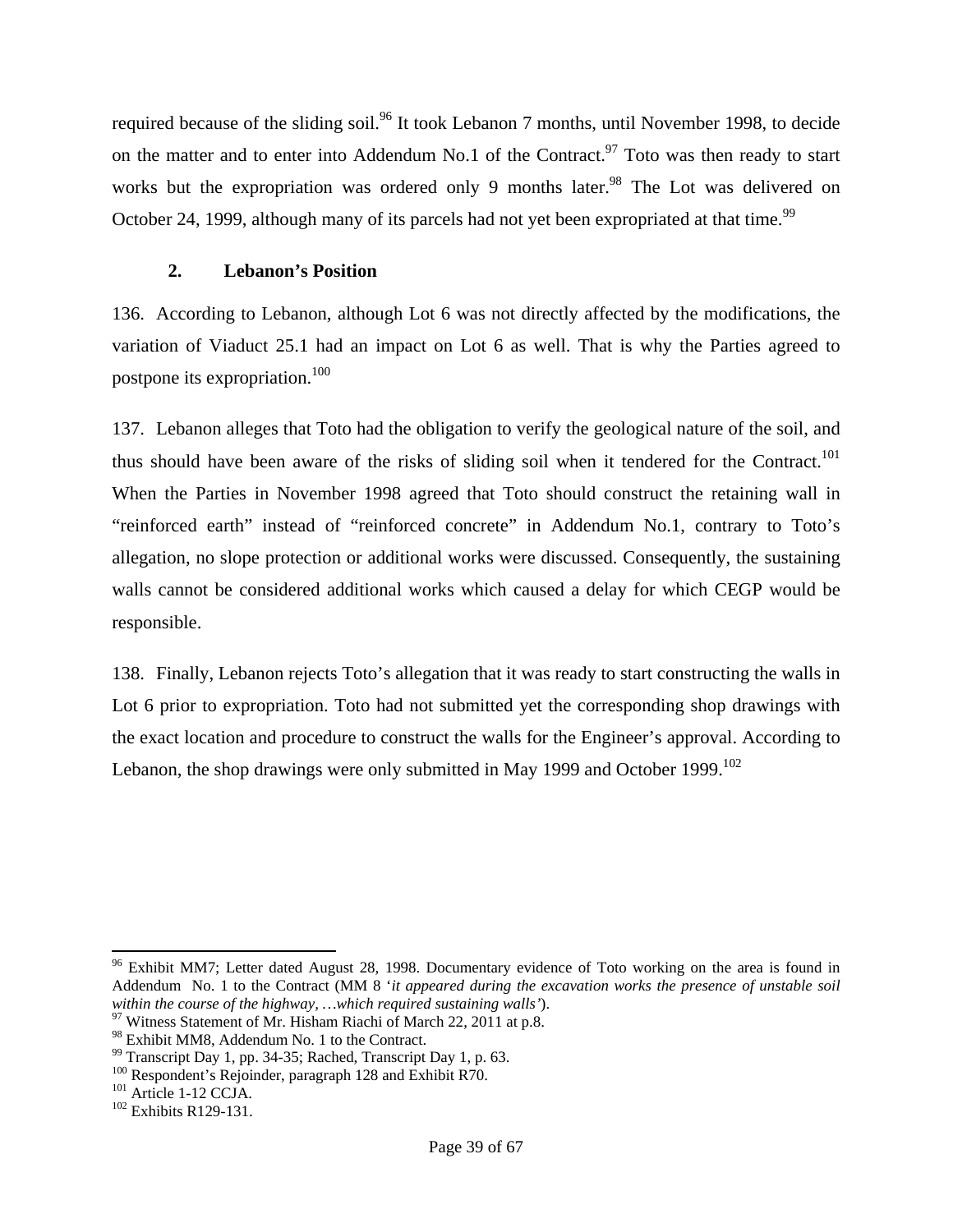#### **G. LOT 7 – SKY BLUE AREA, LOT 8 – DARK RED AREA, AND LOT 9 – DARK PINK AREA**

#### **1. Toto's Position**

139. The changed alignment of the Viaduct 25.1 was accepted in Addendum No. 2 on December 23, 1998 and required delivery of Lot 7, consisting of 7 parcels spread over different places along the alignment. The amended work programme provided for this delivery in February 1999.<sup>103</sup> However, Lot 7 was only delivered on January 19, 2000.<sup>104</sup>

140. Seven parcels of Lot 8 were delivered on March 14,  $2000$ .<sup>105</sup> Lot 9, with 5 parcels, was delivered on June 26, 2000, and all the parcels required to comply with the modifications in Addendum No. 2 were expropriated and delivered on that date.<sup>106</sup>

141. Toto argues that the expropriations were too late and delayed the works.

#### **2. Lebanon's Position**

142. Lebanon admits that the original expropriation procedure was delayed and had to be started all over again because the variation of Viaduct 25.1 changed the expropriation corridor.<sup>107</sup>

143. However, upon delivery of the lots, Toto did neither start work, nor submit the shop drawings as required under Article VIII  $1.10$  CPT.<sup>108</sup>

# **VI. CLAIMED BREACHES OF TREATY PROVISIONS**

144. In its Decision on Jurisdiction, the Tribunal decided that subject to the considerations expressed in such Decision:

<sup>&</sup>lt;sup>103</sup> Claimant's Submissions dated February 4, 2011, paragraph 98, Exhibits MM21 and 22<br><sup>104</sup> Decision No. 7/1 (Exhibit MM21).<br><sup>105</sup> Decision No.47/1 (Exhibit 22)<br><sup>106</sup> Decision 72/1 (Exhibits MM24 and 25)<br><sup>107</sup> Responden submitted progressively in July, August and November 1999; (b) Drawings related to Viaduct 25.1 were submitted in June, July, November and December 1999; (c) Drawings related to Retaining Walls and Underpass Saoufar were submitted in May1999; (d) Drawings related to Mdeirej Interchange were submitted in June 1999; (e) Drawings related to Saoufar Interchange were submitted in June 1999; and (f) Drawings related to Overpass P.S. 23.1 were submitted in July 1999.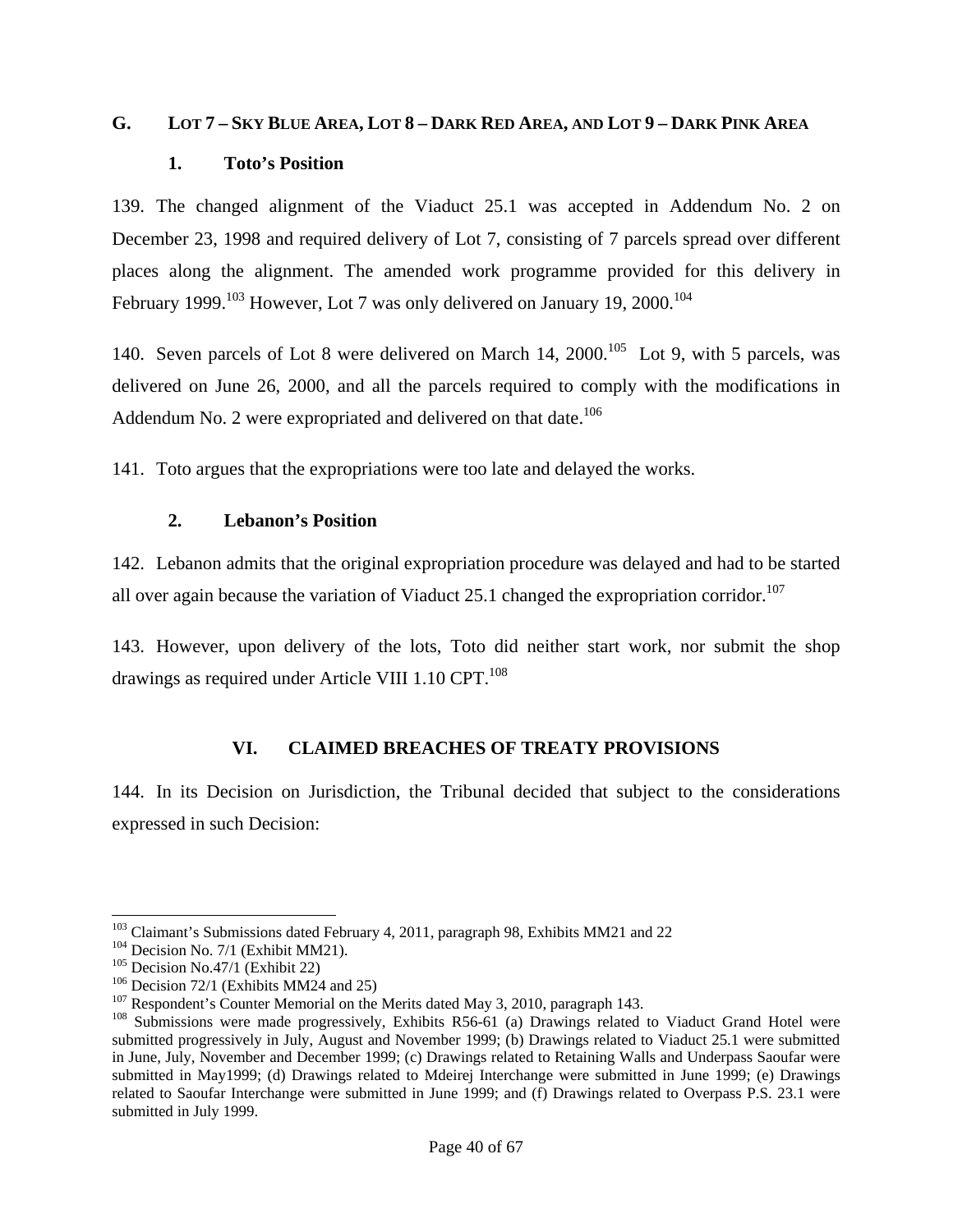*"the Tribunal has jurisdiction to decide whether (i) the delay in expropriation, (ii) the failure to remove Syrian troops and (iii) the changes in the regulatory framework constitute breaches of Articles 2 and/or Article 3.1 of the Treaty."* 

145. The Tribunal also ruled that it had no jurisdiction with respect to (i) erroneous instructions and design, (ii) indirect expropriation, and (iii) breaches that are violations of the Contract*.* 

146. Toto submits that the various delays and disruptions, which also entailed additional costs, were caused by the Respondent in its capacity as a Sovereign Authority, *i.e.*, as holder of the "*puissance publique.*" Such delays prejudiced Toto's investment (Article 2 of the Treaty), failed to ensure fair and equitable treatment (Article 3.1 of the Treaty)<sup>109</sup>, and to provide full protection and security within the Respondent's territory (Article 4.1 of the Treaty).

147. When arguing on the merits, Toto stated that it considered the following matters to be breaches of the Treaty:

- 1) The alleged late expropriations, which resulted in late delivery of the respective parcels and plots;
- 2) The failure to remove the Syrian troops from the site;
- 3) The failure to remove the owners from the site in breach of the Treaty;
- 4) The faulty design of the initial Viaduct V25 because of Lebanon's outdated standards; and
- 5) The change in the regulatory framework.

148. The Tribunal will examine each of the claimed breaches. However, it will first consider the Treaty provisions which are allegedly breached.

# **A. TREATY PROVISIONS**

l

# **1. Article 2**

149. Article 2 of the Treaty reads as follows, under the heading "Promotion and Protection of Investments":

<sup>&</sup>lt;sup>109</sup> Where Toto alleges a breach of Article 3 of the Treaty, it in fact restricted its allegation to a breach of Article 3.1 (fair and equitable treatment) and did not allege a breach of Article 3.2 (most favored nation provision).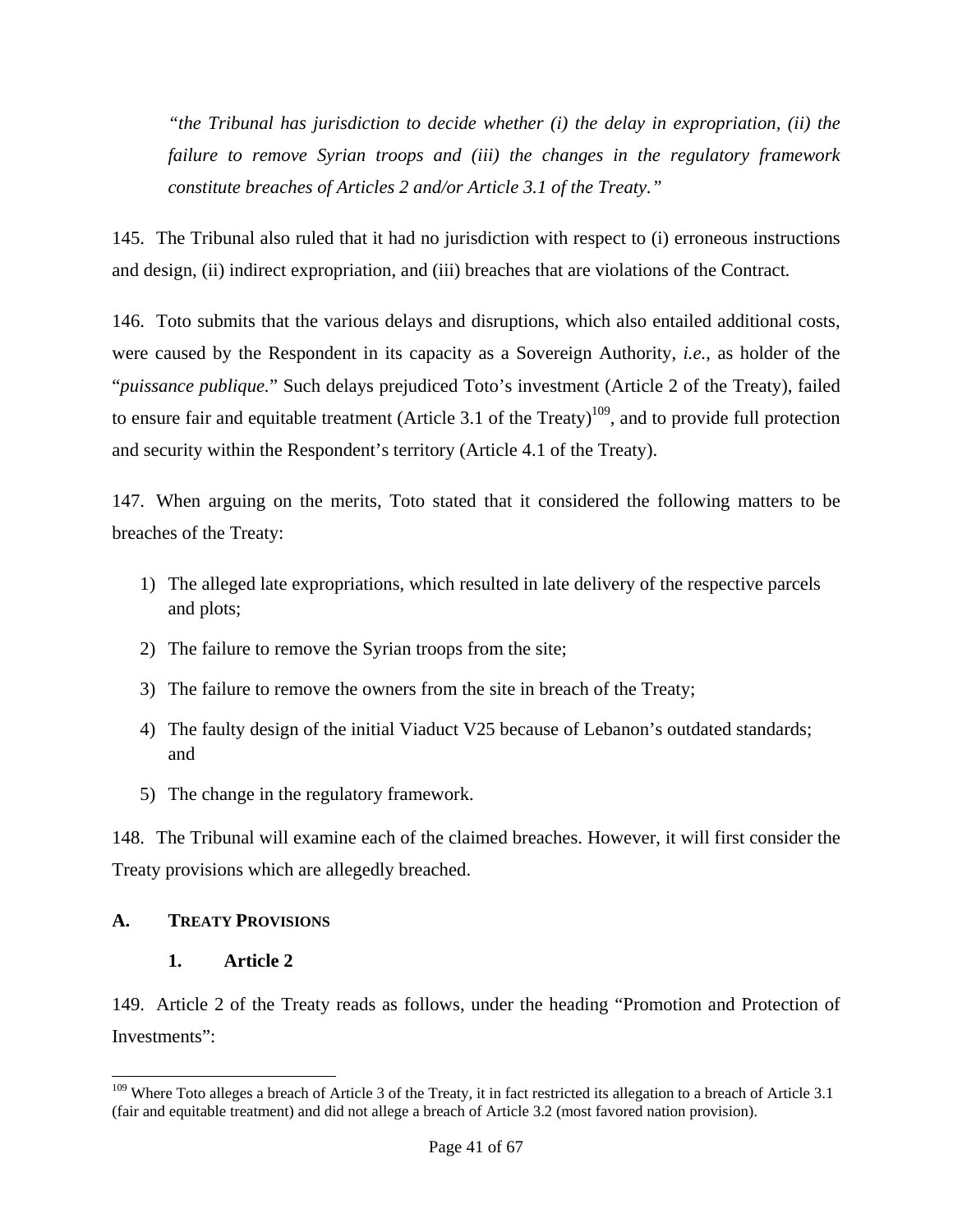*(1)Each Contracting Party shall in its territory promote investments by investors of the other Contracting Party and admit such investments in accordance with its laws and regulations.* 

*(2) ….* 

*(3)Each Contracting Party shall protect within its territory investments made in accordance with its laws and regulations by investors of the other Contracting Party and shall not impair by unreasonable or discriminatory measures the management, maintenance, use, enjoyment, extension, sale or liquidation of such investments. In particular, each Contracting Party or its competent authorities shall issue the necessary permits mentioned in paragraph 2 of this Article.* 

*(4)Each Contracting Party shall create and maintain, in its territory favourable economic and legal conditions in order to ensure the effective application of this Agreement.* 

150. As held in several ICSID awards such as the decisions in *AMT v. Zaire, <sup>110</sup> Wena Hotels v. Egypt*<sup>111</sup> and *Biwater Gauff (Tanzania) Ltd v United Republic of Tanzania*,

"*a substantive failure to take reasonable precautionary and preventive action is sufficient to engage the international responsibility of a state for damage to public and private property in that area.*"<sup>112</sup>

# **2. Article 3.1**

151. Article 3(1) of the Treaty, under the Heading "National Treatment and Most Favoured Nation Treatment" requires Lebanon to ensure fair and equitable treatment of investments:

"*Each Contracting Party shall ensure fair and equitable treatment within its territory of the investments of the other Contracting Party. This treatment shall not be less favourable than that granted by each Contracting Party to the investments made within its territory by its* 

l <sup>110</sup> American Manufacturing & Trading v. Zaïre, ICSID Case No. ARB/93/1), Award, February 21, 1997, 5 ICSID Rep. 11, paragraphs 6.02–6.11 (Exhibit MM42).

<sup>&</sup>lt;sup>111</sup> Wena Hotels Ltd. v. Arab Republic of Egypt, ICSID Case No. ARB/98/4, Award, December 8, 2000, paragraph 84.

<sup>&</sup>lt;sup>112</sup> Claimant's Reply on Merits dated August 8, 2010, paragraph 302; Biwater Gauff (Tanzania) Ltd v. United Republic of Tanzania, ICSID Case No. ARB/05/22, Award, July 24, 2008, paragraph 725 (Exhibit MM97).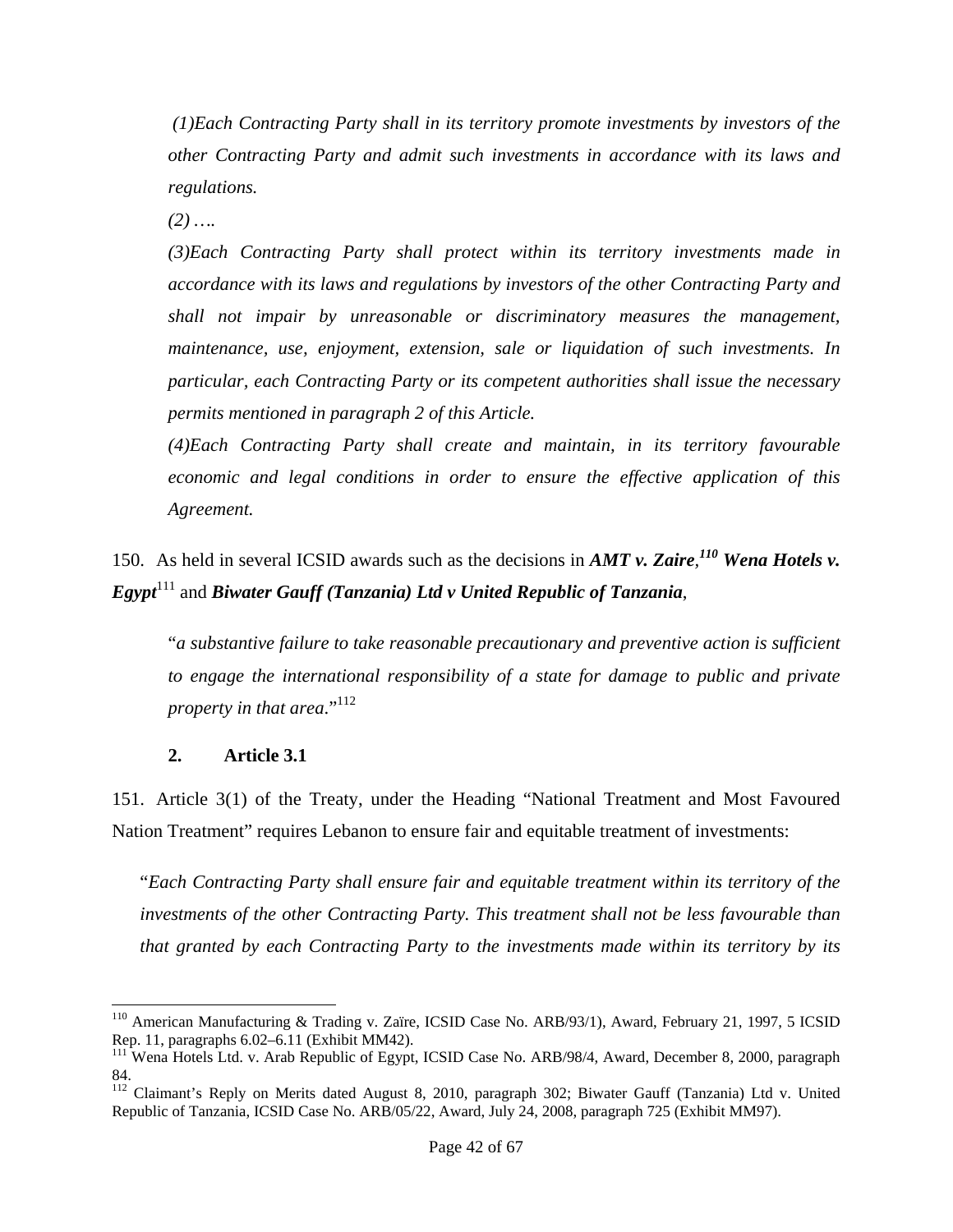*own investors, or than that granted by each Contracting Party to the investments made within its territory by investors of any third State, if this latter treatment is more favourable.*"

152. As held in *Tecnicas Medioambientales Tecmed S.A. v. The United Mexican States<sup>113</sup> as* well as in *EDF* (Services) Limited v. Romania<sup>114</sup> and *Waste Management Inc v. United* Mexican States, <sup>115</sup> in light of the principle of good faith established by international law, fair and equitable treatment requires the State<sup>116</sup>:

"*...to provide to international investments treatment that does not affect the basic expectations that were taken into account by the foreign investor to make the investment.*"

153. The *Saluka Investments BV (The Netherlands) v. The Czech Republic* award specified that fair and equitable treatment:

"*should therefore be understood to be treatment which, ... does not at least deter foreign capital by providing disincentives to foreign investors. An investor's decision to make an investment is based on an assessment of the state of the law and the totality of the business environment at the time of the investment as well as on the investor's expectation that the conduct of the host State subsequent to the investment will be fair*  and equitable."<sup>117</sup>

154. In *LG&E v. Argentine Republic*<sup>118</sup> it was held that fair and equitable treatment required the host State to maintain "*stability of the legal and business framework in the State party...*" and in *Bayindir v. Islamic Republic of Pakistan*, 119 the Tribunal held that fair and equitable treatment comprises *"the obligation to refrain ... from frustrating the investor's reasonable expectations with respect to the legal framework affecting the investment.*"

<sup>&</sup>lt;sup>113</sup> ICSID Case No. ARB (AF)/00/2, Award, May 29, 2003, paragraph 154, Exhibit MM28.<br><sup>114</sup> ICSID Case No. ARB/05/13, Award, October 8, 2009, paragraph 216, Exhibit MM29.<br><sup>115</sup> ICSID Case No ARB/AF/003, Award, April 30, 2

Award, March 17, 2006, paragraph 301, Exhibit MM41.

<sup>&</sup>lt;sup>118</sup> LG&E Energy Corp, LG&E Capital Corp. and LG&E International Inc. v. Argentine Republic, ICSID Case No. ARB/02/1, Decision on Liability, October 3, 2006, paragraph 125, Exhibit MM57.

<sup>119</sup> Bayindir Insaat Turizm Ticaret VE Sanayi A.S. v. Islamic Republic of Pakistan, Case No. ARB/03/29, Award, August 27, 2009, paragraph 178, Exhibit MM58.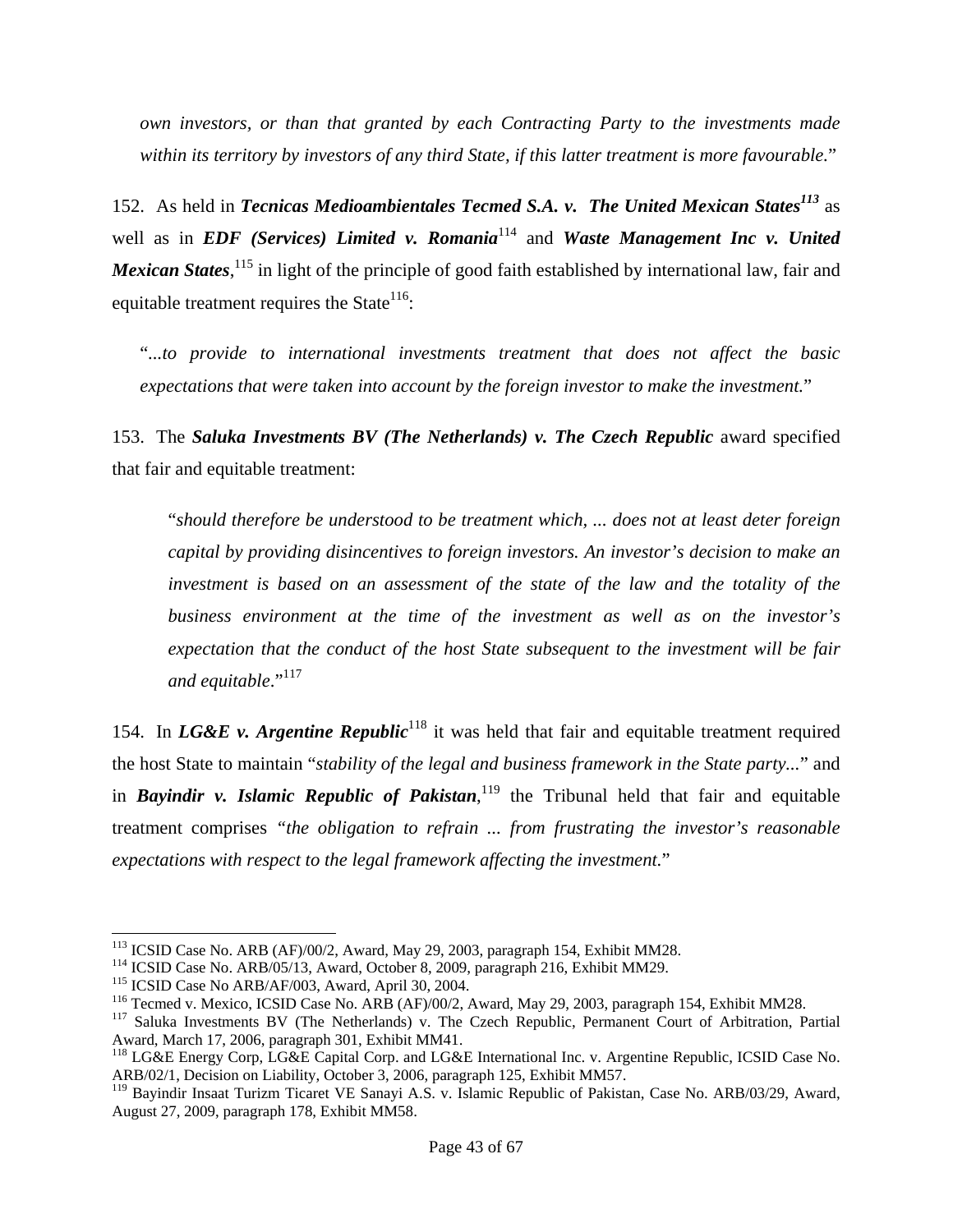155. The threshold for finding a violation of the fair and equitable standard is high as confirmed by *Biwater Gauff Tanzania Ltd v. United Republic of Tanzania.*<sup>120</sup>

156. In *EDF (Services) Limited v. Romania*,<sup>121</sup> the Arbitration Tribunal unanimously held that

"*the idea that legitimate expectations, and therefore, FET, imply the stability of the legal and business framework, may not be correct if stated in an overly-broad and unqualified formulation. The FET might then mean the virtual freezing of the legal regulation of economic activities, in contrast with the State's normal regulatory power and the evolutionary character of economic life*."

157. An unreasonable or discriminatory measure is defined in this case as (i) a measure that inflicts damages on the investor without serving any apparent legitimate purpose; (ii) a measure that is not based on legal standards but on discretion, prejudice or personal preference, (iii) a measure taken for reasons that are different from those put forward by the decision maker, or (iv) a measure taken in wilful disregard of due process and proper procedure.

158. In *Parkerings-Compagniet AS v. Lithuania*, the arbitrators stated:

"*The expectation is legitimate if the investor received an explicit promise or guarantee from the host-State, or if implicitly, the host-State made assurances or representation that the investor took into account in making the investment. Finally, in the situation where the host-State made no assurance or representation, the circumstances surrounding the conclusion of the agreement are decisive to determine if the expectation of the investor was legitimate. In order to determine the legitimate expectation of an investor, it is also necessary to analyse the conduct of the State at the time of the investment.*" <sup>122</sup>

159. Legitimate expectations may follow from explicit or implicit representations made by the host state, or from its contractual commitments. The investor may even sometimes be entitled to

<sup>&</sup>lt;sup>120</sup> ICSID Case No. ARB/05/22, Award, July 24, 2008, paragraph 597, Exhibit R79.

<sup>&</sup>lt;sup>121</sup> ICSID Case No. ARB/05/13, Award, October 8, 2009, paragraph 217, Exhibit R105.<br><sup>122</sup> ICSID Case No. ARB/05/8, Award, September 11, 2007, paragraphs 331-333.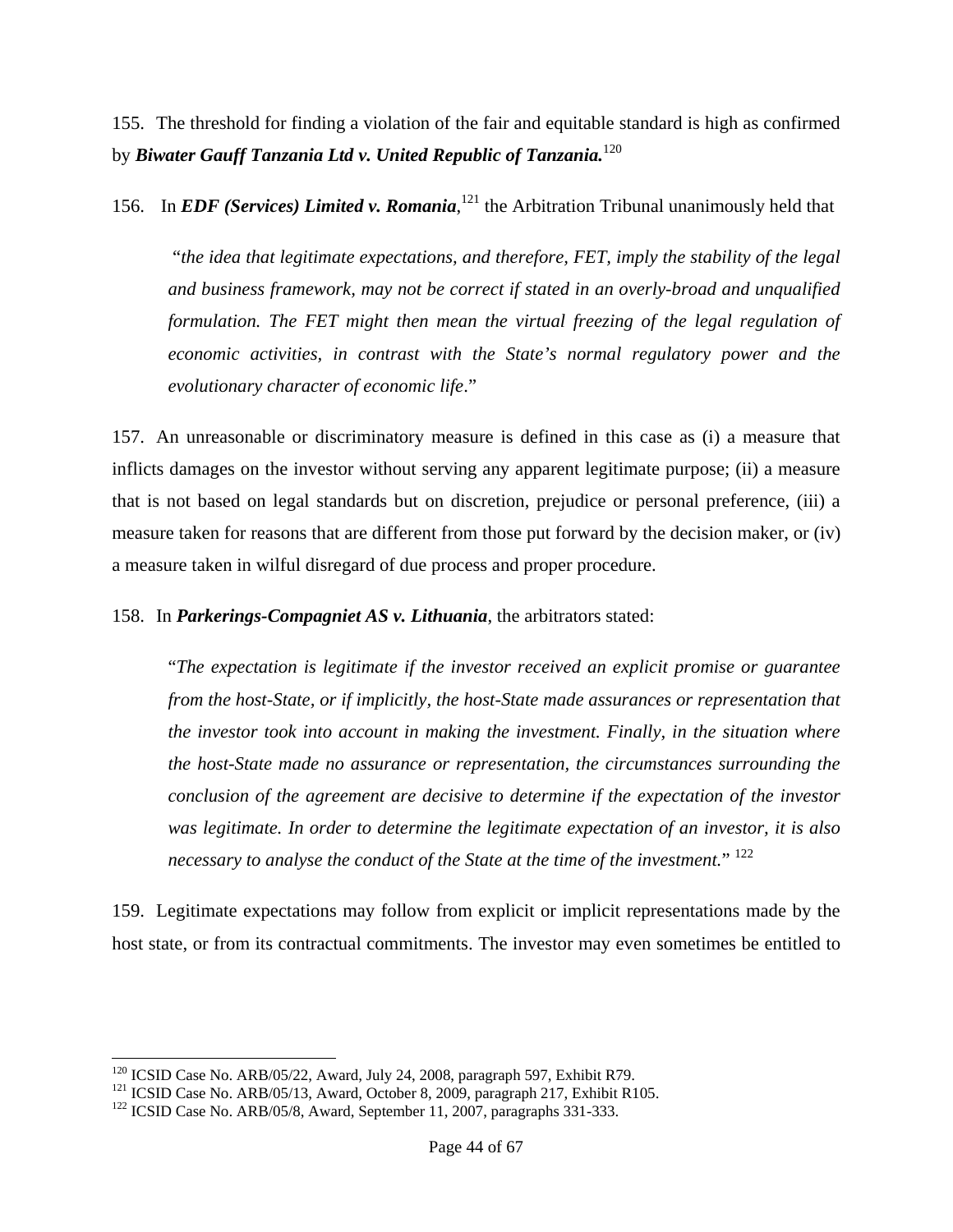presume that the overall legal framework of the investment will remain stable. Much depends, however, on the circumstances of the case.<sup>123</sup>

160. Toto's position is that fair and equitable treatment also includes the duty to act vigilantly and consistently in a coherent manner.

161. For an alleged breach of contract to be considered as a breach of the fair and equitable treatment principle, State conduct is required. As was found in *Impreglio SpA v. Pakistan*:

"*In order that the alleged breach of contract may constitute a violation of the BIT, it 'must be the result of behaviour going beyond that which an ordinary contracting party could adopt. Only the state in the exercise of its sovereign authority ('puissance publique'), and not as a contracting party, may breach the obligations assumed under the BIT.*" 124

162. As was also stated in other decisions, only when the State acted as sovereign authority – and not merely as a contracting partner – was there treaty protection of fair and equitable treatment.<sup>125</sup>

163. Moreover, in the event a contract has allegedly been breached and the investor has access to the domestic courts, the threshold for a fair and equitable treaty protection may be higher. If the treaty requires recourse to domestic courts, it is not the existence of the contractual breach as such, but the 'treatment' that the alleged breach of contract has received in the domestic context that may determine whether the treaty obligation of fair and equitable treatment has been breached.<sup>126</sup>

 $123$  See R. Kläger, Fair and Equitable Treatment in International Investment Law, p. 164 et seq.

<sup>&</sup>lt;sup>124</sup> Impregilo SpA v. Pakistan, ICSID Case No. ARB/03/3, Decision on Jurisdiction, April 22, 2005, paragraph 260 (footnote omitted). See also paragraph 267 of the Decision.

 $125$  See also Consortium RFCC v. Morocco, ICSID Case No. ARB/00/6, Award, December 22, 2003, paragraph 51; Joy Mining Machinery Ltd. v. Egypt, ICSID Case No. ARB/03/11, Award, August 6, 2004, paragraphs 78-79; Duke Energy Electroquil Partners and Electroquil SA v. Ecuador, ICSID Case No. ARB/04/19, Award, August 18, 2008, paragraph 345.

<sup>&</sup>lt;sup>126</sup> See Parkerings-Compagniet AS v. Lithuania, ICSID Case No. ARB/05/8, Award, September 7, 2007, paragraphs 319-320.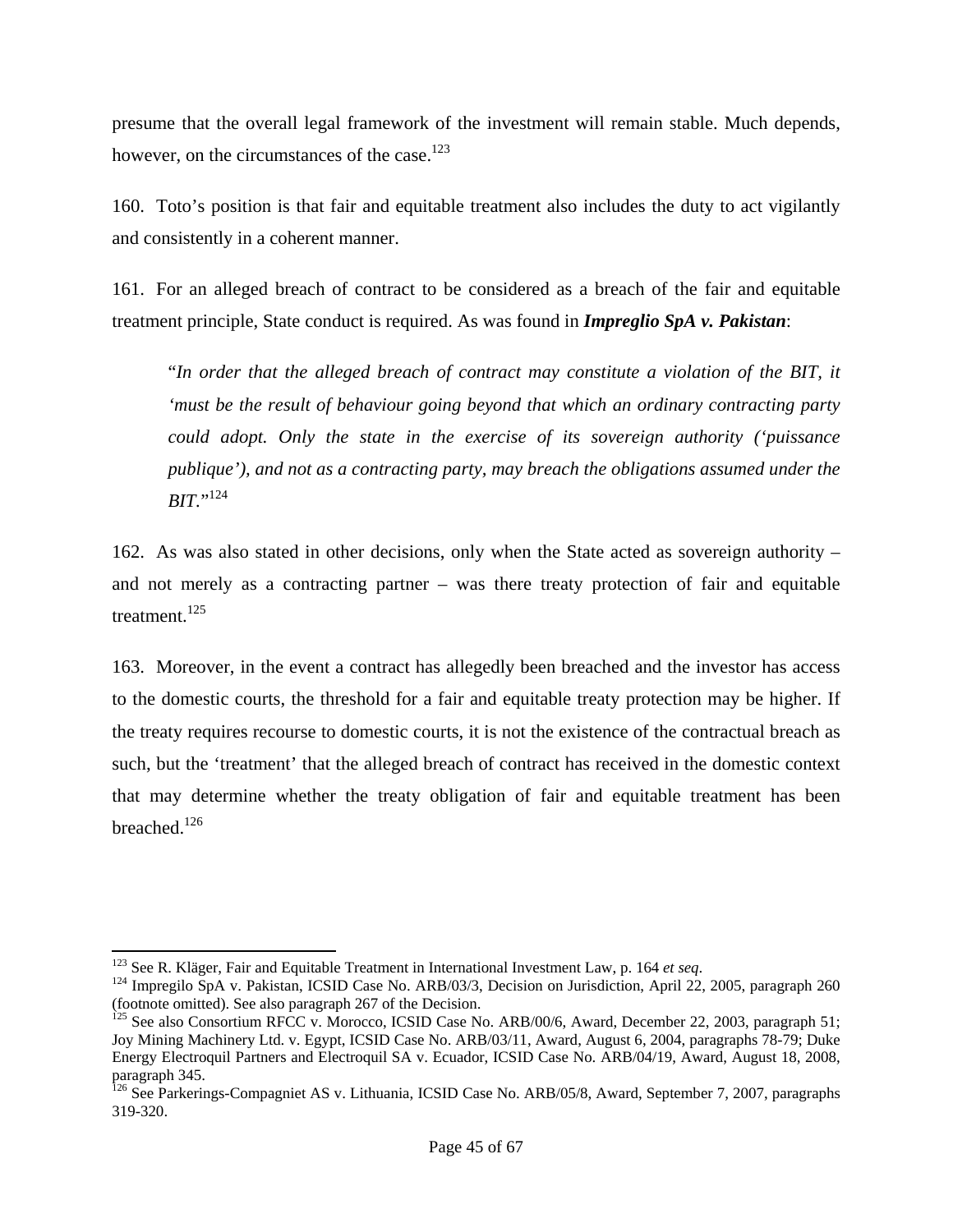164. In the present case, as extensively discussed in the Decision on Jurisdiction, $127$  Toto had access to the domestic courts of Lebanon, but did not establish that it diligently pursued the settlement of its contractual claims before them.

165. Finally, legitimate expectations are more than the investor's subjective expectations. Their recognition is the result of a balancing operation of the different interests at stake, taking into account all circumstances, including the political and socioeconomic conditions prevailing in the host State.<sup>128</sup>

166. The fair and equitable treatment standard of international law does not depend on the perception of the frustrated investor, but should use public international law and comparative domestic public law as a benchmark. As was recently also confirmed in **Total S.A. v. Argentina,** "*a comparative analysis of what is considered generally fair and unfair conduct by domestic public authorities in respect to private investors and firms in domestic law may also be relevant to identify the legal standards under BITs.*" 129

167. Article 3.1 of the Treaty *in fine* also requires Lebanon to treat Toto's investment not less favourably than investments of its own nationals or of investors of third countries. Toto has not substantiated a claim that its treatment was less favourable. Consequently, the Tribunal will specifically focus on fair treatment and legitimate expectations.

# **3. Article 4.1**

168. Toto states that its construction works in Lebanon have not received from Lebanon the full protection and security as required under Article 4.1 of the Treaty which reads:

"*Investments by investors of either Contracting Party shall enjoy full protection and security in the territory of the other Contracting Part.*"

 $127$  Paragraphs 139-168,

<sup>&</sup>lt;sup>128</sup> R. Kläger, *op.cit.*, p. 186.

<sup>&</sup>lt;sup>129</sup> Total S.A. v. Argentina, ICSID Case No. ARB/04/1, Decision on Liability, 27 December 2010, paragraph 111. *See also* Lemire v. Ukraine, ICSID Case No. ARB/06/18, Decision on Jurisdiction and Liability, 14 January 2010, paragraph 506; Noble Ventures Inc. v. Romania, ICSID case No. ARB/01/11, Award, October 12, 2005, paragraphs 177-178 (Exhibit R90).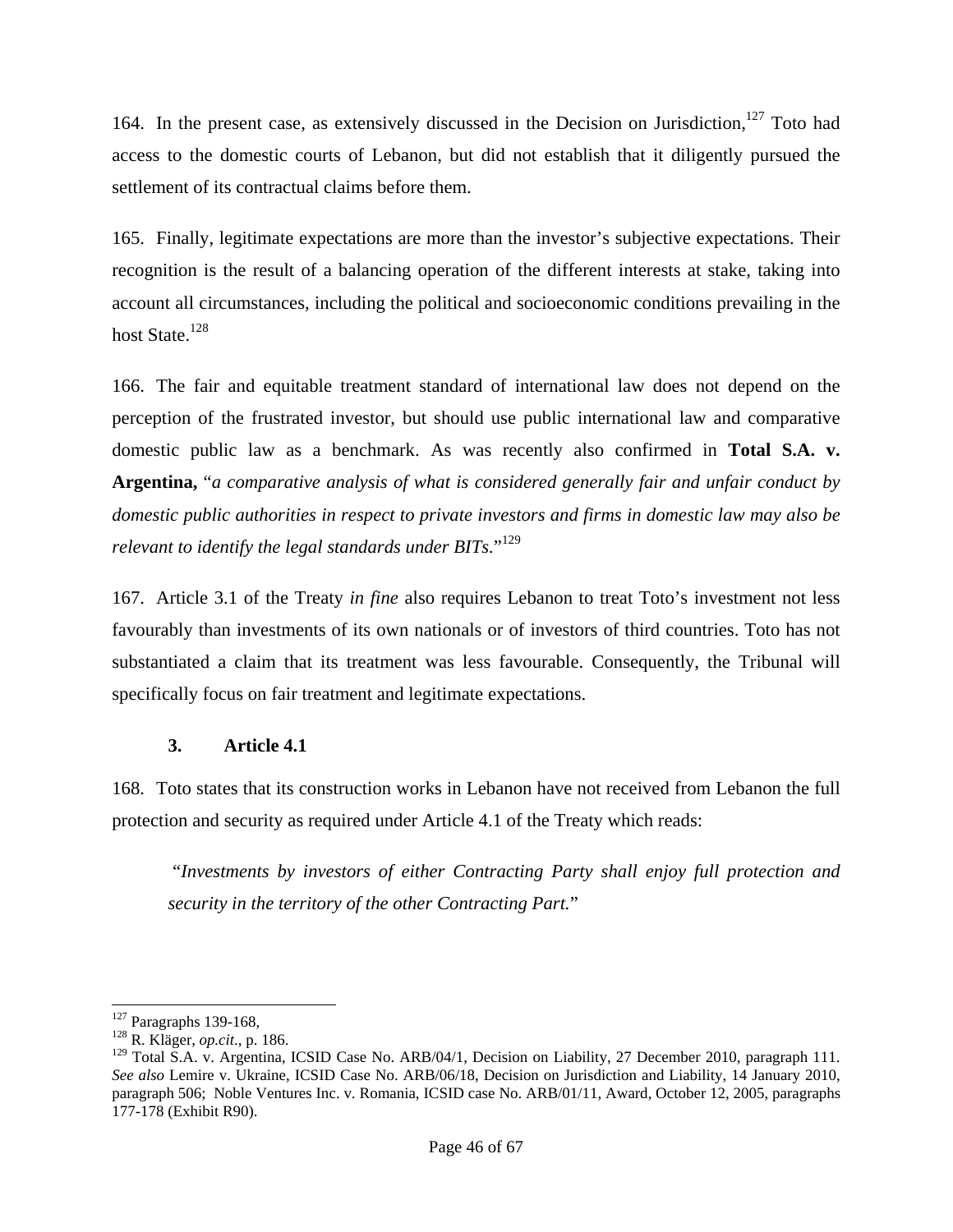169. In *AMT v. Zaïre*, the Tribunal held that the obligation of protection and security requires "*to take all measures of precaution to protect the investment.*" 130 In *Azurix v. Argentina*131 and **Biwater Gauff v. Tanzania**<sup>132</sup> it was moreover held that in case the investment treaty referred to "full" protection and security, as is the case for Article 4 of the Treaty between Italy and Lebanon, then the obligation of protection and security goes beyond mere physical security and includes affording a commercial and legal and secure investment environment.

170. Lebanon quoted *Saluka Investments BV (The Netherlands) v. The Czech Republic* to specify the scope of this obligation in the context of investment protection:

"*the protection of foreign investments is not the sole aim of the Treaty, but rather a necessary element alongside the overall aim of encouraging foreign investment and extending and intensifying the parties' economic relations. That in turn calls for a balanced approach to the interpretation of the Treaty's substantive provisions for the protection of investments, since an interpretation which exaggerates the protection to be accorded to foreign investments may serve to dissuade host States from admitting foreign investments and so undermine the overall aim of extending and intensifying the parties' mutual economic relations*."<sup>133</sup>

171. Toto alleges that the failure to remove the obstructing owners from the site was a breach of Article 4.1, but it did not elaborate on the possibility that the failure to remove the Syrian troops from the site could be a breach of Article 4.1 as well. This being as it is, the Tribunal sees a strong overlap between protection and security under Article 4.1 of the Treaty, and protection of the investment under Article 2.3 of the Treaty. Consequently, the finding that a claim is not covered by Article 2.3 will also entail that it is not covered by Article 4.1.

<sup>&</sup>lt;sup>130</sup> American Manufacturing & Trading v. Zaïre, ICSID Case No. ARB/93/1), Award, February 21, 1997, paragraph 6.05 (Exhibit MM42).<br><sup>131</sup> Azurix Corp. v. Argentina, ICSID Case No. ARB/01/12, Award, July 14, 2006, paragraph 408.

<sup>&</sup>lt;sup>132</sup> Biwater Gauff v. Tanzania, ICSID Case No. ARB/05/22, Award, July 24, 2008, paragraph 729.<br><sup>133</sup> Saluka Investments BV (The Netherlands) v. The Czech Republic, Permanent Court of Arbitration, Partial Award, March 17, 1996, paragraph 300, p. 65, Exhibit R92.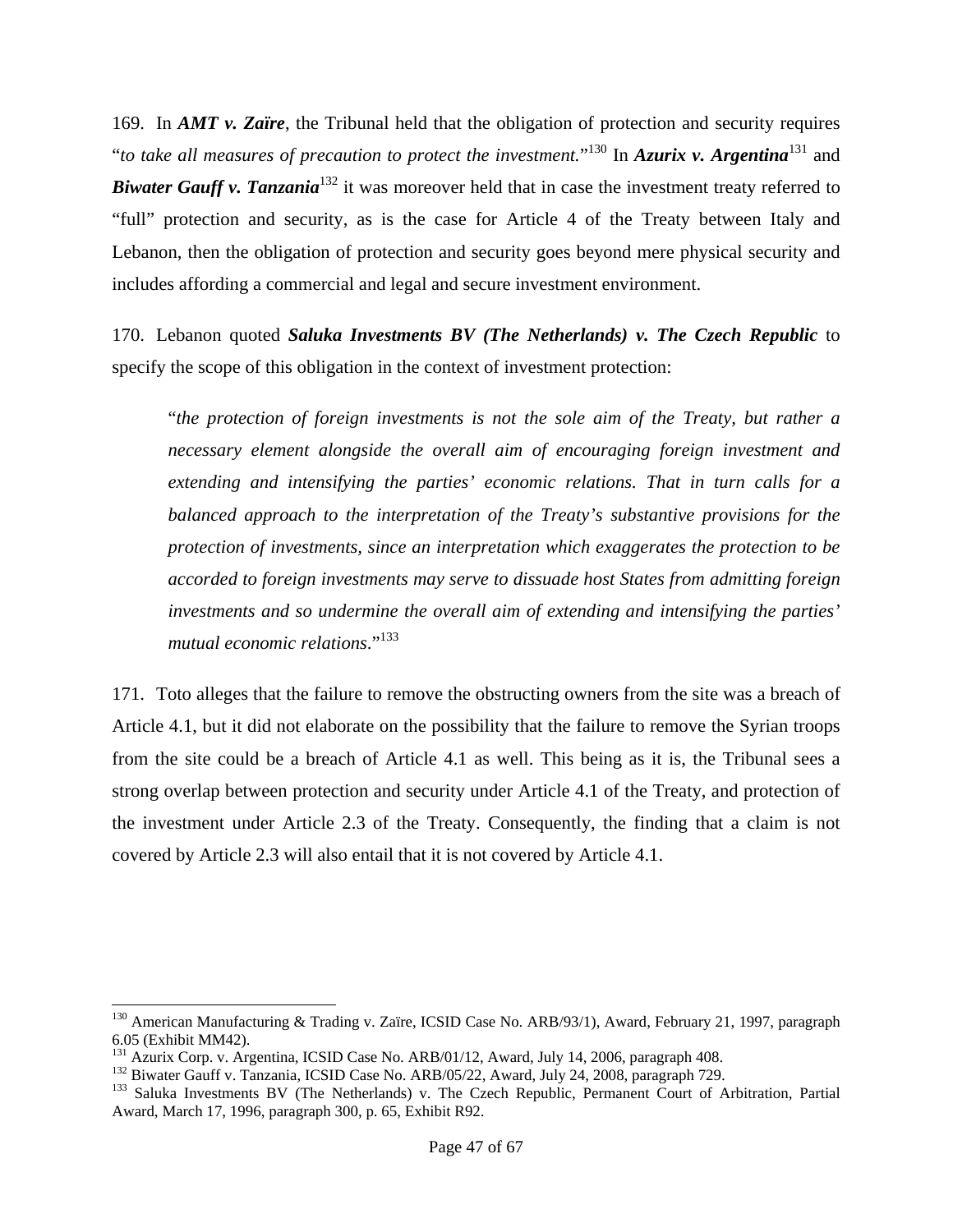#### **B. THE ALLEGED BREACHES**

#### **1. Alleged Late Expropriations**

172. Toto submits that expropriations took almost twice the time originally provided for the completion of the works and that the last expropriations occurred only a few months before the actual end of the works. For Toto, it was mainly because of the late expropriations and the nonconsequential delivery of the expropriated parcels, that the works took 48 months instead of the initial 18 months. The heavy equipment and plant, the manpower and the purchased construction material were available at great cost, but remained unused. For instance, during the months of January till March 1999, Toto could only do "*some site preparatory works*, <sup>134</sup> *preparation of the new designs of the Viaduct and retaining walls and mainly office work*."135

173. Moreover, Toto adds, because of the late expropriations, it had to make private arrangements for the temporary use of parcels at great expense, and it even had to suffer and settle a court case filed by one of the owners. Once the parcels for the Viaduct 25.1 had been delivered early 2000, the pace of the works increased significantly, but substantial harm had been suffered by Toto in the meantime.

174. Lebanon contends that Toto knew that not the whole site would be delivered when the works had to start, and that the parcels would be delivered progressively. When it concluded the Contract, Toto accepted the progressive handover of the parcels delivery as soon as they were expropriated. Moreover, it had agreed that it would not claim compensation in case of late delivery.136

175. For Toto, "progressive delivery" means "consecutive delivery." As Lebanon's expropriations were delayed and the parcels were delivered in an inconsistent manner, Toto's investment was jeopardized and Lebanon thwarted Toto's expectations.

176. For Lebanon, '*progressively*' delivery does not necessarily mean '*consecutively*' in the order the construction was planned. In all events, Lebanon objects to Toto's argument that the

 $134$  Geotechnical investigation pursuant to the new viaduct in the light blue section, excavation at the Mdeirej Interchange, and clearing.

<sup>&</sup>lt;sup>135</sup> Witness Statement of Mr. Hisham Riachi of March 22, 2011, at p. 2.<br><sup>136</sup> Article II.03 of the CCJA.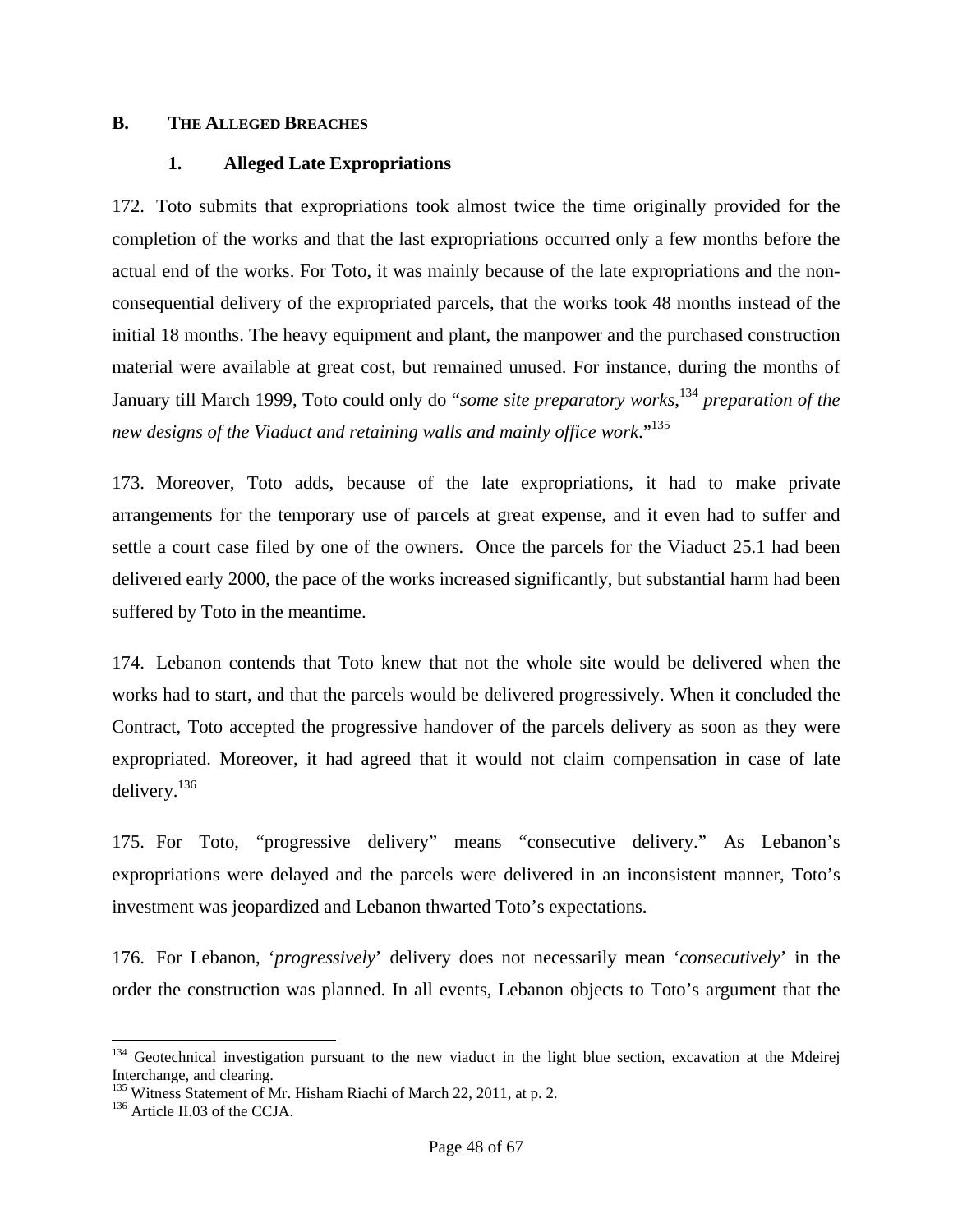delivery of the parcels had to be carried out in three stages and before specific dates. Lebanon observes that the initial work programme, which mentions these dates, was never approved by the CEPG, because it was uncertain when the respective parcels could be delivered. Likewise and for the same reasons, the delivery dates in Toto's amended work programme had not been approved and therefore could not be relied upon either.<sup>137</sup>

177. Lebanon further asserts that in the first 7 months, 90% of the parcels under the original Project were put at Toto's disposal (Lots 1, 2 and 3), so that no substantial delay was suffered.

178. For Lebanon, the true reason for the late delivery of parcels was the fact that Toto, once the construction had started, suggested several variations to the Project, of which the most substantial was the construction of the Viaduct 25.1, originally foreseen as a curved bridge, in a straight alignment. Such change required expropriation of the land where the straight viaduct would be built. Moreover, Toto did not start construction of the amended Viaduct before its variation and plans had been approved, which took some time, and it only requested the additional substantial expropriations in February-March 1999.

179. Lebanon adds that Toto suggested also altering the original plans of the Viaduct Grand Hotel, widening the alignment in some places and changing the construction of the Saoufar interchange. These changes too required additional or modified expropriations, which were ordered and had to be carried out after the construction had started. Toto's argument that the Project was supposed to end in October 1999 and that, therefore, Lebanon expropriated too late, ignores the modifications Toto suggested and which required additional expropriations.

180. Furthermore, Lebanon alleges that Toto, already late in the execution of the works, froze the construction works pending approval of its modified design of the Viaduct<sup>138</sup> and failed to mobilize its equipment in due time. For instance, on April 27, 2000, CEGP considered Toto's available equipment to be insufficient and requested Toto to take the necessary measures to speed up the work.

181. The Tribunal has noted that Toto focuses on the late delivery of the parcels by its contracting partner, the CEGP, while the allegedly late expropriations had to be carried out by

<sup>&</sup>lt;sup>137</sup> Exhibit R48.

<sup>&</sup>lt;sup>138</sup> See Expert Report of Mr. Steve Huyghe, dated June 15, 2011.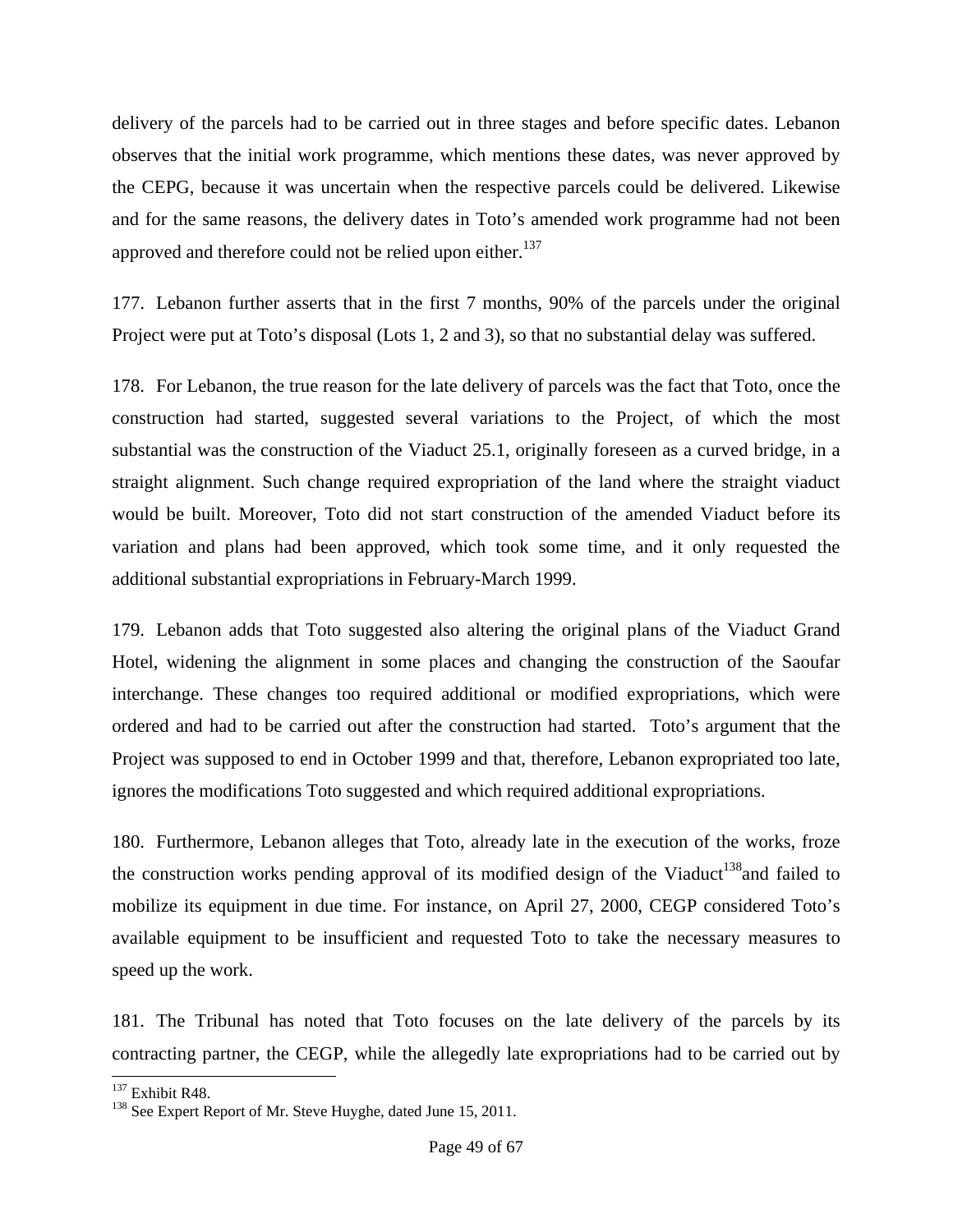Lebanon in its capacity of '*autorité publique.*' Although Toto has submitted the CEGP's decisions on the delivery of the parcels, it has not submitted evidence that the actual expropriation proceedings by the public authority were unreasonably delayed. The chronology of events indicates that the expropriations were generally finalized within a year.<sup>139</sup>

182. The Tribunal has noted that Toto does not allege that Lebanon openly mishandled the expropriations in an outright and unjustified repudiation of its own established expropriation practice.

# *a) Article 2*

l

183. Toto alleges that the late expropriations and the failure to deliver the parcels in a consecutive order constitute a breach of Lebanon's obligation to act in a diligent manner to promote and protect Toto's financial interest in the performance of the Contract, as Article 2 of the Treaty requires. For Toto, Lebanon failed to create and maintain favourable conditions for Toto's investment.

184. For the Tribunal, a breach of Article 2 requires, not only (1) an established delay in expropriation, but also (2) that this delay is attributable to Lebanon.

185. It is a fact that the expropriations with regard to the original alignment were substantially finalized before or within the first months after the works had started. Toto did not convincingly demonstrate that – in the first months of the Project – it had been hindered by the fact that not all sites had been expropriated. Indeed, as Toto had proposed substantial variations, which would change the alignment of the highway, it apparently avoided carrying out works on the expropriated sites of the original alignment, which would no longer serve a useful purpose.

186. Once the variations had been accepted, new expropriations were needed. It took two months for Toto to request the Lebanese authorities to carry out these expropriations. It took some twelve months for the authorities to carry out the latest of these expropriations. Taking into account the complexity of expropriation procedures, which may involve also court proceedings, the Tribunal is of the view that a time span of twelve months is reasonable.

<sup>&</sup>lt;sup>139</sup> The initially expropriated parcels could of course be delivered sooner as the expropriation process was already on its way before the Contract was concluded.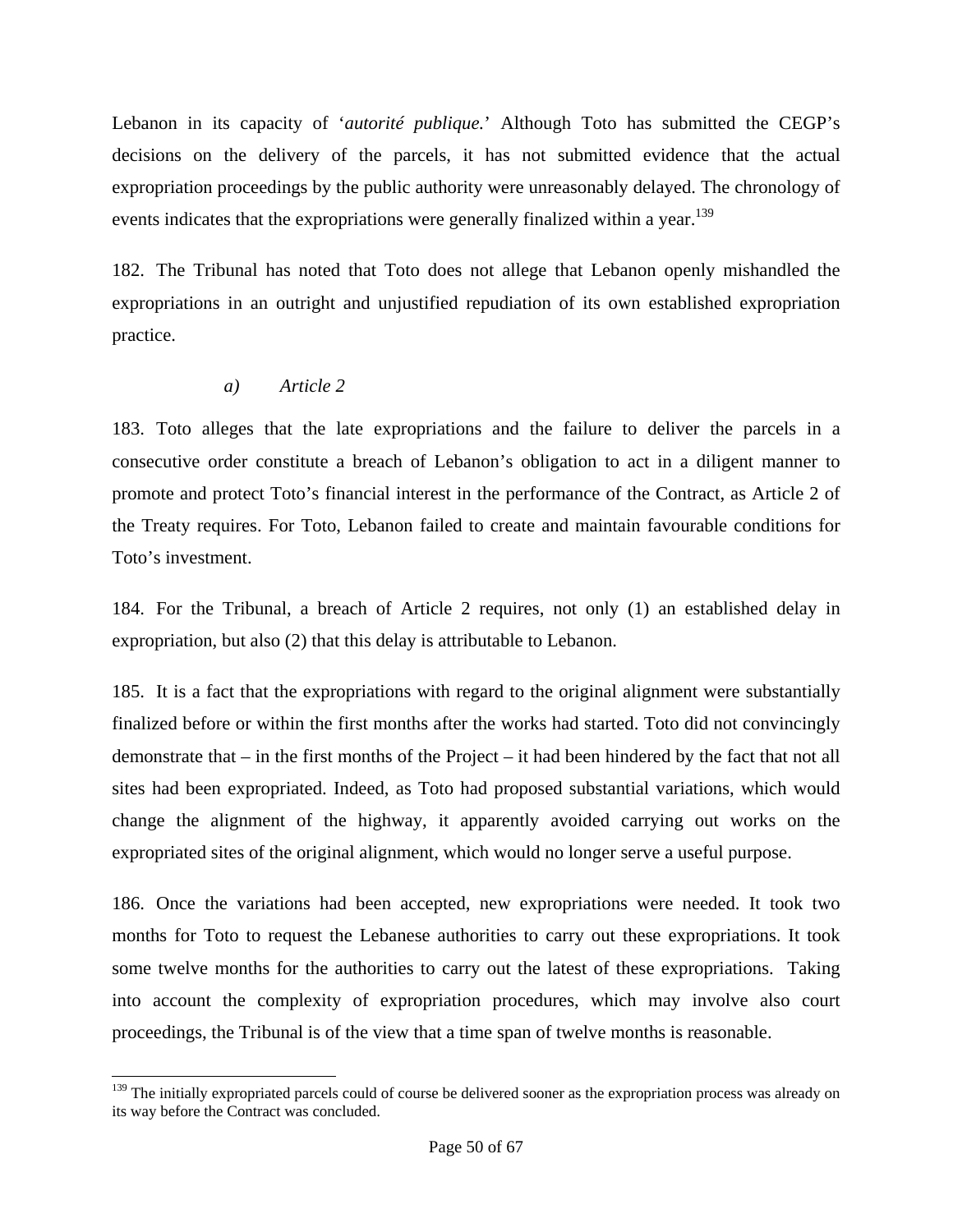187. The parties have discussed whether Article 2.1 of the Treaty, which obliges Lebanon to 'promote' investments, imposes upon Lebanon an obligation of due diligence, as argued by Toto. Even if 'due diligence' were to be required, Toto has not submitted evidence that Lebanon had not behaved in a diligent way.

188. Article 2.3 of the Treaty sanctions unreasonable or discriminatory delays in expropriation which would have impaired Toto's investment. Toto does not allege that Lebanon acted in a discriminatory fashion. It did not indicate how Lebanon ought to have acted "in a reasonable manner."

189. Article 2.4 of the Treaty requires Lebanon in general "*to create or maintain favourable legal or economic conditions.*" Toto failed to show how the alleged delay in the expropriations for the construction of a portion of the highway constitutes a failure "*to create or maintain favourable legal or economic conditions.*" Toto did not provide particulars in respect of the kind of general legal and economic conditions Article 2.4 refers to. On the contrary, Toto accepted the granting of an extension to complete the works and waived any claim to damages because of the delay in expropriations.<sup>140</sup> Such acceptance, in all events, undercuts the factual grounds for arguing that Lebanon failed to protect the investment.

# *b) Article 3.1*

190. Toto submits that Lebanon failed to ensure fair and equitable treatment to Toto's investment because of the late expropriations. Toto expected expropriations which would not prevent the performance of the Contract within the agreed time frame. Toto alleges that its legitimate expectations of a consistent and consequential delivery of the parcels had been frustrated.

191. For Lebanon, Toto could not have legitimate expectations of this nature. When Toto agreed to the Contract, it was aware that the expropriations had not been carried out and that parcels would be delivered progressively in the first months of the works. This was the only expectation Toto could have had. Toto accepted to execute the works within the contractual time limit in spite of the uncertainty concerning the date of delivery of the parcels. Moreover, Toto was aware

l <sup>140</sup> Minutes of meeting October 19, 2000, Exhibit MM39.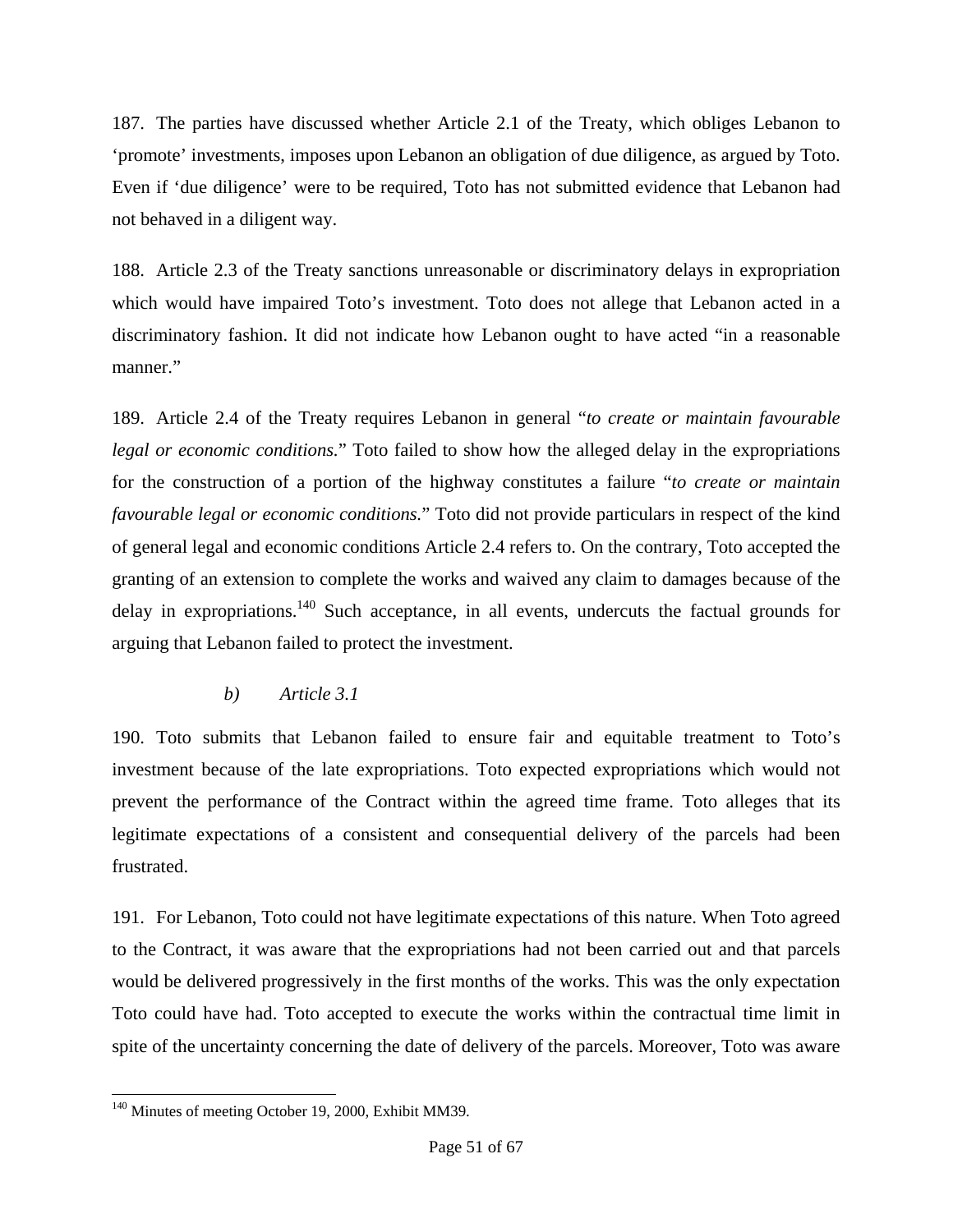that additional expropriations needed to be carried out when it proposed to alter the alignment of the Viaduct 25.1 and the road. Toto cannot escape responsibility for the implications of its own proposals. By proposing variations to the *tracé* of the Project, it accepted the risk of the delay which may result from the additional expropriations.

192. The Tribunal fails to see how Toto could have legitimately expected that the parcels would be expropriated earlier than they actually were. Although Toto alleges that it constantly warned CEGP for the delays in expropriation, it did not submit contemporary complaints holding CEGP responsible for them.

193. Furthermore, fair and equitable treatment has to be interpreted with international and comparative standards of domestic public law as a benchmark. The investor is certainly entitled to expect that the host State will not act capriciously to violate the rights of the investors. Toto indicated that Lebanon failed to carry out the expropriations in a consistent and coherent manner as it would have done if investments of its own or other foreign investors would have been involved. However, Toto did not submit any proof that Lebanon acted in a discriminatory or capricious way, or that it did not comply with the applicable international minimum standards.

194. On the contrary, the extension of time and waiver of its claim to compensation because of late expropriations, that Toto accepted, detract from the legitimacy of Toto's expectations to receive compensation for delayed expropriations.

# **2. Failure to Remove Syrian Troops**

195. As stated before, Toto alleges that it could not proceed with the works as Syrian troops had established a settlement in part of the area that was intended for the main workshop and the construction of the road. Until September 1998, when the soldiers finally left, Toto was denied access to that part. Toto argues that it had to obtain at additional costs another, less appropriate, location to install the workshop. Moreover, when the Syrian soldiers finally moved to another site, Toto had to erect for such soldiers new facilities at its own expense.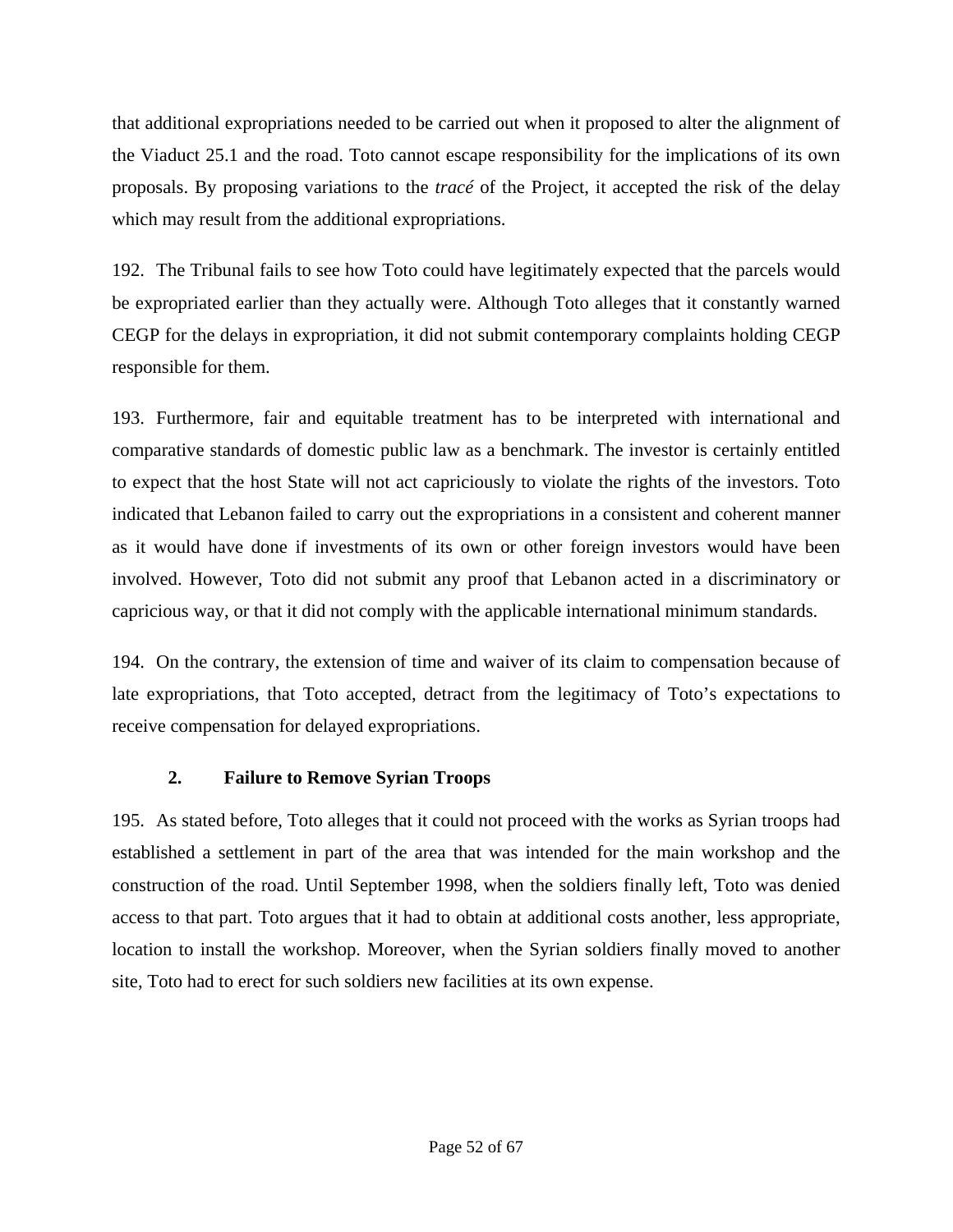196. Lebanon, from its side, states that, under the Contract, it was solely Toto's responsibility to identify the private or public land to build its workshop, and at its own expense.<sup>141</sup> When it signed the Contract, Toto knew where the Syrian troops were, and nevertheless intended to have the workshop at the location of their encampment.

#### *a) Article 2*

197. Toto considers the failure to remove the Syrian troops to be a breach of Article 2 of the Treaty, which requires the host State to create and maintain favourable conditions for the investment. For Toto, Lebanon, as a *puissance publique*, failed to promote and protect Toto's investment, which received a treatment below the international minimum standard because, when the works had to start, the site was still occupied by the Syrian army and not available for the installation of the equipment and workshop.

198. Lebanon contends that Toto did not – as Toto alleges – urge Lebanon to obtain the evacuation of the Syrian troops and indicate that their presence had obstructed the works. Toto merely signalled the presence of the soldiers and indicated that they should be evacuated in order to avoid future delays<sup>142</sup> and that the preparation of an access road – not the works as such – was hindered.<sup>143</sup>

199. Moreover, Lebanon recalls that it discussed with the Syrian Army in April 1998 the removal of the troops,<sup>144</sup> and the Syrian Army started evacuation in May 1998. It completely left the site in September 1998. Lebanon therefore submits that the time this evacuation took is fair, given the fact that the Syrian Army was a foreign force and not under Lebanon's purview. Besides, Toto was aware of the occupation, and could have started work on other parts of the area. In fact, for Lebanon, Toto was not actually ready to start the construction of Viaduct 25.1 as it was initially planned because it envisaged constructing that Viaduct on a different location. The evacuation of the Syrian troops was thus not that urgent and did not practically affect Toto's work.

<sup>&</sup>lt;sup>141</sup> Article II-22 CCJA.<br><sup>142</sup> Exhibits MM6 and R82.<br><sup>143</sup> Exhibit MM31.<br><sup>144</sup> April 22, 1998, Minutes of Meeting where Lebanon was represented by the Engineer.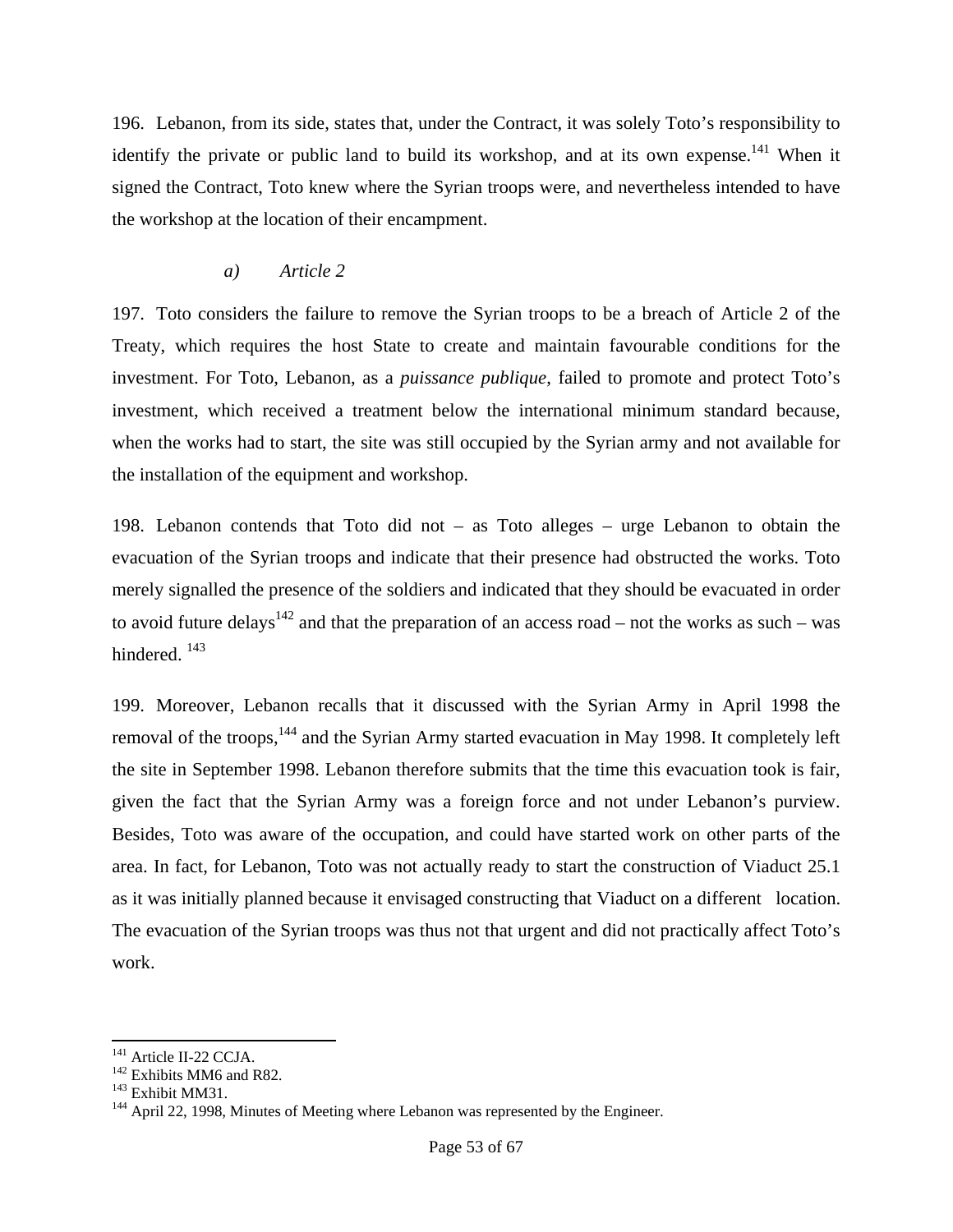200. The Tribunal finds that Toto was – or should have been – aware that the Syrian troops occupied areas along the alignment. Taking into account the circumstances, the Tribunal is satisfied that Lebanon did whatever was within its power to obtain the Syrian troops' departure. Lebanon did not neglect its obligation under Article 2 of the Treaty to protect Toto's investment: the measures it undertook to obtain the evacuation of the Syrian troops were not unreasonable or discriminatory, and they proved to be adequate.

# *b) Article 3.1*

201. Toto argues that, pursuant to Article 3.1 of the Treaty, Lebanon has to ensure within its territory fair and equitable treatment for Toto's investment. According to Toto, Lebanon acted in an inconsistent manner by failing to ensure that the site occupied by the Syrian Army was evacuated when the works started. For Toto, Lebanon failed to meet Toto's reasonable and legitimate expectations because it was expected to ensure that the evacuation of the Syrian soldiers would not be delayed so that Toto could complete the works in eighteen months, as provided for in the Contract.

202. Lebanon, on the contrary, points out that Toto was already aware of the presence of the Syrian Army, and it could not reasonably have expected that the Syrian troops would be removed earlier than in fact they were.

203. Toto did not prove to the Tribunal that, in the then prevailing circumstances, Lebanon was inefficient in obtaining the departure of the foreign forces; even less that Lebanon failed to give Toto a fair and equitable treatment in this respect.

204. Toto furthermore alleges that with regard to the evacuation of the Syrian troops, Lebanon provided Toto's investment a treatment which was discriminatory and less favourable as that required by international law for investments of other foreign contractors working on sites expropriated for public works projects.

205. However, the Tribunal's view is that Toto did not establish that Lebanon behaved negligently or capriciously, or that it acted discriminatorily or violated the international minimum standard by not obtaining immediately the departure of foreign troops. If in fact it had been established that the presence of Syrian troops for a limited period on part of the site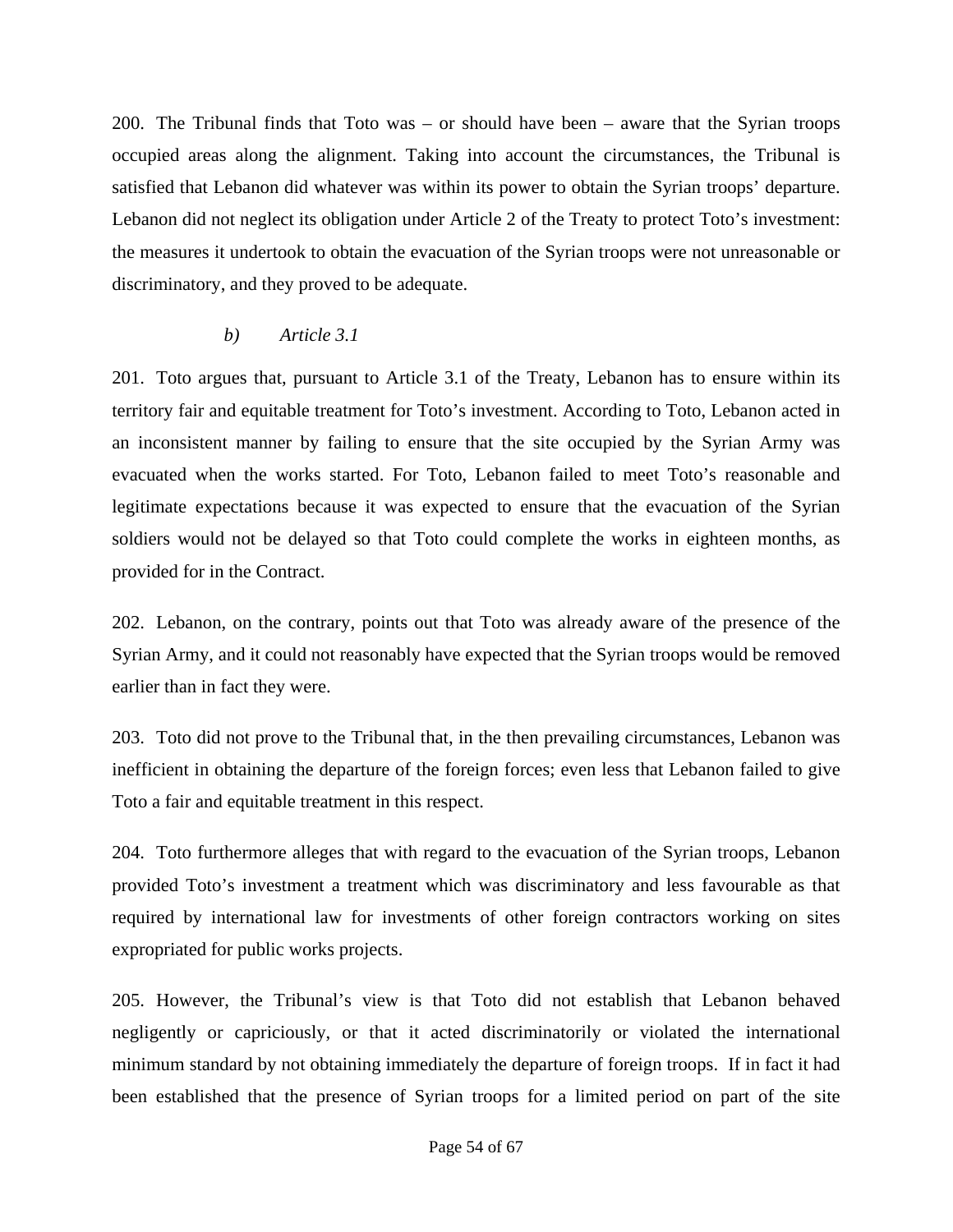materially prejudiced the Toto's operations, Toto would have had a good claim, because, as between Lebanon and Toto, the burden of the presence of Syrian troops on the Lebanese territory would have to be borne by Lebanon. In the view of the Tribunal, Toto has not so established.

206. Consequently, the Tribunal finds that Toto did not prove that Lebanon has acted in breach of Article 3.1 of the Treaty with regard to the evacuation of the Syrian soldiers.

# **3. Failure to Remove Owners from the Site**

207. Toto contends that, when at times it was prevented by owners of expropriated parcels from accessing their properties, Lebanon failed to intervene to put an end to such obstructions. These obstructions and Lebanon's negligence, Toto argues, delayed the works and thus caused damage to Toto's investment.

208. Lebanon, on the other hand, alleges that Toto did not establish that it was actually and physically prevented from working, and that Toto was not ready to work on the expropriated areas in a timely fashion. Toto's allegations that Lebanon refrained from taking the necessary measures are therefore not only irrelevant, but remain vague and unsubstantiated.

*a) Article 2* 

209. Toto argues that Lebanon failed to promote and protect Toto's investment as required by Article 2 of the Treaty, which Lebanon denies.

210. In its Decision on Jurisdiction, the Tribunal has considered that Lebanon's alleged failure to prevent owners and occupants from obstructing the works could, if proven, constitute a failure to protect investments under Article 2 of the Treaty.<sup>145</sup>

211. However, the Tribunal does not consider Lebanon's behavior a breach of Article 2. Expropriations, which are known to be generally complex and lengthy procedures, often give rise to objections by expropriated owners with respect to the indemnification standards and amounts of compensation. Toto did not establish that Lebanon had knowledge, or should have had knowledge, of the impending obstructions, and that it failed to take precautions to prevent them. Toto did not indicate what specific actions could Lebanon have taken, and did not take, in

l <sup>145</sup> Paragraphs 117 and 118 of the Decision.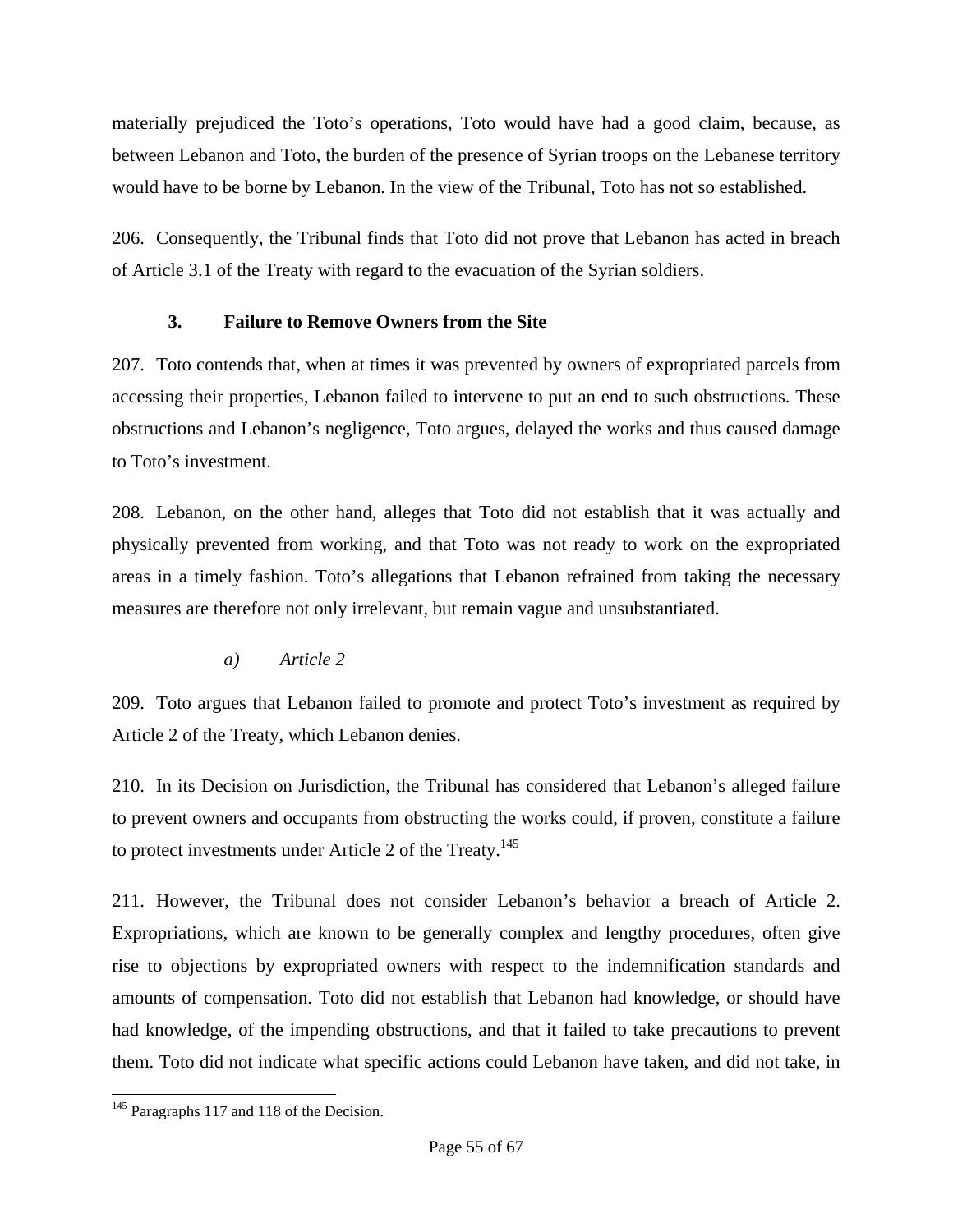order to prevent the protests from occurring. It would be unreasonable to consider that Lebanon had the duty under the Treaty, or had the actual means, to prevent certain owners from expressing their discontent.

212. The Tribunal notes that Toto's Monthly Reports mention obstructions from July 1998 to September 1999 in specific locations, by individual expropriated owners. These obstructions and protests were not of a magnitude that revealed a general failure of the expropriation process. Had there been massive protests, this would have been an indicator of a malfunctioning of the expropriation process for which Lebanon could have been held liable under certain circumstances, but this was not the case.

213. In addition, it has not been demonstrated that Lebanon failed to take action to end the owners' obstructions. No formal request from Toto to intervene has been submitted to the Tribunal. Monthly Reports merely signaled the obstruction in some areas. The Tribunal therefore is unable to determine whether Lebanon, as a *puissance publique*, has failed to intervene.

214. What has been established in this case is that (i) the CEGP requested the assistance of the Internal Security Forces to remove expropriated owners,<sup>146</sup> (ii) the CEGP indicated in December 1998 that it resorted to the local administration and police force,  $147$  (iii) the CEGP requested the Governor again for the assistance of the Internal Security Forces on March 23, 1999,  $^{148}$  (iv) the CEPG informed the Governor in May 1999 of the specific parcels which still had to be evacuated,<sup>149</sup> (v) as of July 1999, only one parcel was obstructed<sup>150</sup> but was free in October 1999, and (vi) in September 1999, the CEGP asked the Governor for the assistance of the Internal Security Forces to vacate the last parcels.<sup>151</sup>

215. Furthermore, Toto does not establish to what extent the temporary obstructions at specific spots actually prevented it from finishing the works by the contractual completion date. In fact,

<sup>&</sup>lt;sup>146</sup> Letter to the Governor of Mount Lebanon, Exhibit MM85.

<sup>&</sup>lt;sup>147</sup> Minutes of Meeting December 2, 1998, Exhibit R85.<br><sup>148</sup> Exhibit MM86.<br><sup>149</sup> Telegram May 26, 1999, Exhibit MM87.

<sup>&</sup>lt;sup>150</sup> Monthly reports for the months of July 1999 to October 1999, Exhibit MM39.<br><sup>151</sup> Letter of September 24, 1999, Exhibit R88.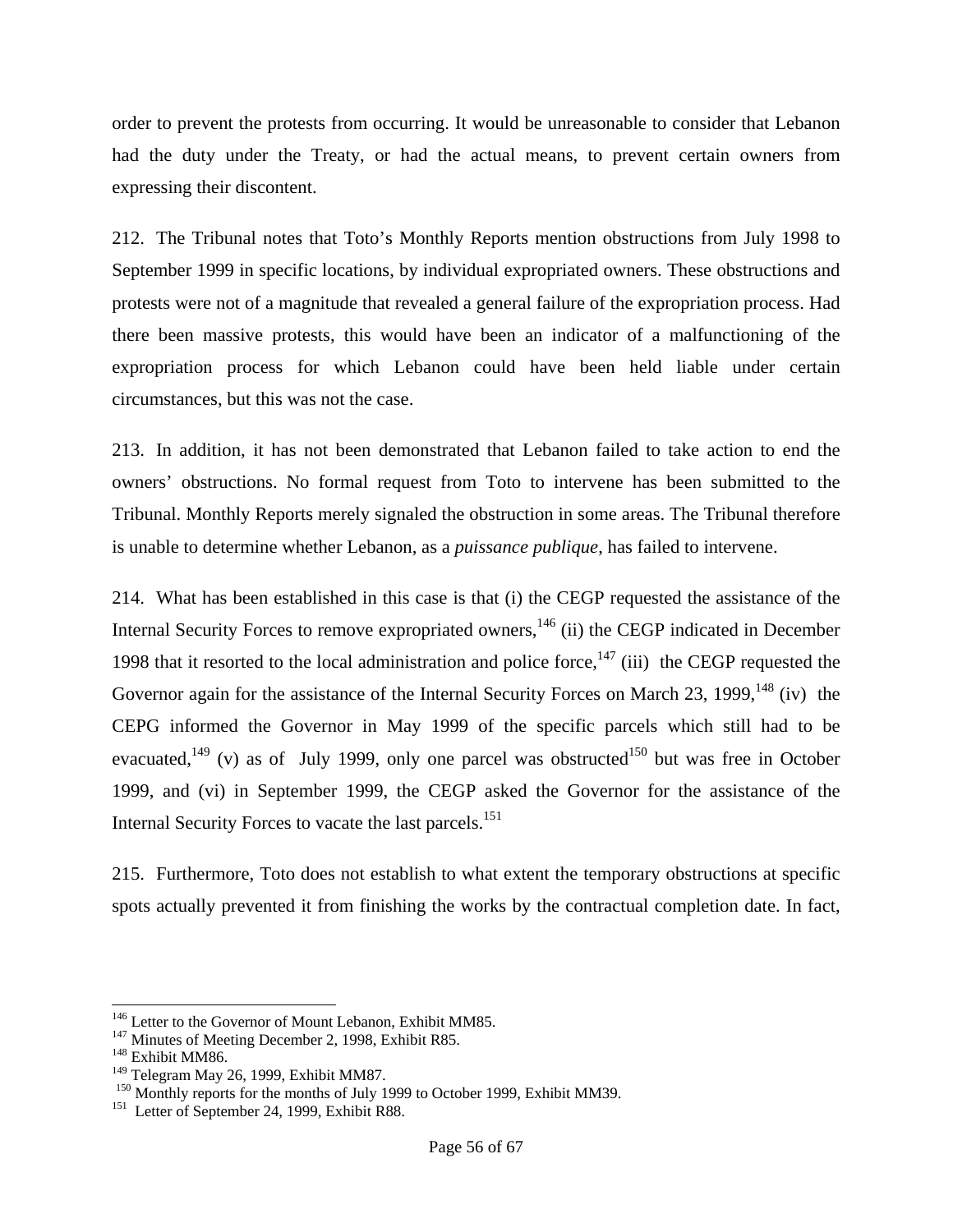these obstructions were one of the reasons for which Toto had obtained a postponement of the contractual completion date.<sup>152</sup>

216. The Tribunal therefore determines that Lebanon's breach of Article 2 of the Treaty has not been established by Toto in relation to the matter of the owner's obstructions.

#### *b) Article 3.1*

217. In its Decision on Jurisdiction, the Tribunal stated that Lebanon's failure to act against the obstructing owners would fall under the protection of legitimate expectations of Article 3.1 of the Treaty if this failure was proven to be unfair and inequitable.<sup>153</sup>

218. Toto contends that Lebanon failed to ensure a fair and equitable treatment of its investment as required by Article 3.1 of the Treaty, because Lebanon failed to respect Toto's legitimate expectations to be able to use the expropriated parcels.<sup>154</sup>

219. Lebanon argues that, absent any specific representation made by Lebanon regarding obstructing owners, the doctrine of legitimate expectations does not apply, and therefore no breach of Article 3.1 of the Treaty has occurred.<sup>155</sup>

220. The Tribunal finds that it would be unreasonable to expect Lebanon to guarantee that no owner objects to the expropriation process including, *inter alia*, by obstructing access to his/her parcels.

221. The Contract had foreseen that problems may arise with the owners of parcels located along the alignment ("*riverains*") and that Toto should refer obstructions to the local police.<sup>156</sup>

222. Toto, on the other hand, could legitimately expect Lebanon to resolve owners' obstructions, whenever they occurred, and to mitigate their adverse impact on the works.

223. The Tribunal has noted, when considering the alleged violation of Article 2 of the Treaty, that Lebanon did take action to put an end to the obstructions, and that Toto accepted an

<sup>&</sup>lt;sup>152</sup> Minutes of Meeting of October 19, 2000, Exhibit MM39.<br><sup>153</sup> Paragraph 175 of the Decision.<br><sup>154</sup> Paragraphs 174 and 176 of the Claimant's Memorial on Merits dated January 29, 2010.<br><sup>154</sup> Paragraphs 384 and 386 of th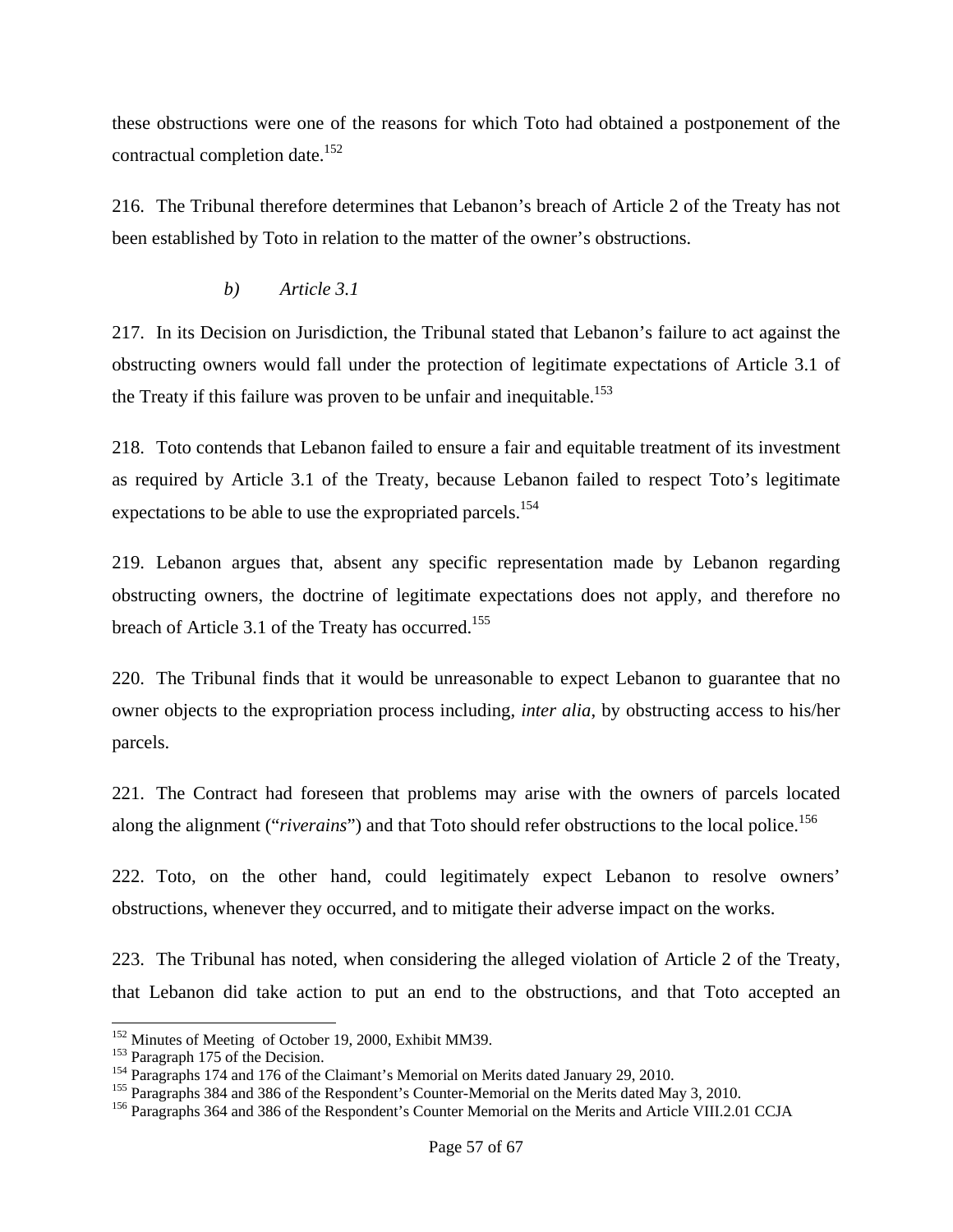extension of the Contract, which was, *inter alia*, granted because of the temporary obstructed access to some parcels.

224. Moreover, only the frustration of legitimate expectations which upsets the stability of the legal or business framework, the fair and equitable treatment standard, or the rights acquired under domestic law, should be protected under Article 3.1 of the Treaty. Toto did not prove that the owners' obstructions have upset any of such elements.

225. The Tribunal did not find evidence that Toto had legitimate expectations with regard to the removal of the obstructing owners, which were frustrated by Lebanon in a way leading to unfair and inequitable treatment of Toto's investment in violation of Article 3.1 of the Treaty.

*c) Article 4* 

226. Toto argued that, by not taking action to prevent and put an end to the owners' obstructions, Lebanon failed to provide its investment with full protection and security as prescribed by Article 4.1 of the Treaty*.*

227. Lebanon objects by stating that Toto has not established Lebanon's breach of the Treaty's standard of security. The obligation of full protection and security is not a strict liability standard, but requires due diligence.<sup>157</sup> Toto did not submit supporting evidence establishing that Lebanon had been negligent in its actions in relation to the owners' obstructions.

228. The Tribunal agrees that, under Article 4.1 of the Treaty, Lebanon had a duty to provide full protection and security to investors. However, the International Court of Justice in *Elettronica Sicula S.p.A.(ELSI) (United States of America v. Italy)* found that the provision in a treaty for *'constant protection and security' cannot be construed as the giving of a warranty that property shall never in any circumstances be occupied or disturbed".* <sup>158</sup> In *Noble Ventures v. Romania<sup>159</sup>* an ICSID Tribunal, referring to the ELSI decision, held that workers on strike did not pose a threat to the investor even though they occupied the investor's business premises. In **Saluka Investments BV (The Netherlands) v. The Czech Republic**, another ICSID Tribunal held

<sup>158</sup> ICJ Reports 1989, p.15, paragrah 108.

<sup>&</sup>lt;sup>157</sup> By way of example, Noble Ventures v. Romania, ICSID Case No. ARB/01/111, Award, October 12, 2005, paragraph 164 (Exhibit R90), and Tecnicas Medioambientales Tecmed S.A. v. the United Mexican States, ICSID Case No. ARB (AF)/00/2, Award, May 29, 2003, paragraph 177 (Exhibit R91).

<sup>&</sup>lt;sup>159</sup> Noble Ventures v. Romania, ICSID Case No. ARB/01/111, Award, October 12, 2005, paragraphs 155 and 166.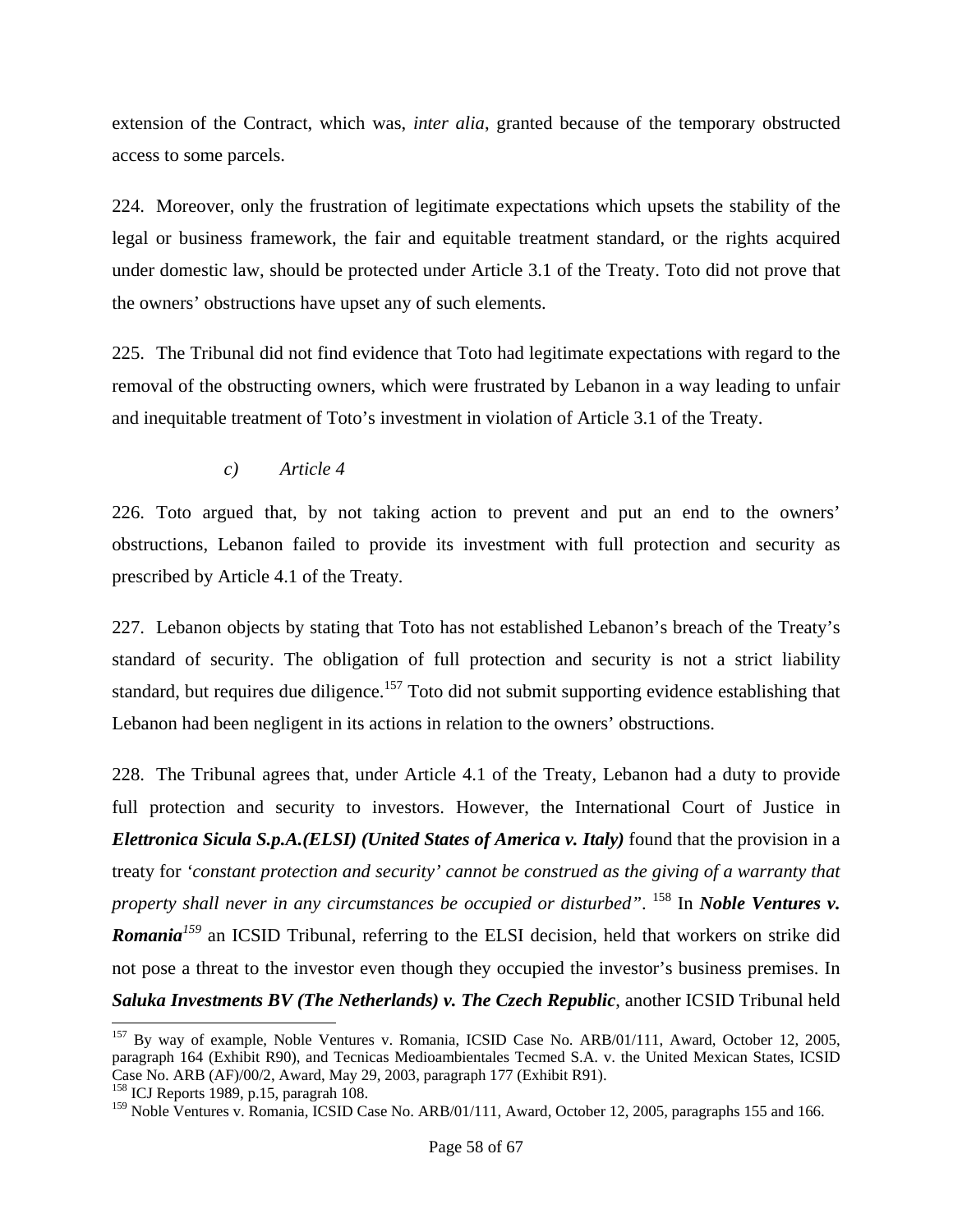that the obligation to grant full security does not address all kinds of impairment, but only those which affect the physical integrity of the investment against the use of force.<sup>160</sup>

229. In the present case, the temporary obstructions of some expropriated owners did not amount to an impairment which affected the physical integrity of the investment. Moreover, Toto did not demonstrate that Lebanon could have taken preventive or remedial action that it failed to take, and that it acted negligently in relation to the owners' obstructions.

230. The Tribunal therefore concludes that, under the owners' obstructions head of claim, Lebanon has not acted in breach of Article 4.1 of the Treaty.

# **4. Faulty Design Due to Inappropriate Standards**

231. Toto argues that Lebanon, on various occasions, has been late in submitting or approving the necessary designs and plans.

232. Lebanon objects by saying that the Tribunal has excluded from its jurisdiction errors of, and delays in, the processing of the design, and that the Decision on Jurisdiction, which is final and cannot be revised, has *res judicata* and cannot be revisited.

233. The Tribunal, in its Decision on Jurisdiction, has indeed ruled that erroneous design relates to the contractual obligations of the Engineer and/or the CEGP, and afterwards the CDR, and does not involve the use of sovereign authority. It cannot therefore be the subject of this arbitration.

234. Toto argues that the design of the originally conceived Viaduct 25.1, as submitted in the tender, would make traffic circulation unsafe, and did not comply with the required anti-seismic standards. In Toto's view, the imposition of adequate safety and anti-seismic standards is a matter of *puissance publique* and is thus covered by the Treaty.

235. Toto states that, on March 12, 1998, it asked the CEGP for the authorization to change the design, and that it took Lebanon ten months, *i.e.*, until December 23, 1998, to accept the

<sup>&</sup>lt;sup>160</sup> Saluka Investments BV (The Netherlands) v. The Czech Republic, (Permanent Court of Arbitration), Partial Award, March 17, 2006, paragraphs 483- 484 (Exhibit R92).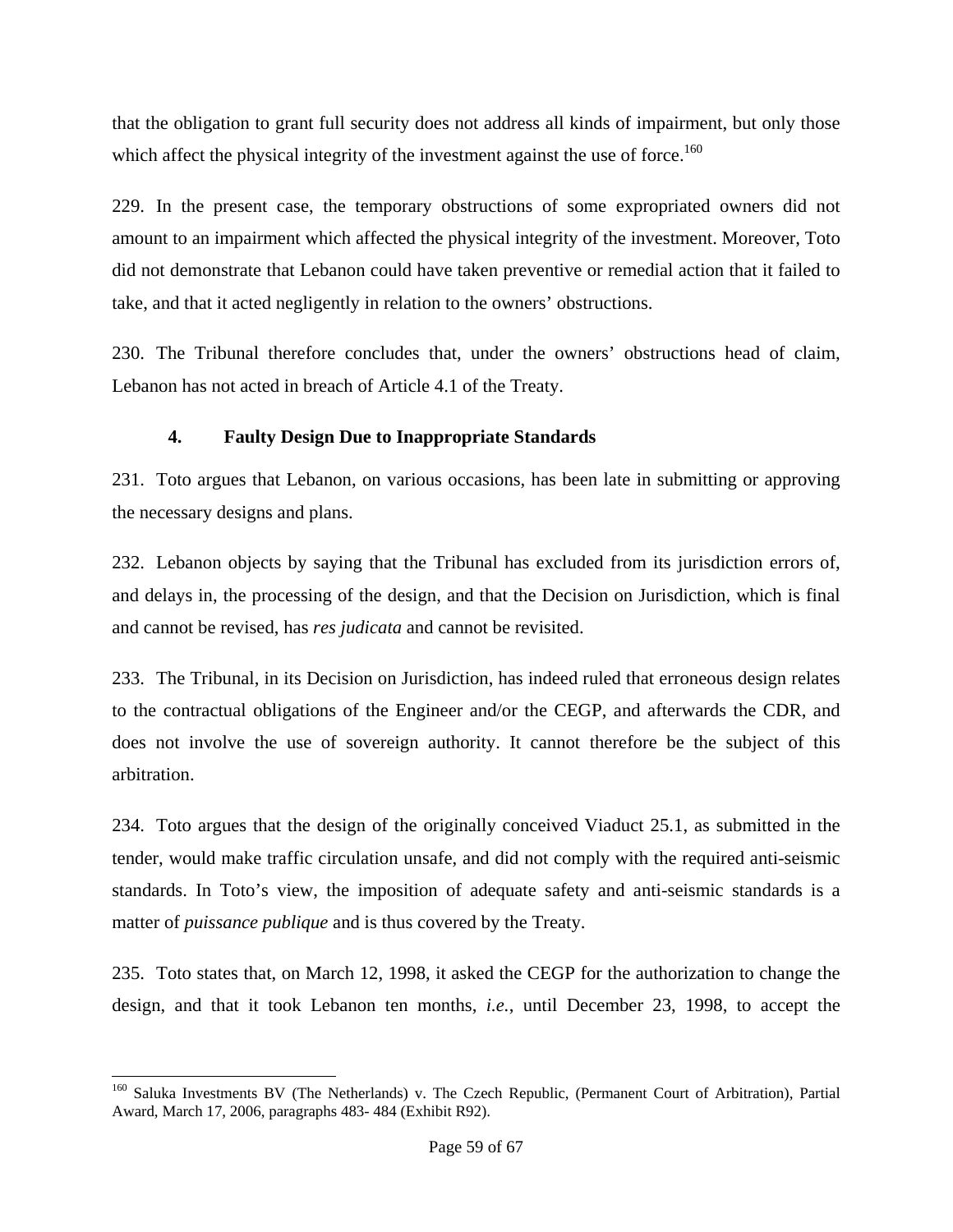amended design which complied with the proper safety and anti-seismic standards.<sup>161</sup> According to Toto, even though it is the one who took the initiative to change the design, the safety aspects of the design, which Lebanon overlooked, as so Toto argues, were exclusively in the hands of Lebanon. Lebanon's failure to act promptly on this matter thus prejudiced Toto's investment. Lebanon did not grant Toto the fair and equitable treatment prescribed by the Treaty.<sup>162</sup> Toto explained that, when it decided to engage into the Project, it had expected Lebanon to incorporate the proper safety and anti-seismic standards in the tender documents. For Toto, Lebanon's faulty design delayed the execution of the Project and made Toto incur additional costs.163 Consequently, Toto considers that Lebanon has breached Articles 2 and 3 of the Treaty.

236. The Tribunal reasserts its position that it does not assume jurisdiction over claims which are contractual in nature. The Tribunal's duty is restricted to assessing whether Lebanon, as *puissance publique*, breached Articles 2 and 3.1 of the Treaty as a result of the submission, by the CEGP, of a design that did not incorporate the safety and anti-seismic standards which were later implemented in Toto's amended design.

237. The Tribunal did not find that Toto established that the initial standards applied by the CEGP to Viaduct 25.1 were wrong; or that the selection of safety standards for a construction project was a matter of sovereign authority. Toto did not show to the satisfaction of the Tribunal how Lebanon, by choosing the standards originally to be followed for the construction of Viaduct 25.1, has breached international law, and more specifically, Articles 2 and 3.1 of the Treaty.

238. The Tribunal therefore concludes that the inappropriate Project's design alleged by Toto with respect to safety standards for Viaduct 25.1 does not lead to a violation of the Treaty by Lebanon.

# **5. Change in the Regulatory Framework**

239. Toto argues that the Contract implied that the Project would be subject to the Lebanese tax legislation in effect at the time the Contract was entered. Article I-13 of the CCJA invited Toto to

<sup>&</sup>lt;sup>161</sup> Exhibit MM46: The letter only said that the alternative straight bridge was 'better' than the initial adjudicated 'courbe' with regard to the traffic safety and security as well as to earthquakes handling.

<sup>&</sup>lt;sup>162</sup> Claimant's Reply on the Merits dated August 8, 2010, paragraphs 90-96<br><sup>163</sup> Claimants Memorial on the Merits dated January 29, 2010, paragraph 203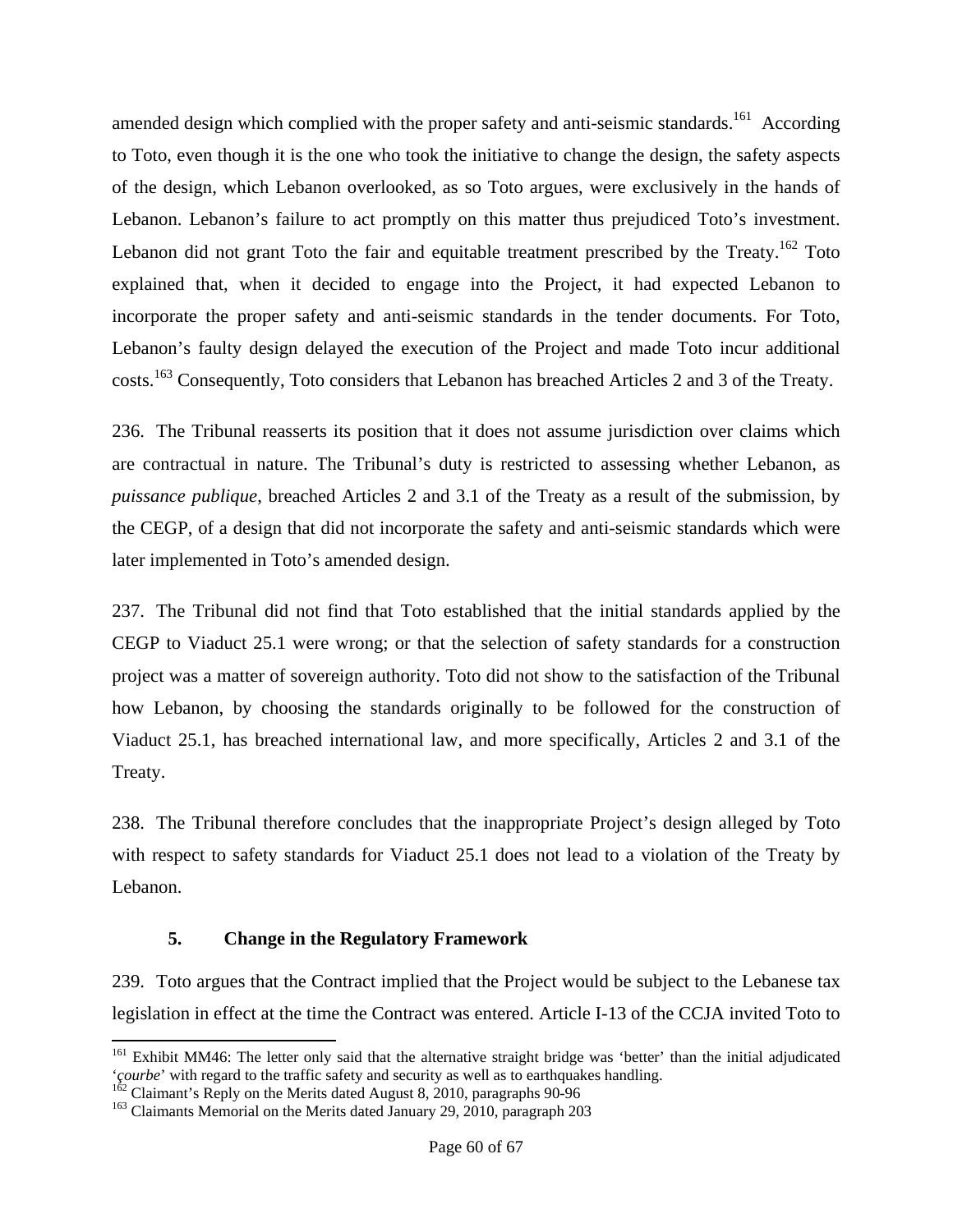examine all the tax laws applicable when it submitted its offer, which for Toto means that CEGP had committed not to change that law. Despite such commitment, Lebanese custom duties on cement, building materials, diesel, and steel unreasonably increased in Toto's view, thus increasing Toto's costs. For instance, diesel price allegedly increased about 40%, and government duties on cement more than doubled. For Toto, Lebanon failed to maintain favourable economic and legal conditions, and the changes in tax and customs duties legislation amount to breach of Article 2 of the Treaty. They moreover constitute a breach of the requirement of fair and equitable treatment provided for in Article 3 of the Treaty.

240. Lebanon acknowledges that here have been increases in customs and tax duties, but contends that there also have been price decreases which Toto failed to mention. Lebanon adds that Toto had agreed not to expect increases in custom duties and taxes to be compensated: the price adjustment formula of Article III-04 CCJA, to which Toto had agreed, included several parameters, but did not take into account increases in custom duties and taxes. Toto moreover, at that time, has explicitly recognized that it was not entitled to compensation for increased diesel prices.164

241. For Lebanon, Article I-I3 CCJA only aimed at making clear that Toto had to pay all taxes or duties prescribed by Lebanese law. Under Article III-4 CCJA, the submitted unit prices could be adjusted with time, but a change in taxes or duties as such was not included in the formula to amend the prices. Moreover, the Contract neither contained a stabilisation clause, nor provided that custom duties and taxes would not be changed. Lebanon's position is that, under such circumstances, Toto could not have legitimate expectations to be compensated for price increases beyond what the Contract provided for.

242. The Tribunal considers that fair and equitable treatment does not, in the circumstances prevailing in Lebanon at the time, entail a guarantee to the investor that tax laws and customs duties would not be changed.

243. In *Parkerings-Compagniet AS v. Lithuania*, the arbitrators recognized the right of States to modify their laws:

l <sup>164</sup> Toto's letter dated September 4, 2000, Exhibit R104.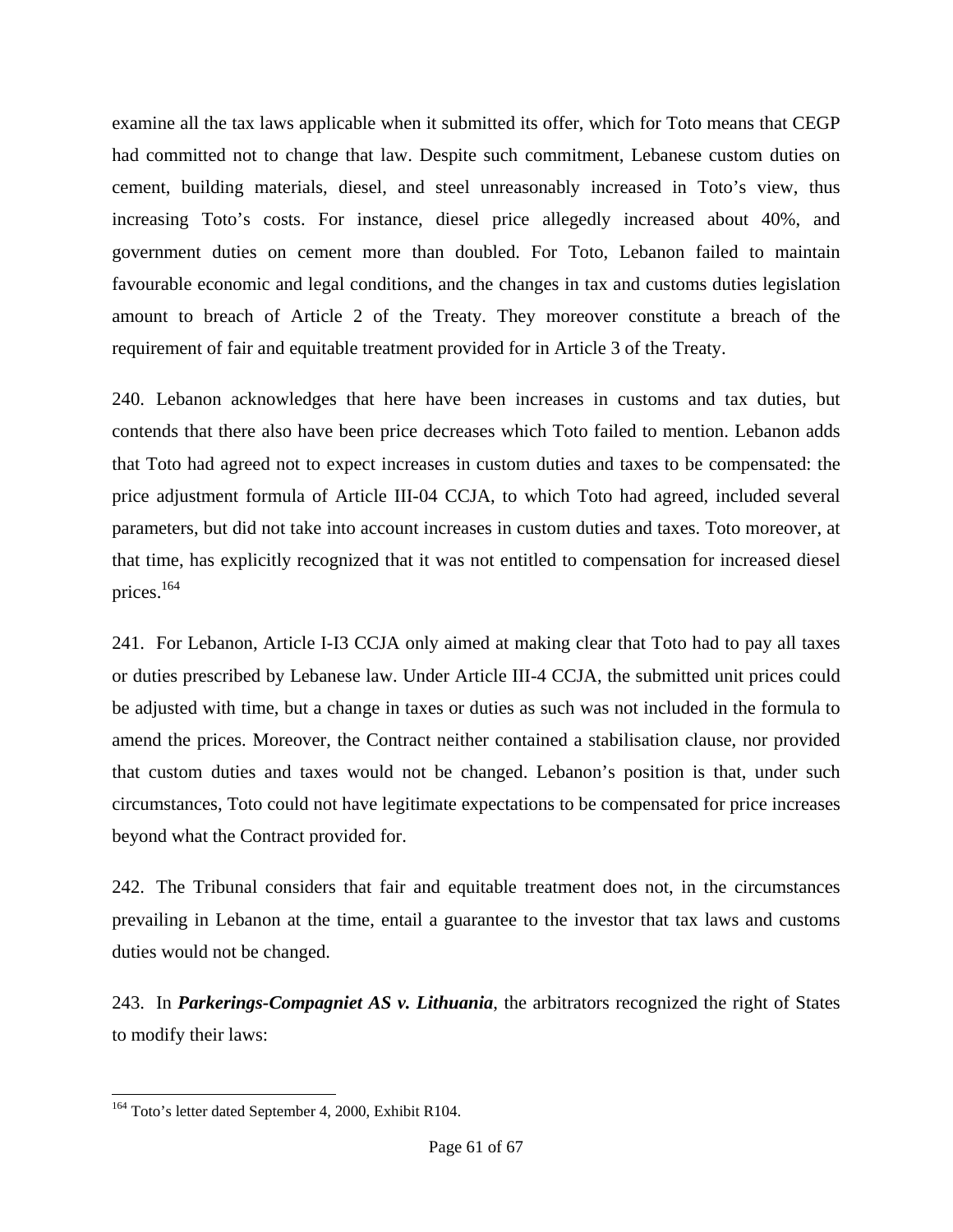"*It is each State's undeniable right and privilege to exercise its sovereign legislative power. A state has the right to enact, modify or cancel a law at its own discretion. Save for the existence of an agreement, in the form of a stabilisation clause or otherwise, there is nothing objectionable about the amendment brought to the regulatory framework existing at the time an investor made its investment. As a matter of fact, any businessman or investor knows that laws will evolve over time. What is prohibited however is for a State to act unfairly, unreasonably or inequitably in the exercise of its legislative power.*" 165

244. In the absence of a stabilisation clause or similar commitment, which were not granted in the present case, changes in the regulatory framework would be considered as breaches of the duty to grant full protection and fair and equitable treatment only in case of a drastic or discriminatory change in the essential features of the transaction. Toto failed to establish that Lebanon, in changing taxes and customs duties, brought about such a drastic or discriminatory consequence. The additional cost resulting from increased taxes and custom duties is small compared to the overall amount of the Project. The changes to the custom duties and taxes on cement, diesel, and construction material were moreover applicable to foreign investors as well as Lebanese nationals. This cannot amount to discriminatory or unreasonable actions towards Toto.

245. In *Parkerings-Compagniet AS v. Lithuania*, the arbitrators concluded that the circumstances in a country in transition could not justify the legitimate expectations as regards the stability of the investment's environment. Rather, the investor was considered to have taken the business risk to invest, notwithstanding the possible legal and political instability.<sup>166</sup> Likewise, the post-civil war situation in Lebanon, with substantial economic challenges and colossal reconstruction efforts, did not justify legal expectations that custom duties would remain unchanged.

246. For the reasons above, the Tribunal finds that there is no violation of Articles 2 or 3 of the Treaty by the Republic of Lebanon with respect to the increase of taxes and customs duties.

<sup>&</sup>lt;sup>165</sup> ICSID Case No. ARB/05/8, Award, September 7, 2007, paragraphs 331-333.<br><sup>166</sup> ICSID Case No. ARB/05/8, Award, September 7, 2007, paragraphs 335-336.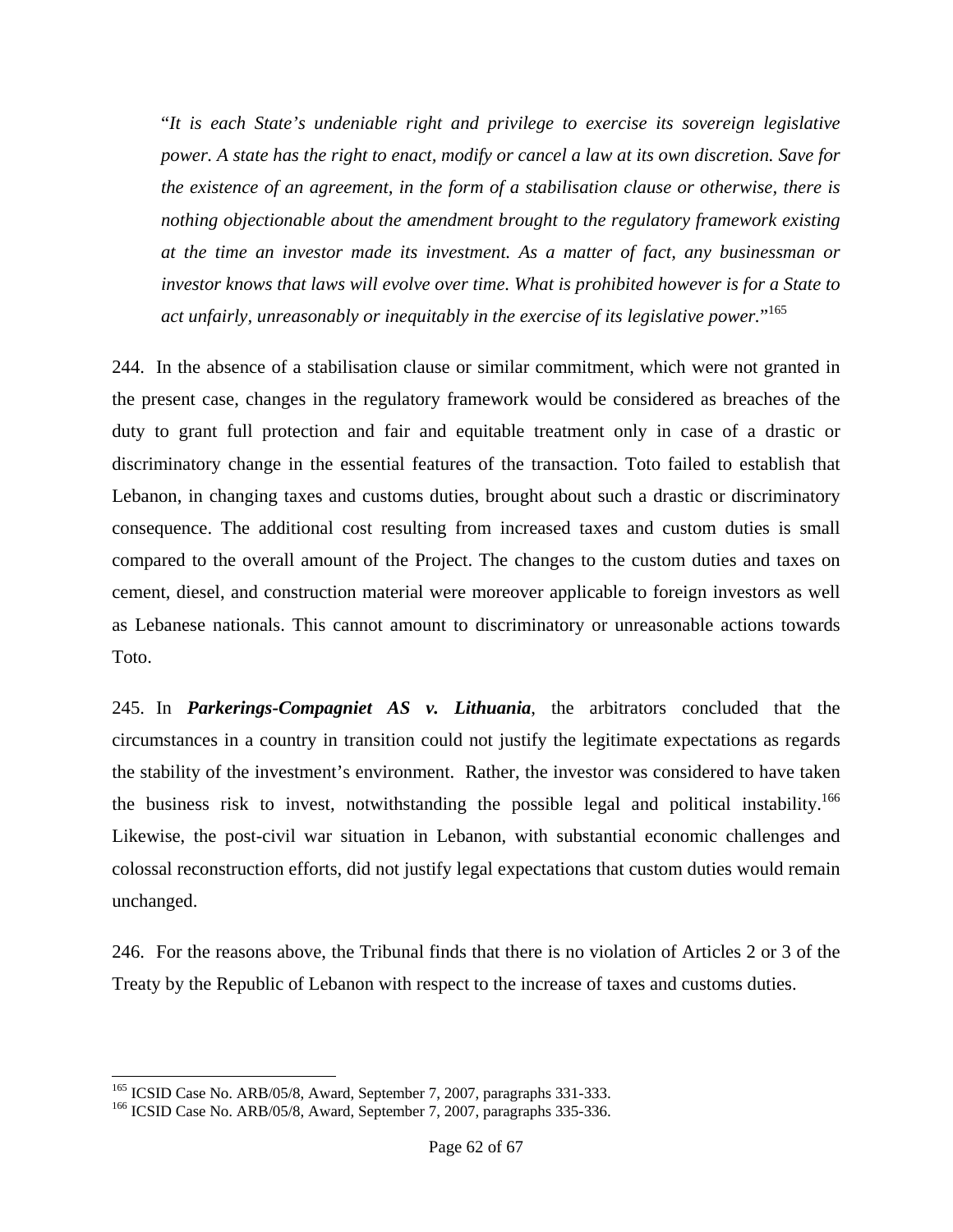#### **VII. DECISION ON COMPENSATION**

247. Toto claims in this arbitration an amount of L.P. 16,040,766,9769 (equivalent to USD 10,694,000) as compensation for additional costs incurred because of the 1164-day extension in the works supposedly caused by Lebanon's alleged breaches of the Treaty.<sup>167</sup> Toto assumed that the delay has been exclusively caused by Lebanon's alleged breaches, thereby claiming compensation for all its operational expenses, without further specification of labour, plant and material costs caused by the specific alleged delays, and without comparing these additional expenses to the originally envisaged expenses.

248. Toto has not established how many of the 1164 days were caused by Lebanon's alleged respective Treaty breaches.<sup>168</sup> Some delays were also due to Toto (e.g., by not bringing in specific equipment and not arranging the molds on time), by bad weather or because of slippery  $\rm{soil.}^{169}$ 

249. Toto did not specify which delay was supposedly caused by which alleged breach of the Treaty. Neither did it sufficiently establish the causality between the alleged breach of the Treaty and the loss sustained. For instance, Toto recognized that expropriations were not on the 'critical path' for the construction of Viaduct  $25.1^{170}$ ; in fact, even when parcels were not yet expropriated, work on the Viaduct 25.1 could be undertaken.<sup>171</sup>

250. Toto also did not prove to what extent the workshop, which was moved to another area because the originally-foreseen area was occupied by Syrian troops, was an actual cause of delay.

 $167$  This delay was the sum of a delay of 799 days till December 31, 2001 when the Project was substantially handed over and a further delay of 365 days with less personnel and facilities till December 31, 2002, when the Project effectively terminated. This amount included also compensation for the price increase of bitumen and aggregates as well as the study and design costs for drainage and stability (Exhibits MM49–51).

<sup>&</sup>lt;sup>168</sup> Some delays, due to CEGP, such as changing from calcareous to basaltic gravel (Exhibits MM90-A and MM90-B), were clearly outside the Treaty protection.

<sup>&</sup>lt;sup>169</sup> See Export Report of Mr. Steve Huyghe, dated June 15, 2011 and Minutes of Meeting October 19, 2000, Exhibit 39.<br> $170$  Letter to CEGP dated 18 November 1999, Exhibit MM109.

 $171$  E.g., the construction of Viaduct 25.1 did not have to wait until all the parcels of the new alignment had been formally expropriated and delivered as Toto had made prior arrangements with the owners to start work on their lands.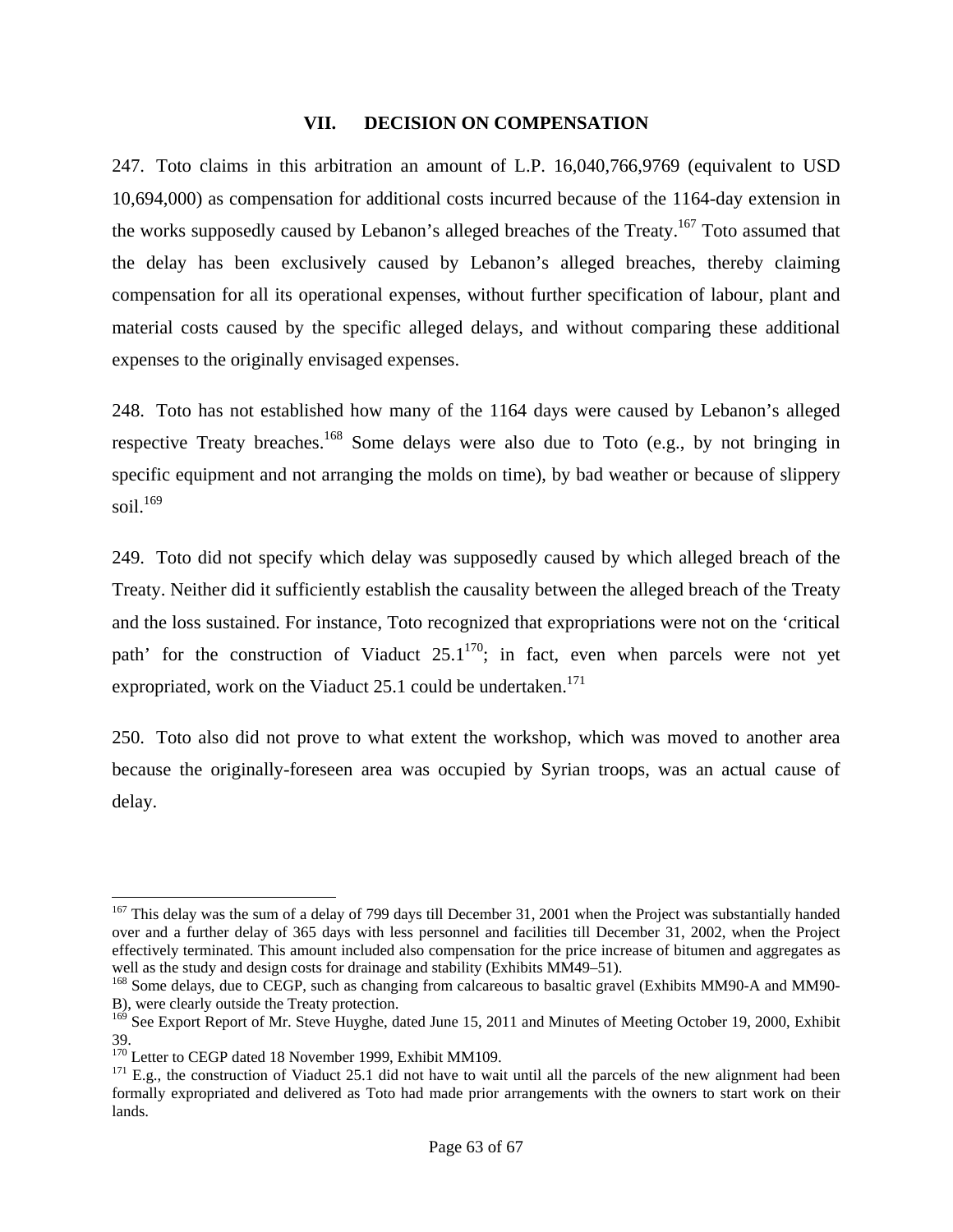251. Irrespective of the lack of evidence, for the reasons stated in this decision, the Tribunal does not find that Lebanon has breached its Treaty obligations towards Toto, and as a result, no compensation is due to Toto. Because the Tribunal finds that no compensation is owed by Lebanon to Toto, it is not relevant that Toto also failed to prove the damages caused by the alleged Treaty breaches.

252. It is also not relevant that Toto, although it has described its claim as one for cumulative delay as well as for disruption, did not, independently from the delay, analyse the disruption in the works, which does not necessarily result in delay, and the additional costs, resulting from such disruption.

253. Toto has additionally claimed L.P. 833,386,120 (equivalent to USD 545,590) because during the extension period of the Project, legislative changes led to an increase in the prices of cement, diesel and steel.

254. Here again, regardless of the fact that the cement should have been ordered in June 1999 as the Contract required,<sup>172</sup> that diesel prices and consumption are not supported by documentary proof, and that Toto could have purchased the steel earlier, the Tribunal finds that Lebanon owes no compensation to Toto because there were no breaches of the Treaty by Lebanon.

255. Toto, furthermore claims (i) L.P. 807,799,237 (equivalent to USD 538,000) as interest on payments received after the due date, compounded interest at LIBOR rate on unpaid amounts up to the date of effective payment, (ii) L.P. 8,562,253,000(equivalent to USD 5,980,000) as compensation for the loss of opportunities, and (iii) L.P. 6,048,403,161(equivalent to USD 4,010,877) as compensation for moral damages. However, as Lebanon has not been found in breach of Treaty obligations, the claims for all such heads of compensation are dismissed.

#### **VIII. DECISION ON COSTS**

256. Each of the Parties has submitted that the other should be ordered to bear all the costs of the arbitration and reimburse the amounts incurred by it in this case.

<sup>172</sup>Under paragraph 2 of Article VII of the CPT, Toto had "*to send to the engineer within one month as of the notification of the project's approval, a copy of the letters by virtue of which it had ordered cement.*"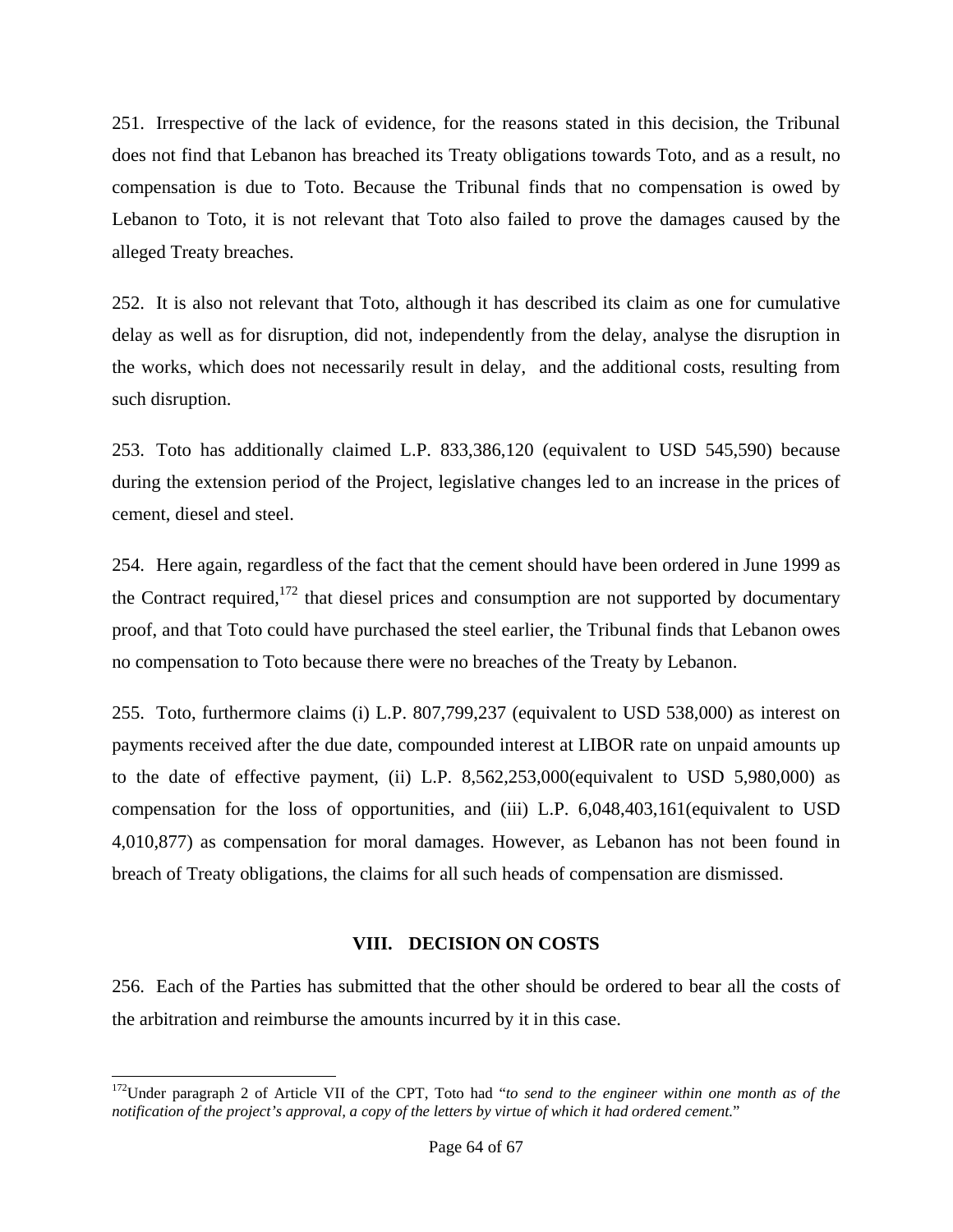257. Article 61(2) of the ICSID Convention provides as follows:

"*In the case of arbitration proceedings the Tribunal shall, except as the parties otherwise agree, assess the expenses incurred by the parties in connection with the proceedings, and shall decide how and by whom those expenses, the fees and expenses of the members of the Tribunal and the charges for the use of the facilities of the Centre shall be paid. Such decision shall form part of the Award.*"

258. Under Article 61(2), the Tribunal is granted discretion in making its determination with respect to the allocation of costs.

259. In the present case, Lebanon's objection to jurisdiction has been partially rejected, but the Claimant's claims are dismissed on the merits, not because Lebanon's behavior was irreproachable, but because the actions and omissions of Lebanon, some of which could amount to breaches of the Contract, were not proven to be breaches of the Treaty.

260. There are good reasons therefore, for the Tribunal to decide that the costs and expenses should be shared by Toto and Lebanon. For that reason, and having taken into account all the circumstances of the case, the Tribunal concludes that the Parties shall bear on an equal basis the fees and expenses of the members of this Arbitral Tribunal, and of the International Centre for Settlement of Investment Disputes, and that each party shall bear the legal fees and expenses incurred by it in relation to this case.

# **IX. OPERATIVE PART**

261. For the reasons set out above, the Tribunal unanimously decides and orders as follows:

(a) For the reasons set forth in the Tribunal's Decision on Jurisdiction of September 4, 2009 (which is incorporated by reference), and in the present Award, the Tribunal has jurisdiction over the Claimant's claims for breaches of Articles 2, 3 and 4 of the Treaty.